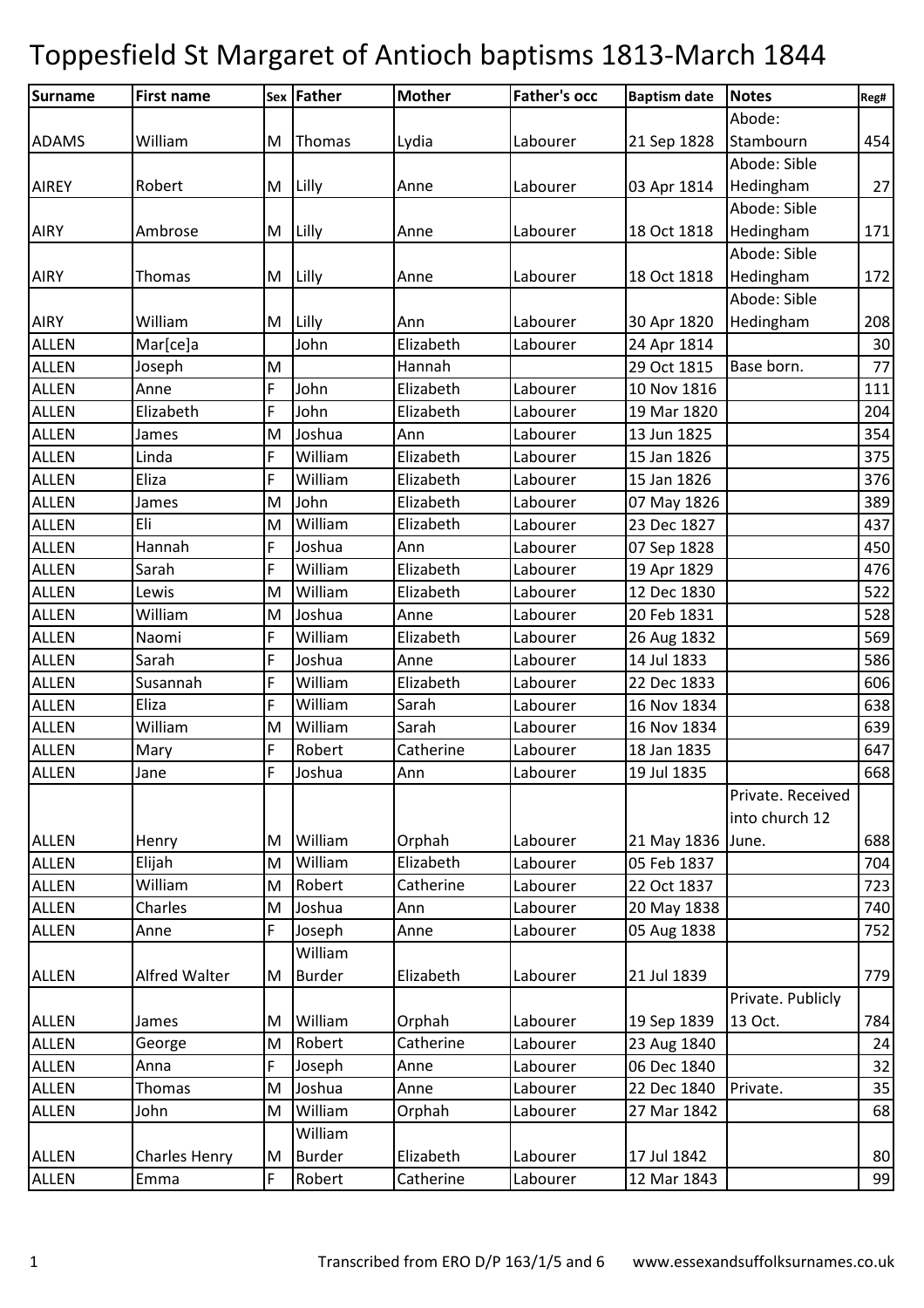| Surname         | <b>First name</b> |   | Sex Father  | <b>Mother</b> | <b>Father's occ</b> | <b>Baptism date</b> | <b>Notes</b>     | Reg# |
|-----------------|-------------------|---|-------------|---------------|---------------------|---------------------|------------------|------|
|                 |                   |   |             |               |                     |                     | 20 yrs old. [    |      |
| <b>ALLEN</b>    | Hannah Marianne F |   | John        | Elizabeth     | Labourer            | 12 Nov 1843         | Married 1843].   | 124  |
| <b>ARDLEIGH</b> | Mary              |   | William     | Anne          | Labourer            | 13 Feb 1831         |                  | 526  |
| <b>ARDLEY</b>   | Joseph            | M | William     | Ann           | Labourer            | 04 Mar 1827         |                  | 410  |
| ARDLEY          | Emma              | F | William     | Ann           | Labourer            | 29 Jun 1828         |                  | 445  |
| ARDLEY          | Henry             | M | Abraham     | Mary          | Labourer            | 07 Dec 1828         |                  | 460  |
| <b>ARDLEY</b>   | Harriet           | F | Abraham     | Mary          | Labourer            | 18 Jul 1830         |                  | 512  |
| ARDLEY          | John              | M | William     | Anne          | Labourer            | 20 Jan 1833         |                  | 578  |
| <b>ARDLEY</b>   | Fanny             | F | William     | Ann           | Labourer            | 29 Mar 1835         |                  | 652  |
|                 |                   |   |             |               |                     |                     | Abode: The       |      |
|                 |                   |   |             |               |                     |                     | Causeway,        |      |
| <b>ARGENT</b>   | Hannah            | F | William     | Sarah         | Labourer            | 22 Mar 1814         | Toppesfield      | 24   |
| ARGENT          | John              | M | Samuel      | Anne          | Labourer            | 15 May 1814         |                  | 32   |
| <b>ARGENT</b>   | Anne              | F | Daniel      | Sarah         | Labourer            | 02 Oct 1814         |                  | 44   |
|                 |                   |   |             |               |                     |                     | Abode:           |      |
|                 |                   |   |             |               |                     |                     | Chaseway,        |      |
| <b>ARGENT</b>   | Samuel            | M | William     | Sarah         | Labourer            | 07 May 1815         | Toppesfield      | 60   |
| ARGENT          | John              | M | William     | Sarah         | Labourer            | 04 Feb 1816         |                  | 83   |
| <b>ARGENT</b>   | Ann               | F | Joseph      | Elizabeth     | Labourer            | 25 Dec 1816         |                  | 117  |
|                 |                   |   |             |               |                     |                     |                  |      |
|                 |                   |   |             |               |                     |                     | Abode: Casings,  |      |
| <b>ARGENT</b>   | Joseph            | M | Daniel      | Sarah         | Labourer            | 02 Feb 1817         | Toppesfield      | 121  |
| <b>ARGENT</b>   | Thomas            | M | Samuel      | Anne          | Labourer            | 13 Apr 1817         |                  | 125  |
|                 |                   |   |             |               |                     |                     | Abode: Tilbury [ |      |
|                 |                   |   |             |               |                     |                     | Tilbury juxta    |      |
| <b>ARGENT</b>   | Elizabeth         | F | William     | Sarah         | Labourer            | 22 Feb 1818         | Clare].          | 148  |
| ARGENT          | William           | M | Daniel      | Sarah         | Labourer            | 14 May 1820         |                  | 209  |
| <b>ARGENT</b>   | William           | M | Samuel      | Ann           | Labourer            | 11 Jun 1820         |                  | 212  |
| <b>ARGENT</b>   | <b>Betsey</b>     | F | Christopher | Charlotte     | Labourer            | 04 Nov 1821         |                  | 245  |
|                 |                   |   |             |               |                     |                     | Abode: Grays     |      |
|                 |                   |   |             |               |                     |                     | Green,           |      |
| <b>ARGENT</b>   | Charlotte         | F | Samuel      | Ann           | Labourer            | 03 Nov 1822         | Toppesfield      | 276  |
| <b>ARGENT</b>   | Thomas            | M | Christopher | Charlotte     | Labourer            | 25 Apr 1824         |                  | 316  |
| ARGENT          | Catharine         | F | Samuel      | Ann           | Labourer            | 24 Jul 1825         |                  | 362  |
| ARGENT          | Zarah             | M | Joseph      | Elizabeth     | Labourer            | 21 Jul 1826         | 14 years old.    | 391  |
| ARGENT          | James             | M | Daniel      | Sarah         | Labourer            | 09 Nov 1828         |                  | 457  |
| ARGENT          | Dan               | M | Daniel      | Sarah         | Labourer            | 09 Nov 1828         |                  | 458  |
| ARGENT          | George            | M | Samuel      | Ann           | Labourer            | 11 Jan 1829         |                  | 464  |
| ARGENT          | Joseph            | M | Joseph      | Elizabeth     | Labourer            | 04 Jun 1831         | Private.         | 537  |
| ARGENT          | Ann               | F | William     | Mary          | Labourer            | 08 Jan 1832         |                  | 555  |
| ARGENT          | <b>Betsey</b>     | F |             | Charlotte     |                     | 28 Oct 1832         | Base born.       | 573  |
| ARGENT          | Emma              | F |             | Sarah         |                     | 25 Aug 1833         | Base born.       | 592  |
| ARGENT          | John              | M | Joseph      | Elizabeth     | Labourer            | 03 Nov 1833         |                  | 602  |
| ARGENT          | Mary Ann          | F | William     | Harriet       | Labourer            | 03 Nov 1833         |                  | 603  |
| <b>ARGENT</b>   | Alfred            | M |             | Charlotte     |                     | 15 Jun 1834         | Base born.       | 628  |
| ARGENT          | Emma              | F | Joseph      | Elizabeth     | Labourer            | 20 Dec 1834         | Private.         | 643  |
| ARGENT          | Charlotte         | F | William     | Mary          | Labourer            | 26 Apr 1835         |                  | 656  |
| ARGENT          | James             | M |             | Ann           |                     | 19 Jul 1835         | Base born.       | 670  |
| ARGENT          | Lewis             | M |             | Charlotte     |                     | 13 Mar 1836         | Base born.       | 680  |
|                 |                   |   |             |               |                     |                     |                  |      |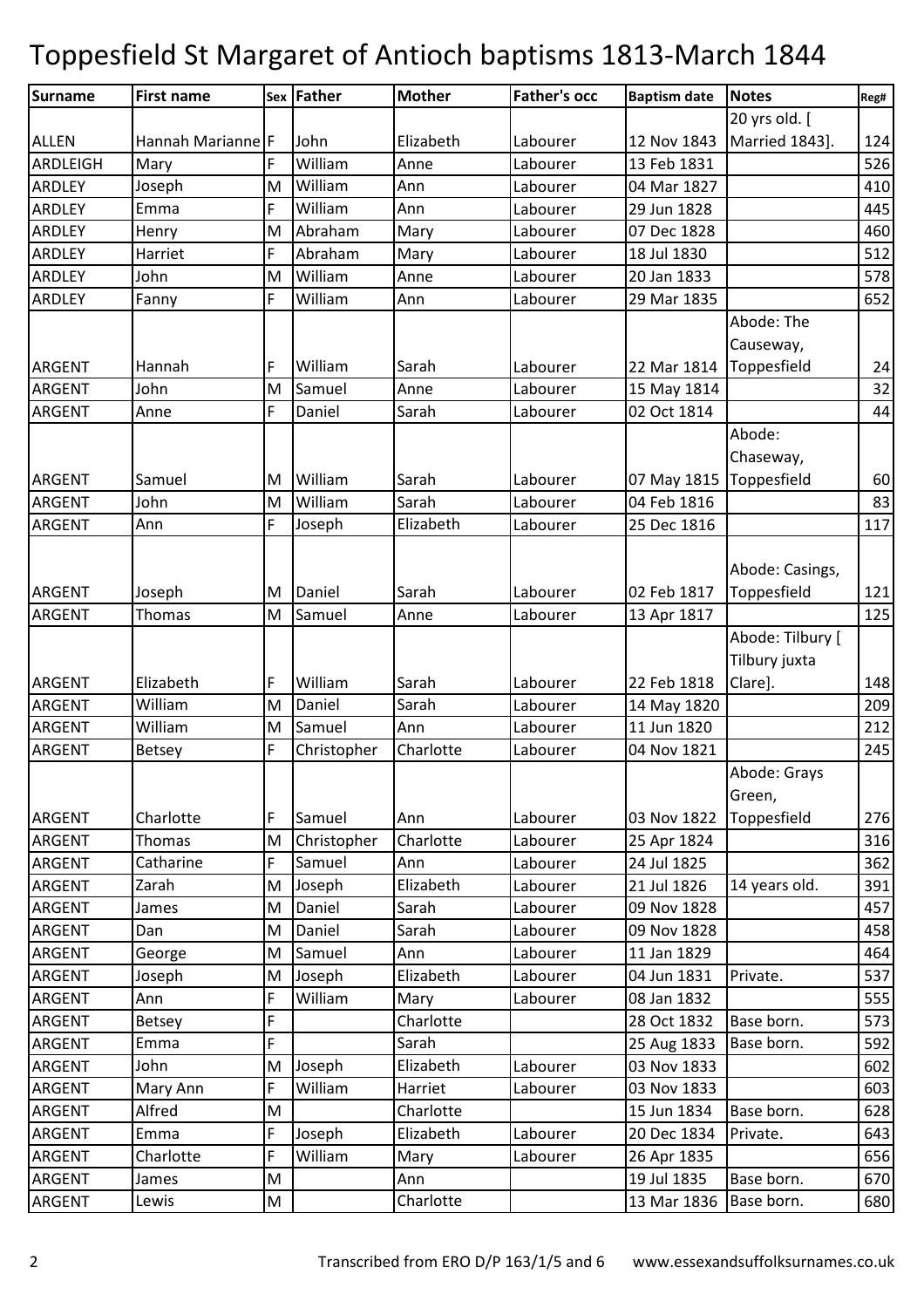| <b>Surname</b>  | <b>First name</b>    |   | Sex Father | <b>Mother</b> | <b>Father's occ</b> | <b>Baptism date</b>   | <b>Notes</b>        | Reg#        |
|-----------------|----------------------|---|------------|---------------|---------------------|-----------------------|---------------------|-------------|
| <b>ARGENT</b>   | Edward               | M |            | Susannah      |                     | 16 Oct 1836           | Base born.          | 696         |
| <b>ARGENT</b>   | Emma                 | F | William    | Mary          | Labourer            | 17 Mar 1839           |                     | 772         |
| <b>ARGENT</b>   | <b>Thomas George</b> | M |            | Susanna       |                     | 06 Oct 1839           | Spinster.           | 787         |
| <b>ARGENT</b>   | John                 | M | Thomas     | Louisa        | Labourer            | 02 Feb 1840           |                     | $\mathbf 2$ |
|                 |                      |   |            |               |                     |                       | Abode:              |             |
| <b>ARGENT</b>   | Susannah             | F | Thomas     | Lydia         | Labourer            | 17 Jul 1842           | Stambourn           | 79          |
| <b>ARGENT</b>   | John William         | M | William    | Mary          | Labourer            | 17 Jul 1842           |                     | 81          |
|                 |                      |   |            |               |                     |                       | Private. Received   |             |
|                 |                      |   |            |               |                     |                       | into church 12      |             |
| <b>ASHBY</b>    | Sarah                | F | John       | Lydia         | Labourer            | 17 May 1836 June.     |                     | 687         |
| <b>ASHBY</b>    | Henry                | M | John       | Lydia         | Labourer            | 11 Mar 1838           |                     | 731         |
|                 |                      |   |            |               |                     |                       | Abode:              |             |
| <b>ATTERTON</b> | Mary                 | F | Robert     | Anne          | Labourer            | 15 May 1814 Stambourn |                     | 33          |
| <b>ATTERTON</b> | Joseph               | M | Robert     | Anne          | Labourer            | 20 Oct 1816           |                     | 110         |
|                 |                      |   |            |               |                     |                       | Abode:              |             |
| <b>ATTERTON</b> | Elizabeth            | F | Robert     | Anne          | Labourer            | 07 Mar 1819           | Stambourn           | 180         |
| <b>ATTERTON</b> | Eliza                | F | Robert     | Ann           | Labourer            | 05 Aug 1821           |                     | 241         |
| <b>ATTERTON</b> | Robert               | M |            | Eliza         |                     | 08 Mar 1840           | Spinster.           | $\mathsf S$ |
| <b>AVES</b>     | Catharine            | F | John       | Mary          | Labourer            | 14 May 1815           |                     | 62          |
| <b>AVES</b>     | William              | M | John       | Mary          | Labourer            | 11 Jun 1820           |                     | 213         |
|                 |                      |   |            |               |                     |                       | Said to be 2 and a  |             |
| <b>AVES</b>     | James                | M | John       | Mary          | Labourer            | 11 Jun 1820           | half.               | 214         |
| <b>AVES</b>     | Diana                | F | John       | Mary          | Labourer            | 02 Mar 1828           |                     | 440         |
| <b>AVES</b>     | Lydia                | F | John       | Mary          | Labourer            | 20 Jun 1830           |                     | 502         |
| <b>AVES</b>     | Susanna              | F | John       | Mary          | Labourer            | 20 Jun 1830           |                     | 503         |
|                 |                      |   |            |               |                     |                       | [Maybe should       |             |
| <b>BAKING</b>   | Charles              | M | John       | Rebecca       | Labourer            | 09 Dec 1827           | be Bocking ].       | 435         |
|                 |                      |   |            |               |                     |                       | [Maybe should       |             |
| <b>BAKING</b>   | Susanna              | F | John       | Rebecca       | Labourer            | 09 Dec 1827           | be Bocking ].       | 436         |
| <b>BARBER</b>   | Stephen              | M | James      | Elizabeth     | Labourer            | 17 Jun 1815           |                     | 66          |
| <b>BARBER</b>   | Henry                | M | James      | Elizabeth     | Labourer            | 14 Sep 1817           |                     | 139         |
| <b>BARBER</b>   | David                | M | James      | Elizabeth     | Labourer            | 13 Feb 1820           |                     | 202         |
| <b>BARBER</b>   | Eliza                | F | James      | Elizabeth     | Labourer            | 10 Mar 1822           |                     | 254         |
| <b>BARBER</b>   | <b>Emily Matilda</b> | F | James      | Elizabeth     | Labourer            | 19 Dec 1824           |                     | 340         |
| <b>BARBER</b>   | Rebecca              | F | James      | Elizabeth     | Labourer            | 26 Aug 1827           |                     | 426         |
| <b>BARBER</b>   | James                | M | James      | Elizabeth     | Labourer            | 22 Nov 1829           |                     | 492         |
| <b>BARBER</b>   | Charles              | M | James      | Elizabeth     | Labourer            | 02 Sep 1832           |                     | 572         |
| <b>BARBER</b>   | Harriet              | F | James      | Elizabeth     | Labourer            | 16 Oct 1836           |                     | 697         |
|                 |                      |   |            |               |                     |                       | Private. Publicly 8 |             |
| <b>BARBER</b>   | James                | M | Henry      | Elizabeth     | Labourer            | 16 Apr 1842           | May.                | 70          |
| <b>BARBER</b>   | George               | M | Stephen    | Sarah         | Labourer            | 18 Sep 1842           |                     | 84          |
| <b>BAREHAM</b>  | Thomas               | M | Thomas     | Catharine     | Labourer            | 06 Oct 1816           |                     | 108         |
| <b>BAREHAM</b>  | John                 | M | Edward     | Anne          | Labourer            | 29 Dec 1816           |                     | 118         |
| <b>BAREHAM</b>  | Charlotte            | F | Thomas     | Catherine     | Labourer            | 22 Aug 1819           |                     | 186         |
| <b>BAREHAM</b>  | Elizabeth            | F | Thomas     | Catharine     | Labourer            | 23 Jun 1822           |                     | 267         |
| <b>BAREHAM</b>  | Rachel               | F | Thomas     | Catharine     | Labourer            | 16 Oct 1825           |                     | 371         |
| <b>BAREHAM</b>  | Caroline             | F | Thomas     | Catharine     | Labourer            | 09 Nov 1828           |                     | 459         |
| <b>BAREHAM</b>  | Harriet              | F | Thomas     | Catharine     | Labourer            | 28 Oct 1832           |                     | 574         |
| <b>BARKER</b>   | William              | M | George     | Louisa        | Wheelwright         | 24 Mar 1839           |                     | 773         |
|                 |                      |   |            |               |                     |                       |                     |             |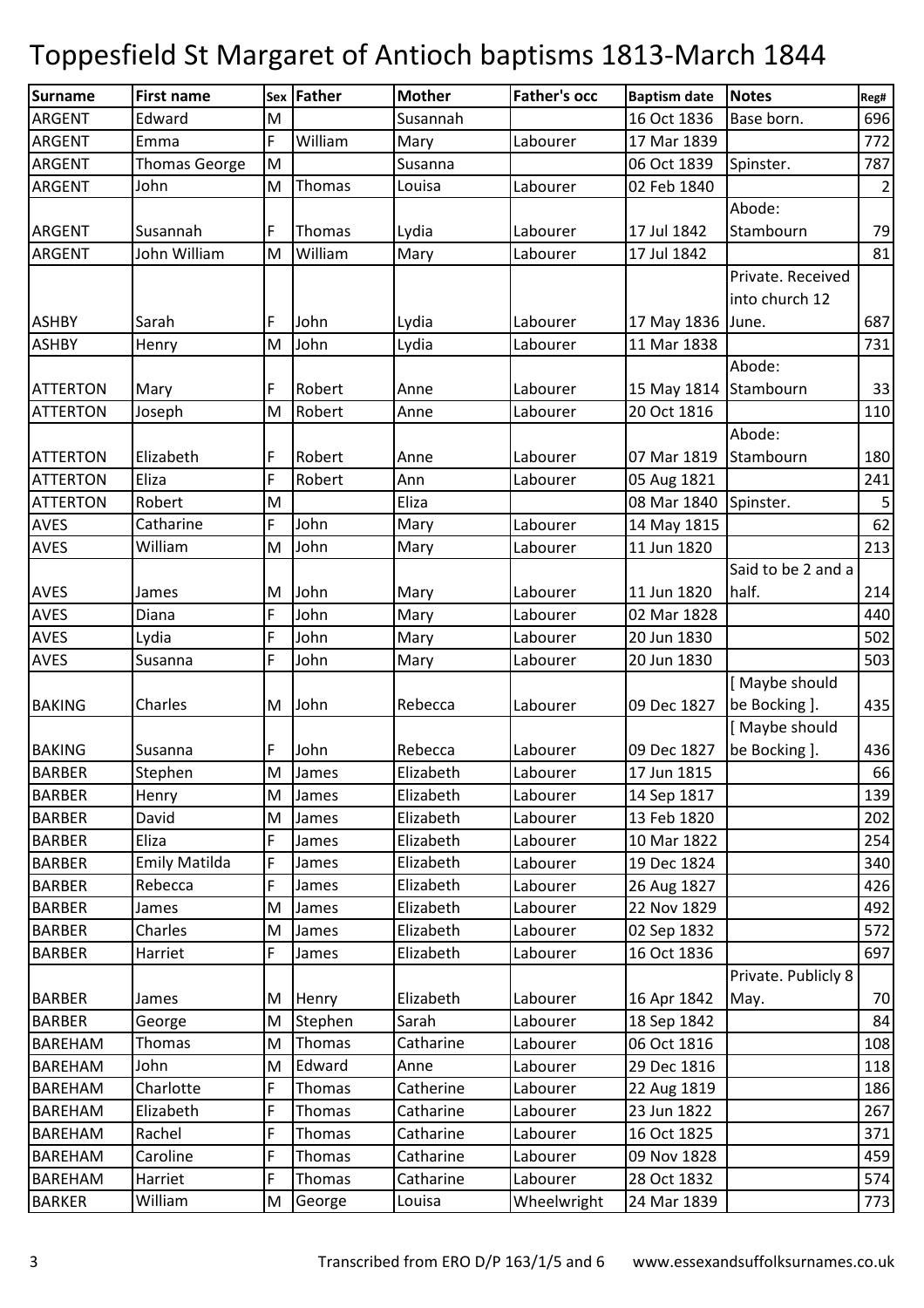| Surname        | <b>First name</b> |   | Sex Father | <b>Mother</b> | <b>Father's occ</b> | <b>Baptism date</b>    | <b>Notes</b>       | Reg# |
|----------------|-------------------|---|------------|---------------|---------------------|------------------------|--------------------|------|
| <b>BARKER</b>  | George            | M | George     | Louisa        | Wheelwright         | 13 Mar 1842            |                    | 66   |
| <b>BARKER</b>  | Harry             | M | George     | Louisa        | Wheelwright         | 31 Mar 1844            |                    | 135  |
| <b>BARNARD</b> | Thomas            | M | Thomas     | Hannah        | Labourer            | 12 Jul 1814            |                    | 40   |
| <b>BARNARD</b> | Hannah            | F | Thomas     | Hannah        | Labourer            | 03 Oct 1817            |                    | 141  |
| <b>BARNARD</b> | James             | M | Thomas     | Hannah        | Labourer            | 12 Sep 1819            |                    | 188  |
| <b>BARNARD</b> | Samuel            | M | Thomas     | Hannah        | Labourer            | 11 Mar 1821            |                    | 227  |
|                |                   |   |            |               |                     |                        |                    |      |
|                |                   |   |            |               |                     |                        | Spinster. Was      |      |
|                |                   |   |            |               |                     |                        | later married to   |      |
|                |                   |   |            |               |                     |                        | Peter Parsley, the |      |
|                |                   |   |            |               |                     |                        | reputed father of  |      |
| <b>BARNARD</b> | James             | M | Peter      | Sarah         |                     | 04 Apr 1824            | the child.         | 313  |
| <b>BARNARD</b> | Mary              | F | Thomas     | Hannah        | Labourer            | 14 Jan 1827            |                    | 407  |
| <b>BARNARD</b> | William           | M | Benjamin   | Eliza         | Labourer            | 31 Mar 1834            |                    | 617  |
| <b>BARNARD</b> | John              | M | Benjamin   | Eliza         | Labourer            | 17 Jul 1836            |                    | 690  |
| <b>BARNARD</b> | Eliza             | F | Thomas     | Ann           | Labourer            | 05 Nov 1837            |                    | 724  |
| <b>BARNARD</b> | Samuel            | M |            | Louisa        |                     | 10 Jun 1838            | Spinster.          | 743  |
| <b>BARREL</b>  | Thomas            | M | William    | Elizabeth     | Labourer            | 27 May 1813            |                    | 8    |
| <b>BARREL</b>  | Sarah             | F | Thomas     | Mary          | Labourer            | 08 Jul 1814            |                    | 39   |
| <b>BARREL</b>  | Susan             | F | Thomas     | Mary          | Labourer            | 11 Aug 1816            |                    | 104  |
| <b>BARREL</b>  | John              | M | Thomas     | Mary          | Labourer            | 07 Apr 1818            | Private.           | 151  |
| <b>BARREL</b>  | Susanna           | F | William    | Ann           | Labourer            | 31 Oct 1824            |                    | 333  |
| <b>BARREL</b>  | Mary Ann          | F | William    | Ann           | Labourer            | 14 Jan 1827            |                    | 408  |
| <b>BARREL</b>  | Thomas            | M | William    | Ann           | Labourer            | 21 Dec 1828            |                    | 461  |
| <b>BARREL</b>  | Robert            | M | William    | Anne          | Labourer            | 05 Jun 1831            |                    | 539  |
| <b>BARRELL</b> | Charlotte         | F | William    | Anna          | Labourer            | 13 Oct 1833            |                    | 598  |
| <b>BARRELL</b> | Thomas            | M | William    | Ann           | Labourer            | 17 May 1835            |                    | 658  |
| <b>BARRELL</b> | John              | M | William    | Ann           | Labourer            | 06 May 1838            |                    | 738  |
| <b>BARRELL</b> | Hannah            | F | William    | Ann           | Labourer            | 02 Aug 1840            |                    | 22   |
|                |                   |   |            |               |                     |                        | Base born.         |      |
| <b>BASHAM</b>  | Susannah          | F |            | Catherine     |                     | 11 May 1835   Private. |                    | 657  |
| <b>BASHAM</b>  | John Henry        | M | John       | Sophia        | Labourer            | 08 Aug 1841            |                    | 51   |
| BASSAM         | Catharine         | F |            | Susan         |                     | 16 Apr 1818            | Private.           | 152  |
| <b>BASSAM</b>  | George            | M | John       | Sophia        | Labourer            | 16 Oct 1836            |                    | 695  |
| <b>BASSOM</b>  | George            | M | John       | Sophia        | Labourer            | 04 Nov 1838            |                    | 759  |
| <b>BETTS</b>   | William           | M | Moses      | Sarah         | Labourer            | 14 Mar 1819            |                    | 181  |
| <b>BETTS</b>   | John              | M | Moses      | Sarah         | Labourer            | 21 May 1820            |                    | 210  |
| <b>BETTS</b>   | James             | M | Moses      | Sarah         | Labourer            | 04 Aug 1822            |                    | 272  |
| <b>BETTS</b>   | Sarah             | F | Moses      | Sarah         | Labourer            | 21 Nov 1824            |                    | 338  |
| <b>BETTS</b>   | Robert            | M | Moses      | Sarah         | Labourer            | 14 Jan 1827            |                    | 406  |
| <b>BETTS</b>   | Mary              | F | Moses      | Sarah         | Labourer            | 26 Apr 1829            |                    | 479  |
| <b>BETTS</b>   | Moses             | M | Moses      | Sarah         | Labourer            | 29 May 1831            |                    | 536  |
| <b>BOWLS</b>   | John              | M | James      | Hannah        | Labourer            | 19 Oct 1817            |                    | 142  |
| <b>BOWLS</b>   | Elizabeth         | F | James      | Hannah        | Labourer            | 14 Sep 1819            |                    | 189  |
| <b>BRAG</b>    | William           | M |            | Elizabeth     |                     | 01 Feb 1824            | Spinster.          | 308  |
| <b>BRAG</b>    | William           | M | James      | Elizabeth     | Labourer            | 22 Aug 1824            |                    | 324  |
| <b>BRAG</b>    | Sarah             | F | James      | Lydia         | Labourer            | 29 Oct 1826            |                    | 400  |
| <b>BRAGG</b>   | Marianne          | F | James      | Lydia         | Labourer            | 02 Aug 1818            |                    | 165  |
| <b>BRAGG</b>   | James             | M | James      | Lydia         | Labourer            | 12 Nov 1820            |                    | 221  |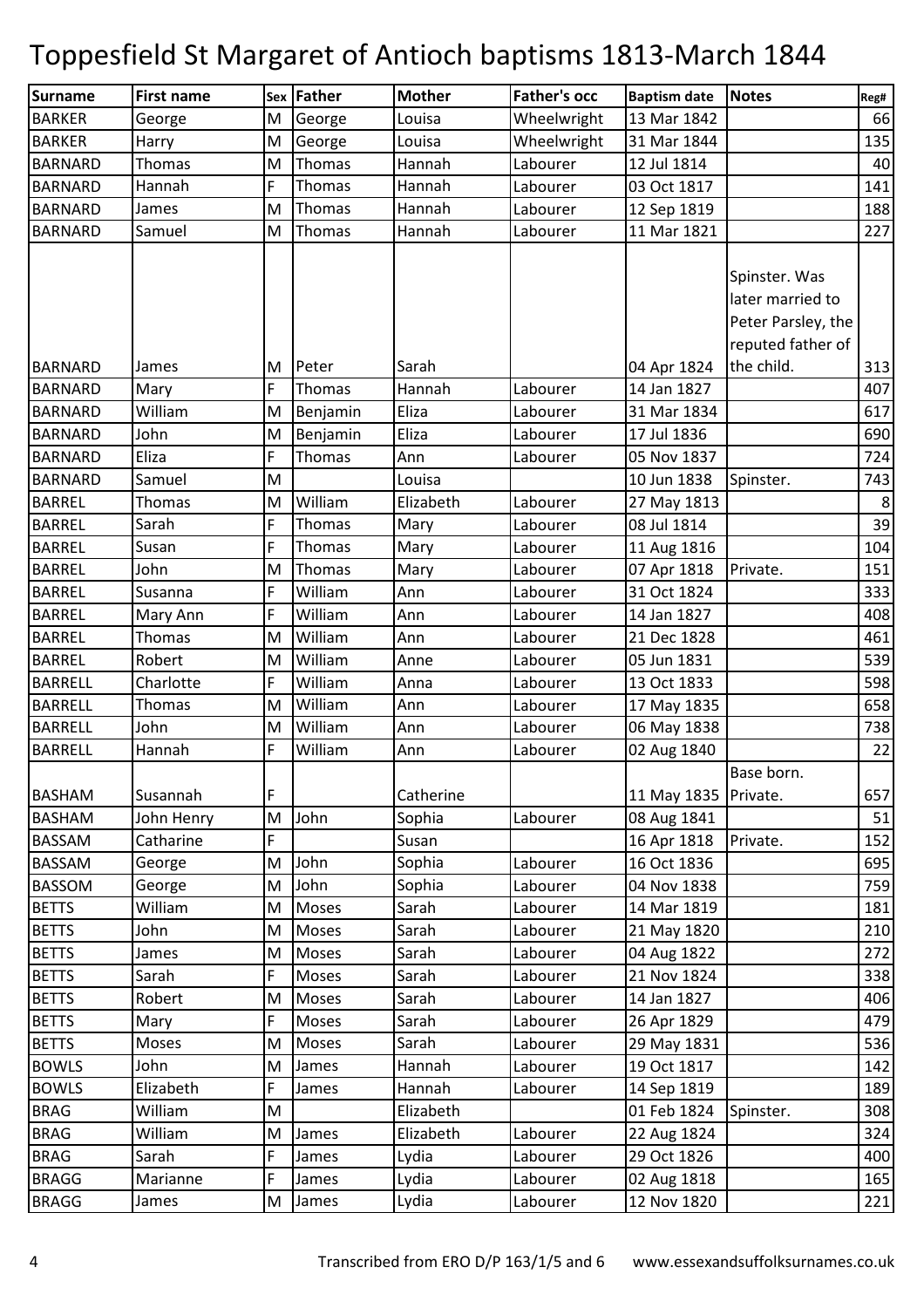| <b>Surname</b>   | <b>First name</b>   | Sex | Father  | <b>Mother</b> | <b>Father's occ</b> | <b>Baptism date</b> | <b>Notes</b>                                     | Reg# |
|------------------|---------------------|-----|---------|---------------|---------------------|---------------------|--------------------------------------------------|------|
| <b>BRAGG</b>     | Emma                | F   | James   | Lydia         | Labourer            | 05 Jul 1829         |                                                  | 485  |
| <b>BRAGG</b>     | Harriet             | F   | James   | Lydia         | Labourer            | 10 Jul 1831         |                                                  | 543  |
| <b>BRAGG</b>     | Charles             | M   | James   | Lydia         | Labourer            | 05 Oct 1834         |                                                  | 635  |
| <b>BRAGG</b>     | Sarah               | F   | Joseph  | Sarah         | Labourer            | 24 Sep 1837         |                                                  | 721  |
| <b>BRAGG</b>     | Eliza               | F   | Joseph  | Sarah         | Labourer            | 26 Feb 1843         |                                                  | 97   |
| <b>BREWER</b>    | <b>Henry James</b>  | M   | Joseph  | Hannah        | Schoolmaster        | 03 Aug 1817         | Born in Witham.<br>Date of birth: 29<br>Jan 1817 | 136  |
|                  |                     |     |         |               |                     |                     | [Suspect error in<br>occupation,<br>should be    |      |
| <b>BREWER</b>    | Maria               | F.  | Joseph  | Hannah        | Shoemaker           | 10 Jan 1819         | Schoolmaster].                                   | 177  |
| <b>BRIDGEMAN</b> | Laura               | F   | William | Alice         | Farmer              | 25 Jul 1815         | Private. Date of<br>birth: Gainsford<br>Farm     | 71   |
| <b>BROWN</b>     | Marianne            | F   | James   | Marianne      | Porter              | 24 Nov 1839         |                                                  | 791  |
| <b>BROYD</b>     | Elizabeth           | F   | Edward  | Sarah         | Labourer            | 01 Dec 1822         | Abode: Sible<br>Hedingham<br>Abode: Sible        | 280  |
| <b>BROYD</b>     | John                | M   | Edward  | Sarah         | Labourer            | 01 Aug 1824         | Hedingham<br>Abode: Sible                        | 321  |
| <b>BROYD</b>     | Thomas              | M   | Edward  | Sarah         | Labourer            | 13 May 1827         | Hedingham<br>Base born.                          | 417  |
| <b>BULL</b>      | <b>Frances Jane</b> | F   |         | Anne          |                     | 06 Jun 1816         | Abode: Lewseys<br>Farm                           | 92   |
| <b>BURLEIGH</b>  | Anne                | F   | William | Anne          | Tailor              | 10 Mar 1814         |                                                  | 22   |
| <b>BURLEIGH</b>  | Elizabeth Kenyon    | F   | John    | Hannah        | Publican            | 08 Nov 1814         | Date of birth: 4<br>Feb 1813<br>Date of birth: 7 | 50   |
| <b>BURLEIGH</b>  | Diana               | F   | William | Anne          | <b>Tailor</b>       | 23 Jan 1815         | Feb 1812                                         | 54   |
| <b>BURLEIGH</b>  | Hannah              | F   | John    | Hannah        | Publican            | 20 Apr 1818         |                                                  | 154  |
| <b>BURLEIGH</b>  | Catharine           | F   | John    | Hannah        | Publican            | 03 Sep 1824         |                                                  | 328  |
| <b>BURLEIGH</b>  | Emma                | F   | John    | Hannah        | Publican            | 24 Dec 1826         |                                                  | 403  |
| <b>BURLEIGH</b>  | John Parson         | M   | John    | Rebecca Eliza | Publican            | 22 Oct 1843         |                                                  | 121  |
| <b>BUTCHER</b>   | Eliza               | F   | John    | Sophy         | Labourer            | 05 Mar 1815         |                                                  | 55   |
| <b>BUTCHER</b>   | Thomas              | M   | John    | Sophy         | Labourer            | 01 Jun 1817         |                                                  | 128  |
| <b>BUTCHER</b>   | George              | M   | John    | Sophia        | Labourer            | 13 Feb 1820         |                                                  | 201  |
|                  |                     |     |         |               |                     |                     | Abode:<br>Weybridge, Gt                          |      |
| <b>BUTCHER</b>   | Hannah              | F   | John    | Sophy         | Labourer            | 03 Nov 1822         | Yeldham                                          | 275  |
|                  |                     |     |         |               |                     |                     | Abode: Great                                     |      |
| <b>BUTCHER</b>   | James               | M   | John    | Sophy         | Labourer            | 22 May 1825 Yeldham |                                                  | 351  |
|                  |                     |     | John    | Sophia        |                     | 26 Oct 1828         | Abode: Great<br>Yeldham                          | 456  |
| <b>BUTCHER</b>   | Henry               | M   |         |               | Labourer            |                     | Abode: Gt                                        |      |
| <b>BUTCHER</b>   | Charlotte           | F   | John    | Sophia        | Labourer            | 05 Jun 1831         | Yeldham                                          | 538  |
| <b>BUTCHER</b>   | Richard             | M   | William | Maria         | Labourer            | 15 Jun 1834         |                                                  | 626  |
|                  |                     |     |         |               |                     |                     |                                                  |      |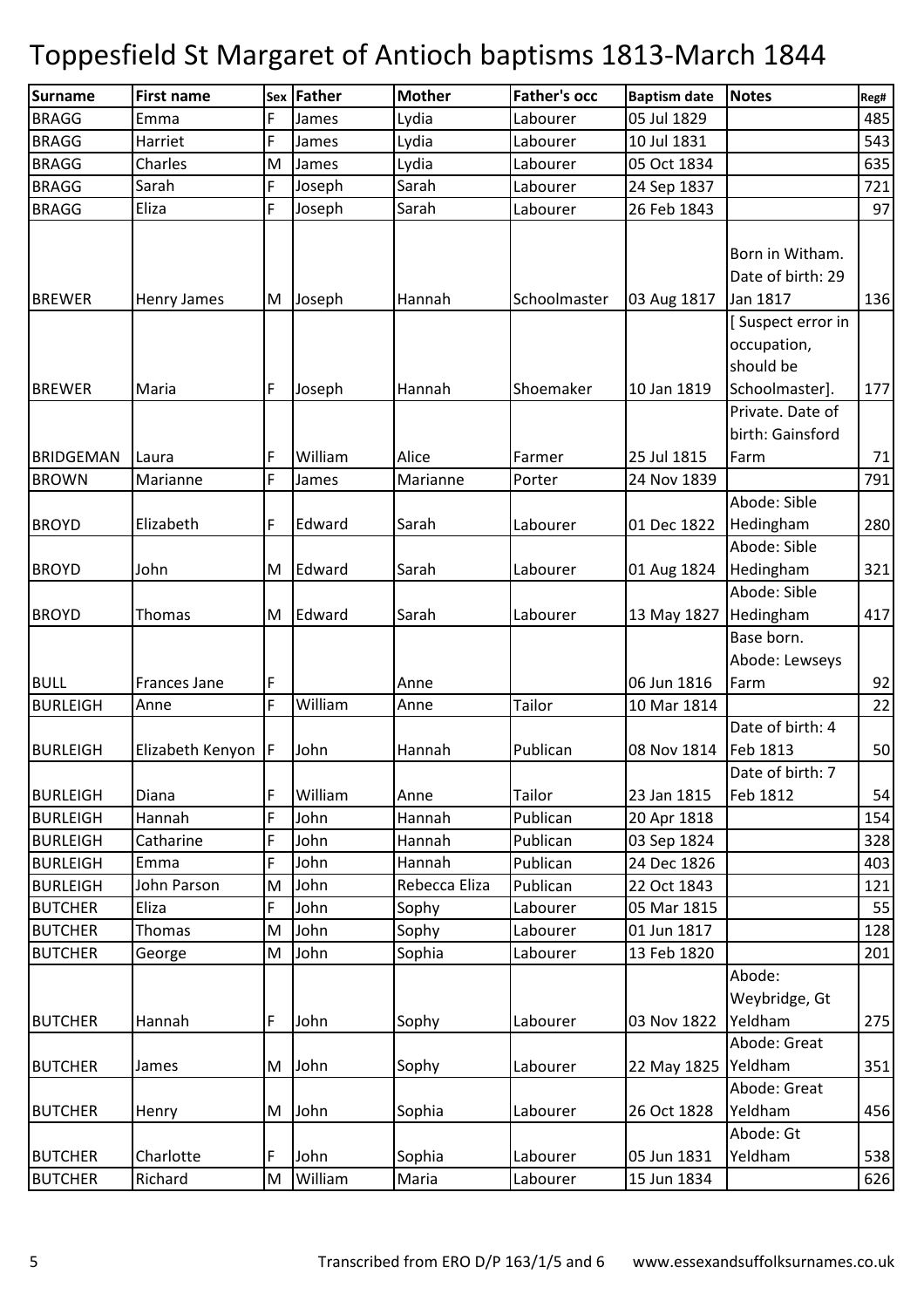| <b>Surname</b>  | <b>First name</b>        |   | Sex Father | <b>Mother</b> | <b>Father's occ</b>   | <b>Baptism date</b> | <b>Notes</b>                | Reg#     |
|-----------------|--------------------------|---|------------|---------------|-----------------------|---------------------|-----------------------------|----------|
|                 |                          |   |            |               |                       |                     | Private. Received           |          |
|                 |                          |   |            |               |                       |                     | into church 9               |          |
| <b>BUTCHER</b>  | Charles                  | M | William    | Maria         | Labourer              | 07 May 1837         | June.                       | 712      |
| <b>BUTCHER</b>  | Maria                    | F | William    | Maria         | Labourer              | 03 May 1840         |                             | 10       |
| <b>BUTCHER</b>  | Emma                     | F | Robert     | Mary          | Coal Carter           | 14 Feb 1841         |                             | 39       |
|                 |                          |   |            |               |                       |                     |                             |          |
|                 |                          |   |            |               |                       |                     | Private. Received           |          |
|                 |                          |   |            |               |                       |                     | into church 30              |          |
|                 |                          |   |            |               |                       |                     | May. Abode:                 |          |
| <b>BUTCHER</b>  | Lewis                    | M | Henry      | Marianne      | Labourer              |                     | 15 May 1841 Sible Hedingham | 44       |
| <b>BUTCHER</b>  | Walter                   | M | George     | Susan         | Labourer              | 06 Feb 1842         |                             | 62       |
| <b>BUTCHER</b>  | Anna                     | F | Thomas     | Susannah      | Labourer              | 27 Jun 1842         | Private.                    | 77       |
|                 |                          |   |            |               |                       |                     | Abode: Sible                |          |
| <b>BUTCHER</b>  | Sarah Ann                | F | Henry      | Mary          | Labourer              | 30 Apr 1843         | Hedingham                   | 104      |
| <b>BUTCHER</b>  | Ellen                    | F | Robert     | Mary          | Coal Carter           | 28 May 1843         |                             | 111      |
| <b>BUTCHER</b>  | Walter                   | M | William    | Maria         | Labourer              | 11 Jun 1843         |                             | 114      |
|                 |                          |   |            |               |                       |                     |                             |          |
| <b>BUTCHER</b>  | George Augustus<br>Sarah | M | George     | Susan         | Labourer              | 24 Sep 1843         |                             | 120      |
| <b>CHATTERS</b> |                          | F | Henry      | Sarah         | <b>Baker</b><br>Baker | 07 Aug 1814         | Private.                    | 43<br>57 |
| <b>CHATTERS</b> | Henry                    | M | Henry      | Sarah         |                       | 25 Apr 1815         |                             |          |
| <b>CHATTERS</b> | Elizabeth                | F | Henry      | Sarah         | Baker<br><b>Baker</b> | 26 Jan 1817         |                             | 120      |
| <b>CHATTERS</b> | George                   | M | Henry      | Sarah         |                       | 15 Feb 1818         |                             | 146      |
| <b>CHATTERS</b> | Sarah Copsey             | F | Henry      | Sarah         | <b>Baker</b>          | 06 Feb 1820         |                             | 199      |
|                 |                          |   |            |               |                       |                     | Abode: Meekings,            |          |
| <b>CLEMENTS</b> | William                  | M | Edward     | Alice         | Labourer              | 05 Jun 1814         | Toppesfield                 | 34       |
|                 |                          |   |            |               |                       |                     |                             |          |
|                 |                          |   |            |               |                       |                     |                             |          |
|                 |                          |   |            |               |                       |                     | Abode: Meekings             |          |
| <b>CLEMENTS</b> | Anne                     | F | Edward     | Alice         | Labourer              | 29 Oct 1815         | Farm, Toppesfield           | 78       |
| <b>CLEMENTS</b> | Sarah Ann                | F | William    | Marianne      | Labourer              | 12 Apr 1841         | Private.                    | 42       |
| <b>COOK</b>     | Jane                     | F | John       | Elizabeth     | Labourer              | 19 Apr 1818         |                             | 153      |
| COOK            | Mary Ann                 | F |            | Elizabeth     |                       | 25 Jun 1820         | Private.                    | 216      |
| COOK            | John                     | M | John       | Elizabeth     | Labourer              | 01 Apr 1822         |                             | 258      |
| COOK            | Louisa                   | F | Edward     | Mary          | Carpenter             | 04 Apr 1823         |                             | 286      |
| <b>COOK</b>     | Thomas                   | M | John       | Elizabeth     | Labourer              | 06 May 1827         |                             | 414      |
| COOK            | William                  | M | John       | Elizabeth     | Labourer              | 06 May 1827         |                             | 415      |
| <b>COOK</b>     | Elizabeth                | F | John       | Elizabeth     | Labourer              | 19 Sep 1830         |                             | 515      |
| <b>COOKE</b>    | Lydia                    | F | John       | Elizabeth     | Labourer              | 01 Oct 1815         |                             | 76       |
|                 |                          |   |            |               |                       |                     | Abode: Gt                   |          |
| <b>COOTE</b>    | Harriet                  | F | Robert     | Anne          | Labourer              | 06 Jun 1813         | Yeldham                     | 10       |
|                 |                          |   |            |               |                       |                     | Abode: Gt                   |          |
| <b>COOTE</b>    | John                     | M | Robert     | Anne          | Labourer              | 07 May 1815 Yeldham |                             | 59       |
|                 |                          |   |            |               |                       |                     | Abode: Gt                   |          |
| <b>COOTE</b>    | Hannah                   | F | Robert     | Anne          | Labourer              | 13 Apr 1817         | Yeldham                     | 126      |
| <b>COOTE</b>    | Charlotte                | F | James      | Elizabeth     | Labourer              | 21 Nov 1824         |                             | 337      |
| COOTE           | Mary                     | F | James      | Lydia         | Labourer              | 29 May 1825         |                             | 352      |
| <b>COOTE</b>    | Hannah                   | F | James      | Elizabeth     | Labourer              | 06 May 1827         |                             | 413      |
| <b>COOTE</b>    | Kitty                    | F | James      | Lydia         | Labourer              | 08 Mar 1829         |                             | 472      |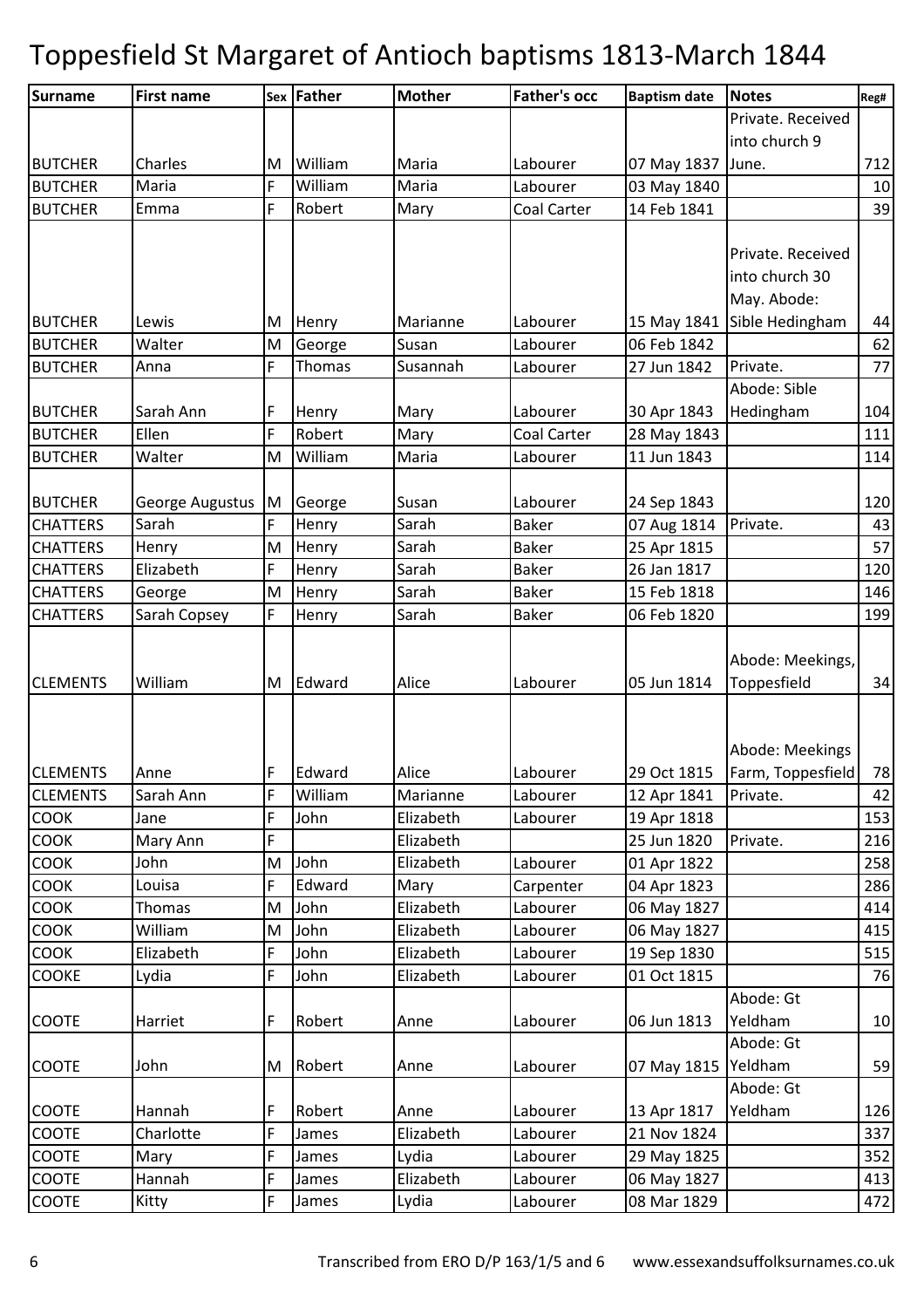| Surname          | <b>First name</b>    |   | Sex Father    | <b>Mother</b> | <b>Father's occ</b> | <b>Baptism date</b> | Notes           | Reg#           |
|------------------|----------------------|---|---------------|---------------|---------------------|---------------------|-----------------|----------------|
| <b>COOTE</b>     | James                | M | Robert        | Ann           | Labourer            | 11 Jul 1830         |                 | 506            |
| <b>COOTE</b>     | Elizabeth            | F | Robert        | Ann           | Labourer            | 11 Jul 1830         |                 | 507            |
| COOTE            | Mary Ann             | F | Robert        | Ann           | Labourer            | 11 Jul 1830         |                 | 508            |
| COOTE            | Fanny                | F | James         | Lydia         | Labourer            | 23 Oct 1831         |                 | 552            |
| COOTE            | Henry                | M | James         | Lydia         | Labourer            | 20 Apr 1834         |                 | 620            |
| COOTE            | Harriet              | F | James         | Lydia         | Labourer            | 10 Apr 1836         |                 | 682            |
|                  |                      |   |               |               |                     |                     | Date of birth 8 |                |
|                  |                      |   |               |               |                     |                     | Nov. Birth year |                |
|                  |                      |   |               |               |                     |                     | unclear, 1807,  |                |
| <b>COPSEY</b>    | Samuel               | M |               | Sarah         |                     | 11 Feb 1813         | 1809?           | $\overline{2}$ |
|                  |                      |   |               |               |                     |                     | Abode:          |                |
| <b>CRACKNELL</b> | William              | M | Henry         | Marianne      | Labourer            | 10 Jul 1838         | Finchingfield   | 746            |
|                  |                      |   |               |               |                     |                     | Abode:          |                |
| <b>CRACKNELL</b> | Sarah                | F | Henry         | Mariann       | Labourer            | 02 Aug 1840         | Finchingfield   | 20             |
| <b>CRACKNELL</b> | Lewis                | M | Charles       | Elizabeth     | Labourer            | 30 Aug 1840         |                 | 25             |
| CRANFIELD        | William              | M | Robert        | Mary          | Tailor              | 23 May 1823         |                 | 293            |
| <b>CROSS</b>     | Anne                 | F | John          | Anne          | <b>Blacksmith</b>   | 31 Aug 1813         |                 | 16             |
| <b>CROSS</b>     | Thomas               | M | Thomas        | Elizabeth     | Labourer            | 03 Jul 1814         |                 | 38             |
| <b>CROSS</b>     | Thomas               | M | Thomas        | Mary          | Miller              | 20 Nov 1814         |                 | 51             |
| <b>CROSS</b>     | John                 | M | John          | Anne          | Blacksmith          | 05 Nov 1815         |                 | 79             |
| <b>CROSS</b>     | Robert               | M | Thomas        | Mary          | Miller              | 28 Apr 1816         |                 | 88             |
| <b>CROSS</b>     | John                 | M | Thomas        | Elizabeth     | Labourer            | 04 Aug 1816         |                 | 102            |
| <b>CROSS</b>     | Thomas               | M | John          | Anne          | Blacksmith          | 15 Mar 1818         |                 | 149            |
| <b>CROSS</b>     | Marianne             | F | Thomas        | Mary          | Miller              | 03 May 1818         |                 | 156            |
| <b>CROSS</b>     | Betsey               | F | Thomas        | Mary          | Miller              | 21 Nov 1819         |                 | 192            |
| <b>CROSS</b>     | Susanna              | F | John          | Anne          | Blacksmith          | 08 Apr 1821         |                 | 232            |
| <b>CROSS</b>     | Amelia               | F | Robert        | Susanna       | <b>Butcher</b>      | 02 Dec 1821         |                 | 247            |
| <b>CROSS</b>     | John                 | M | Thomas        | Mary          | Miller              | 17 Feb 1822         |                 | 253            |
| <b>CROSS</b>     | Emma                 | F | Robert        | Susanna       | <b>Butcher</b>      | 29 Dec 1822         |                 | 283            |
| <b>CROSS</b>     | <b>Betsey</b>        | F | John          | Ann           | Blacksmith          | 16 Feb 1823         |                 | 285            |
| <b>CROSS</b>     | George               | M | Thomas        | Mary          | Miller              | 22 Feb 1824         |                 | 309            |
| <b>CROSS</b>     | Anna                 | F | Robert        | Susanna       | <b>Butcher</b>      | 14 Nov 1824         |                 | 336            |
| <b>CROSS</b>     | Elizabeth            | F | Robert        | Susanna       | <b>Butcher</b>      | 24 Mar 1826         |                 | 382            |
| <b>CROSS</b>     | Richard              | M | Thomas        | Mary          | Miller              | 14 Jan 1827         |                 | 405            |
| <b>CROSS</b>     | William              | M | Robert        | Susanna       | <b>Butcher</b>      | 14 Sep 1828         |                 | 451            |
| <b>CROSS</b>     | Catharine            | F | Thomas        | Mary          | Miller              | 12 Apr 1829         |                 | 475            |
| <b>CROSS</b>     | Lesse                | M | Robert        | Susannah      | <b>Butcher</b>      | 17 Jul 1831         |                 | 544            |
| <b>CROSS</b>     | Caroline             | F | Thomas        | Mary          | Miller              | 04 Dec 1831         |                 | 554            |
| <b>CROSS</b>     | Emma                 | F | Thomas        | Mary          | Miller              | 08 Sep 1833         |                 | 594            |
| <b>CROSS</b>     | Susan                | F | Thomas        | Mary          | Miller              | 28 Jun 1835         | Private.        | 662            |
| <b>CROSS</b>     | Georgiana            | F |               | <b>Betsey</b> |                     | 05 Jun 1842         | Spinster.       | 76             |
| <b>CROSS</b>     | <b>Walter George</b> | M |               | Marianne      |                     | 12 Mar 1843         | Spinster.       | 98             |
|                  |                      |   |               |               |                     |                     | Abode:          |                |
|                  |                      |   |               |               |                     |                     | Chaseway,       |                |
| <b>DAINES</b>    | Sarah                | F | James         | Anne          | Labourer            | 11 Jul 1813         | Toppesfield     | 13             |
|                  |                      |   |               |               |                     |                     | Abode: near the |                |
|                  |                      |   |               |               |                     |                     | church,         |                |
| <b>DAINES</b>    | Thomas               | M | John          | Sarah         | Labourer            | 28 Nov 1813         | Toppesfield     | 18             |
| <b>DAINES</b>    | Thomas               | M | <b>Thomas</b> | Sarah         | Labourer            | 30 Jun 1816         |                 | 97             |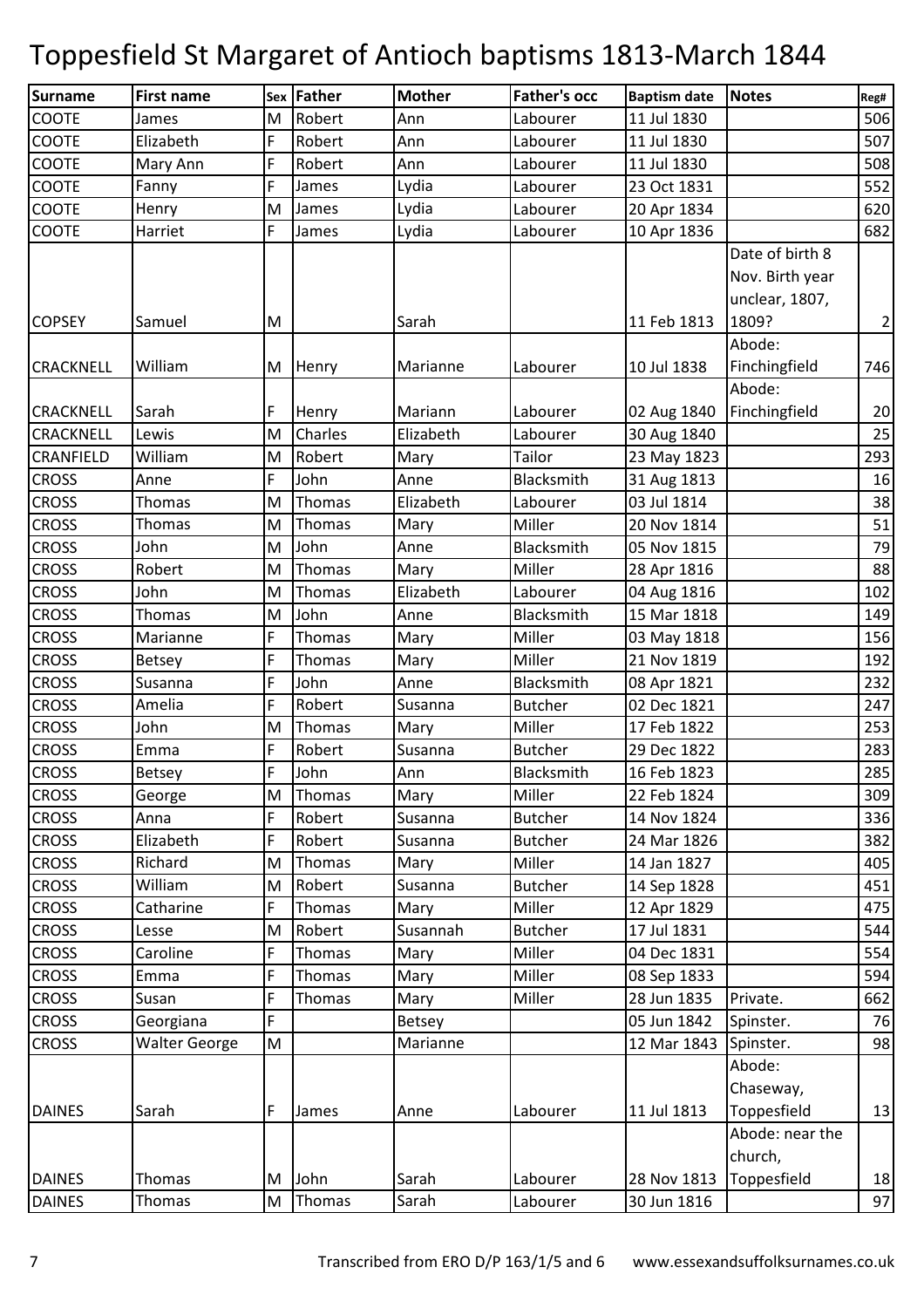| Surname       | <b>First name</b> |   | Sex Father | <b>Mother</b> | <b>Father's occ</b> | <b>Baptism date</b> | <b>Notes</b>                   | Reg#           |
|---------------|-------------------|---|------------|---------------|---------------------|---------------------|--------------------------------|----------------|
| <b>DAINES</b> | Hannah            | F | James      | Ann           | Labourer            | 08 Dec 1816         |                                | 115            |
| <b>DAINES</b> | Eliza             | F | John       | Sarah         | Labourer            | 16 Mar 1817         |                                | 122            |
| <b>DAINES</b> | John              | M | Thomas     | Sarah         | Labourer            | 18 Oct 1818         |                                | 173            |
|               |                   |   |            |               |                     |                     | Abode: Sible                   |                |
| <b>DAINES</b> | Joseph            | M | Daniel     | Sarah         | Labourer            | 05 Dec 1819         | Hedingham                      | 194            |
| <b>DAINES</b> | John              | M | John       | Sarah         | Labourer            | 22 Oct 1820         |                                | 219            |
|               |                   |   |            |               |                     |                     |                                |                |
|               |                   |   |            |               |                     |                     | Private. Abode:                |                |
| <b>DAINES</b> | Samuel            | M | Samuel     | Phebe         | Labourer            |                     | 07 Mar 1821   Toppesfield Lane | 226            |
| <b>DAINES</b> | Samuel            | M | Thomas     | Sarah         | Labourer            | 17 Mar 1822         |                                | 256            |
| <b>DAINES</b> | Eliza             | F | Samuel     | Phoebe        | Labourer            | 23 Apr 1822         | Private.                       | 262            |
| <b>DAINES</b> | Elizabeth         | Ë | Stephen    | Mary          | Labourer            | 28 Jul 1822         |                                | 271            |
| <b>DAINES</b> | Samuel            | M | John       | Sarah         | Labourer            | 22 Nov 1824         |                                | 339            |
|               |                   |   |            |               |                     |                     | Abode: Sible                   |                |
| <b>DAINES</b> | Mary Ann          | F | Daniel     | Sarah         | Labourer            | 29 Jan 1826         | Hedingham                      | 378            |
| <b>DAINES</b> | Hannah            | F | John       | Sarah         | Labourer            | 09 Apr 1826         |                                | 385            |
| <b>DAINES</b> | William           | M | Thomas     | Sarah         | Labourer            | 09 Apr 1826         |                                | 386            |
| <b>DAINES</b> | Thomas            | M | William    | Susan         | Labourer            | 08 Oct 1826         |                                | 399            |
| <b>DAINES</b> | Maria             | F | William    | Susan         | Labourer            | 07 Jun 1829         |                                | 481            |
| <b>DAINES</b> | Marianne          | F | Thomas     | Sarah         | Labourer            | 05 Jul 1829         |                                | 486            |
| <b>DAINES</b> | Hannah            | F | Thomas     | Mary          | Labourer            | 08 Nov 1835         |                                | 676            |
| <b>DAINES</b> | Eli               | M | Thomas     | Mary          | Labourer            | 31 Jul 1837         |                                | 719            |
| <b>DAINES</b> | Charles           | M | Thomas     | Mary          | Labourer            | 17 Mar 1839         |                                | 771            |
| <b>DAINES</b> | Marianne          | F | Joseph     | Emma          | Labourer            | 22 Nov 1840         |                                | 31             |
| <b>DAINES</b> | Susannah          | F | Thomas     | Mary          | Labourer            | 14 Feb 1841         |                                | 37             |
| <b>DAINES</b> | Betsey            | F | John       | Marianne      | Labourer            | 13 Feb 1842         |                                | 65             |
| <b>DAINES</b> | Eleanor           | F | Thomas     | Mary          | Labourer            | 07 Jan 1843         |                                | 95             |
| <b>DAINES</b> | Charlotte         | F | Thomas     | Mary          | Labourer            | 11 Feb 1844         |                                | 128            |
|               |                   |   |            |               |                     |                     | Private. Publicly 1            |                |
| <b>DAINES</b> | William           |   | M Joseph   | Emma          | Labourer            | 18 Mar 1844 Sept.   |                                | 133            |
| <b>DARBY</b>  | Louisa            | F | John       | Sarah         | Labourer            | 18 May 1813         |                                | $\overline{7}$ |
|               |                   |   |            |               |                     |                     | Abode:                         |                |
|               |                   |   |            |               |                     |                     | Bradfields,                    |                |
| <b>DARBY</b>  | Eliza             | F | John       | Sarah         | Farmer              | 08 Nov 1814         | Toppesfield                    | 49             |
|               |                   |   |            |               |                     |                     | Abode:                         |                |
|               |                   |   |            |               |                     |                     | Bradfields,                    |                |
| <b>DARBY</b>  | Emma              | F | John       | Sarah         | Farmer              | 20 Oct 1816         | Toppesfield                    | 109            |
|               |                   |   |            |               |                     |                     |                                |                |
|               |                   |   |            |               |                     |                     |                                |                |
|               |                   |   |            |               |                     |                     | Abode: Bradfields              |                |
| <b>DARBY</b>  | William           | M | John       | Sarah         | Farmer              | 10 Sep 1818         | Farm, Toppesfield 169          |                |
| <b>DARBY</b>  | Charles           | M | John       | Sarah         | Farmer              | 10 Feb 1822         |                                | 252            |
|               |                   |   | Peter      |               |                     |                     |                                |                |
| <b>DARBY</b>  | Sarah Marianne    | F | Edwards    | Elizabeth     | Farmer              | 20 May 1838         |                                | 741            |
| <b>DARBY</b>  | Ellen             | F | Peter      | Elizabeth     | Farmer              | 17 Nov 1839         |                                | 790            |
| <b>DARBY</b>  | Walter Wiffen     | M | Peter      | Elizabeth     | Farmer              | 30 Apr 1843         |                                | 105            |
|               |                   |   |            |               |                     |                     |                                |                |
| <b>DAVEY</b>  | William Kenyon    | M | Edmund     | Mary Kenyon   | Farmer              | 24 Apr 1836         |                                | 685            |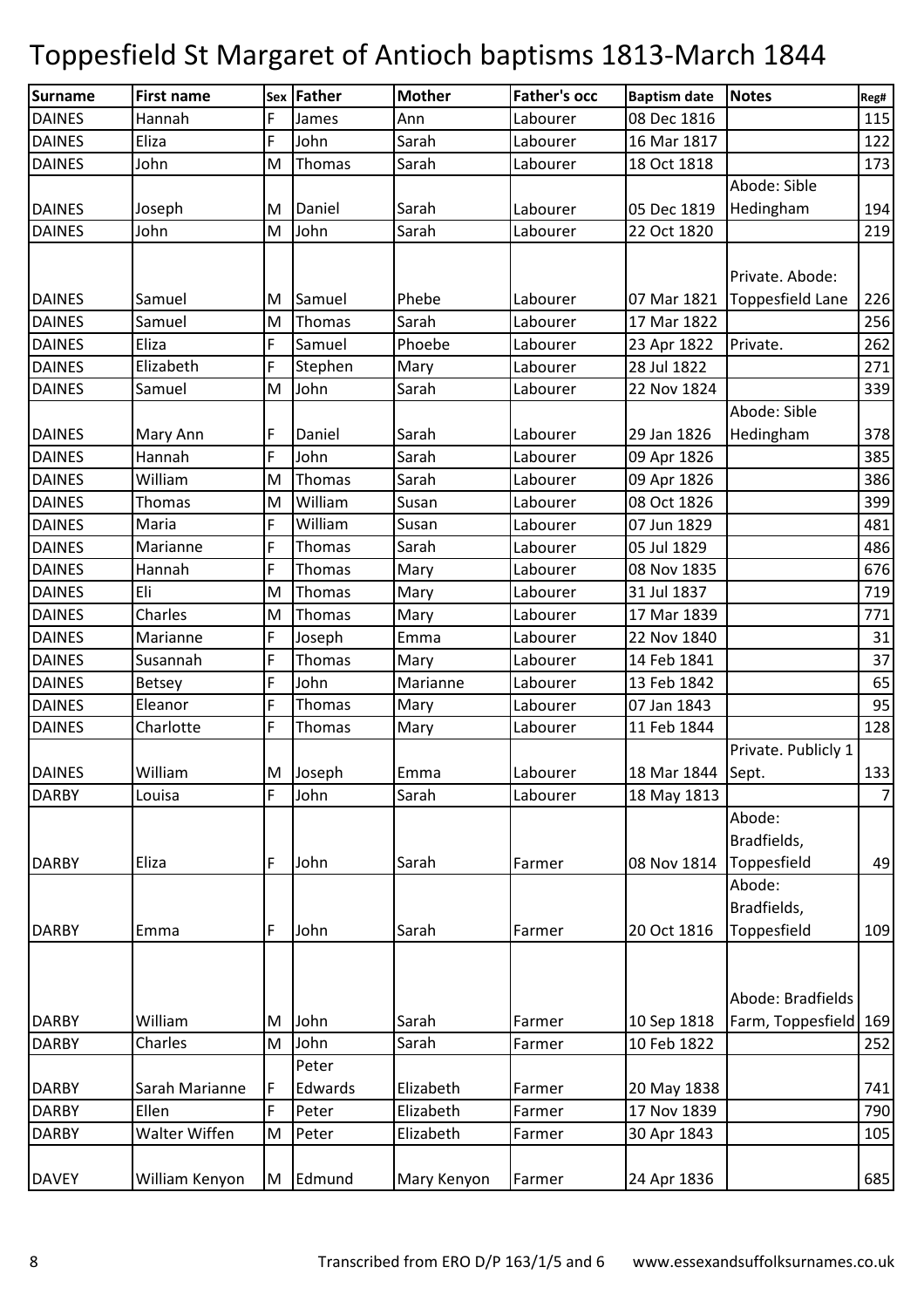| Surname        | <b>First name</b> |    | <b>Sex Father</b> | <b>Mother</b> | <b>Father's occ</b> | <b>Baptism date</b> | <b>Notes</b>          | Reg#           |
|----------------|-------------------|----|-------------------|---------------|---------------------|---------------------|-----------------------|----------------|
|                | Robert Edmund     |    | Edmund            |               |                     |                     |                       |                |
| <b>DAVEY</b>   | Kenyon            | M  | Kenyon            | Emma          | Farmer              | 15 Oct 1837         |                       | 722            |
| <b>DAVEY</b>   | Joseph            | M  | Joseph            | Hannah        | <b>Butcher</b>      | 21 Jan 1838         |                       | 728            |
| <b>DAVEY</b>   | Anne              | F  | Charles           | Anne          | Farmer              | 08 Dec 1839         |                       | 792            |
|                |                   |    |                   |               |                     |                     |                       |                |
|                | John Ratcliffe    |    |                   | Elizabeth     |                     |                     | Abode: The Hill       |                |
| <b>DAVIE</b>   | Davey             | M  | Isaac             | Sidney        | Farmer              | 07 Oct 1824         | Farm, Toppesfield 331 |                |
| <b>DAVISON</b> | Joseph            | M  | Daniel            | Jemima        | Labourer            | 31 May 1818         |                       | 160            |
| <b>DAVISON</b> | William           | M  | William           | Mary          | Labourer            | 08 Oct 1820         |                       | 218            |
| <b>DAVISON</b> | John              | M  | Daniel            | Jemima        | Labourer            | 19 Dec 1820         |                       | 223            |
| <b>DAVISON</b> | Mary              | F  | Daniel            | Jemima        | Labourer            | 19 Dec 1820         |                       | 224            |
| <b>DAVISON</b> | William           | M  | Daniel            | Jemima        | Labourer            | 26 May 1823         |                       | 294            |
| <b>DAVISON</b> | Hannah            | F  |                   | Mary          |                     | 12 Apr 1840         | Spinster.             | $\overline{9}$ |
| <b>DAVISON</b> | Joseph            | M  |                   | Mary          |                     | 02 Oct 1842         | Spinster.             | 86             |
|                |                   |    |                   |               |                     |                     |                       |                |
|                |                   |    |                   |               |                     |                     | Private. Married      |                |
|                |                   |    |                   |               |                     |                     | after the Roman       |                |
|                |                   |    |                   |               |                     |                     | Catholic form at a    |                |
|                |                   |    |                   |               |                     |                     | chapel in Moor        |                |
|                |                   |    |                   |               |                     |                     | Field. Father:        |                |
|                |                   |    |                   |               |                     |                     | John Deal.            |                |
|                |                   |    |                   |               |                     |                     | Mother: Sarah         |                |
| <b>DEAL</b>    | John              | M  | John              | Sarah         |                     | 03 May 1813         | Vilate.               | 5              |
| <b>DORKIN</b>  | Edward            | M  | George            | Sarah         | Labourer            | 28 Mar 1813         |                       | $\overline{3}$ |
| <b>DORKIN</b>  | Elizabeth         | F  | Joseph            | Phoebe        | Labourer            | 12 Sep 1813         |                       | 17             |
| <b>DORKIN</b>  | Charlotte         | F  | George            | Sarah         | Labourer            | 02 Oct 1814         |                       | 46             |
| <b>DORKIN</b>  | Elizabeth         | F  | William           | Jane          | Labourer            | 03 Sep 1815         |                       | 74             |
| <b>DORKIN</b>  | Mary Anne         | F  | Joseph            | Phoebe        | Labourer            | 02 Jan 1816         | Private.              | 81             |
| <b>DORKIN</b>  | Robert            | M  | George            | Sarah         | Labourer            | 31 May 1816         |                       | 91             |
| <b>DORKIN</b>  | Eliza             | F  | William           | Jane          | Labourer            | 01 Jun 1817         |                       | 127            |
| <b>DORKIN</b>  | Sarah             | F  | William           | Jane          | Labourer            | 17 May 1818         |                       | 159            |
| <b>DORKIN</b>  | Charles           | M  | George            | Sarah         | Labourer            | 07 Jun 1818         |                       | 161            |
| <b>DORKIN</b>  | Anne              | F  | Joseph            | Phebe         | Labourer            | 30 Jan 1819         |                       | 178            |
| <b>DORKIN</b>  | Edward            | M  | Edward            | Anne          | Labourer            | 25 Apr 1819         |                       | 182            |
| <b>DORKIN</b>  | Susan             | F. | William           | Jane          | Labourer            | 19 Aug 1821         |                       | 243            |
| <b>DORKIN</b>  | Joseph            | M  | Edward            | Ann           | Labourer            | 16 Dec 1821         |                       | 248            |
| <b>DORKIN</b>  | Mary              | F  | Edward            | Ann           | Labourer            | 06 Feb 1825         |                       | 346            |
| <b>DORKIN</b>  | Jane              | F  | William           | Jane          | Labourer            | 20 Mar 1825         |                       | 347            |
| <b>DORKIN</b>  | Elizabeth         | F  | George            | Sarah         | Labourer            | 20 Mar 1825         |                       | 348            |
| <b>DORKIN</b>  | Emma              | F  | George            | Sarah         | Labourer            | 27 Aug 1826         |                       | 395            |
| <b>DORKIN</b>  | George            | M  | William           | Jane          | Labourer            | 07 Jan 1827         |                       | 404            |
| <b>DORKIN</b>  | John              | M  | John              | Ann           | Labourer            | 29 Apr 1827         |                       | 412            |
| <b>DORKIN</b>  | James             | M  | William           | Jane          | Labourer            | 20 Jul 1828         |                       | 448            |
| <b>DORKIN</b>  | Jane              | F  | George            | Sarah         | Labourer            | 06 Jan 1829         |                       | 463            |
| <b>DORKING</b> | Mary Anne         | F  | George            | Sarah         | Labourer            | 18 Mar 1821         |                       | 230            |
| <b>DORKING</b> | Joseph            | M  | William           | Jane          | Labourer            | 20 Jul 1823         |                       | 299            |
| <b>DORKING</b> | Jane              | F  | John              | Ann           | Labourer            | 20 Jun 1824         |                       | 320            |
| <b>DORKING</b> | Thomas            | M  | Joseph            | Catharine     | Labourer            | 31 Jan 1830         |                       | 495            |
| <b>DORKING</b> | James             | M  | John              | Ann           | Labourer            | 04 Jul 1830         |                       | 505            |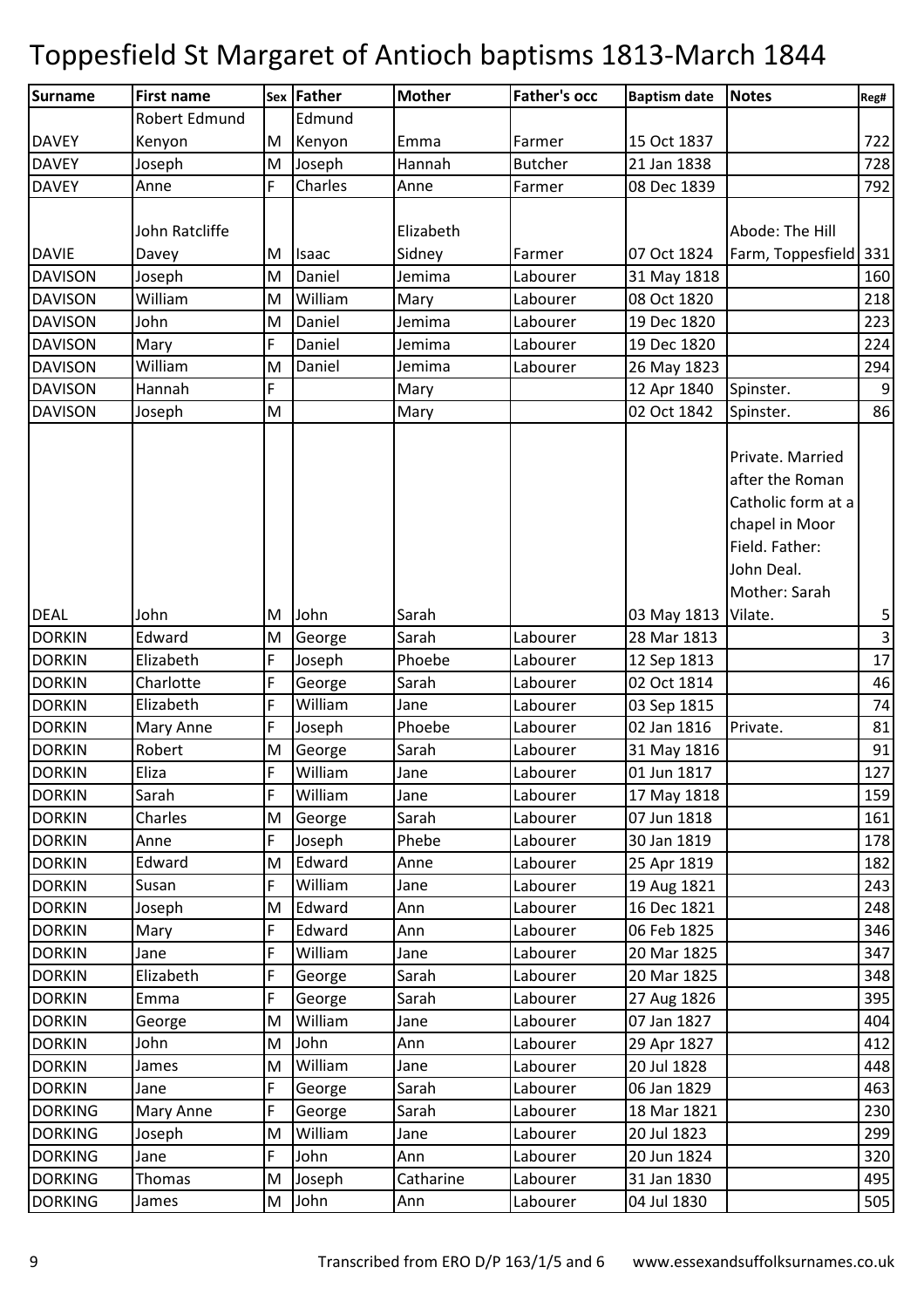| <b>Surname</b> | <b>First name</b>   |    | Sex Father    | <b>Mother</b> | <b>Father's occ</b> | <b>Baptism date</b> | <b>Notes</b>      | Reg# |
|----------------|---------------------|----|---------------|---------------|---------------------|---------------------|-------------------|------|
| <b>DORKING</b> | Samuel              | M  | William       | James         | Labourer            | 12 Sep 1830         |                   | 513  |
| <b>DORKING</b> | John                | M  | George        | Sarah         | Labourer            | 08 May 1831         |                   | 535  |
| <b>DORKING</b> | Elijah              | M  | William       | Jane          | Labourer            | 06 May 1832         |                   | 561  |
| <b>DORKING</b> | Mary                | F  | Joseph        | Catharine     | Labourer            | 23 Mar 1834         |                   | 615  |
| <b>DORKING</b> | Eliza               | F  | John          | Anne          | Labourer            | 28 Sep 1834         |                   | 633  |
| <b>DORKING</b> | Sarah               | F  | Joseph        | Catherine     | Labourer            | 30 Oct 1836         |                   | 699  |
| <b>DORKING</b> | Abraham             | M  |               | Sarah         |                     | 19 Nov 1837         | Base born.        | 725  |
| <b>DORKING</b> | Laura               | E, |               | Susan         |                     | 20 Jun 1841         | Spinster.         | 49   |
|                |                     |    |               |               |                     |                     | Date of birth is  |      |
|                |                     |    |               |               |                     |                     | blurred: 29 Sep   |      |
| <b>DOWSET</b>  | Mary Anne           | F  | Daniel        | Charlotte     | Carpenter           | 04 Jan 1816         | 1815.             | 82   |
| <b>DOWSETT</b> | George              | M  | Joseph        | Mary          | Carpenter           | 10 Aug 1815         | Private.          | 72   |
| <b>DOWSETT</b> | Mary                | F  | Joseph        | Mary          | Carpenter           | 19 Dec 1824         |                   | 343  |
| <b>DOWSETT</b> | Diana               | Ë  | Thomas        | Mary          | Carpenter           | 17 Jul 1825         |                   | 360  |
| <b>DOWSETT</b> | William             | M  | Thomas        | Mary          | Carpenter           | 01 Jul 1827         |                   | 423  |
| <b>DOWSETT</b> | John                | M  | John          | Charlotte     | Carpenter           | 26 Aug 1827         |                   | 425  |
| <b>DOWSETT</b> | Edward              | M  | <b>Thomas</b> | Mary          | Carpenter           | 08 Mar 1829         |                   | 470  |
| <b>DOWSETT</b> | Harry               | M  | John          | Charlotte     | Carpenter           | 21 Mar 1830         |                   | 498  |
| <b>DOWSETT</b> | Ellen               | F  | Thomas        | Mary          | Carpenter           | 07 Aug 1831         |                   | 546  |
| <b>DOWSETT</b> | Betsey              | F  | John          | Charlotte     | Carpenter           | 08 Jul 1832         |                   | 565  |
|                |                     |    | William       |               |                     |                     |                   |      |
| <b>DOWSETT</b> | Thomas Hardy        | M  | <b>Brooks</b> | Rebecca       | Shoemaker           | 03 Nov 1833         |                   | 601  |
| <b>DOWSETT</b> | Eliza Maria         | F  | Thomas        | Mary          | Carpenter           | 16 Feb 1834         |                   | 611  |
| <b>DOWSETT</b> | Ellen               | F  | Hezekiah      | Charlotte     | Carpenter           | 28 Jan 1835         |                   | 648  |
|                |                     |    | William       |               |                     |                     |                   |      |
| <b>DOWSETT</b> | Louisa              | F  | <b>Brooks</b> | Rebecca       | Shoemaker           | 19 Jul 1835         |                   | 669  |
| <b>DOWSETT</b> | Sarah               | F  | Thomas        | Mary          | Carpenter           | 07 Feb 1836         |                   | 677  |
| <b>DOWSETT</b> | Maria               | F  | Hezikiah      | Charlotte     | Carpenter           | 26 Feb 1837         |                   | 707  |
|                |                     |    | William       |               |                     |                     |                   |      |
| <b>DOWSETT</b> | William             |    | M Brooks      | Rebecca       | Shoemaker           | 01 Apr 1838         |                   | 733  |
| <b>DOWSETT</b> | Lucy                | F  | Hezikiah      | Charlotte     | Carpenter           | 04 Apr 1839         |                   | 774  |
| <b>DOWSETT</b> | Emma                | F  | <b>Thomas</b> | Mary          | Carpenter           | 15 Dec 1839         |                   | 793  |
| <b>DOWSETT</b> | William Baker       | M  | Hezikiah      | Charlotte     | Carpenter           | 20 Dec 1840         |                   | 34   |
| <b>DOWSETT</b> | George              | M  | <b>Thomas</b> | Mary          | Carpenter           | 06 Feb 1842         |                   | 61   |
| <b>DURANT</b>  | Eliza               | F  | James         | Sarah         | Labourer            | 06 May 1821         |                   | 235  |
| <b>DURANT</b>  | Lucy                | F  | James         | Sarah         | Labourer            | 20 Apr 1823         |                   | 289  |
| <b>EARDLEY</b> | Anne                | F  | William       | Anne          | Labourer            | 05 Oct 1823         |                   | 305  |
|                |                     |    |               |               |                     |                     |                   |      |
|                |                     |    |               |               |                     |                     | Abode: Berwick    |      |
| <b>ELEY</b>    | Susan Alice         | F  | Thomas        | Susan         | Farmer              | 05 Apr 1822         | Hall, Toppesfield | 259  |
| <b>ELEY</b>    | Thomas              | M  | Thomas        | Susan         | Farmer              | 20 Jul 1823         |                   | 298  |
|                |                     |    |               |               |                     |                     |                   |      |
|                |                     |    |               |               |                     |                     | Abode: Berwick    |      |
| <b>ELEY</b>    | <b>Robert Halls</b> | M  | Thomas        | Susan         | Farmer              | 01 Apr 1825         | Hall, Toppesfield | 349  |
|                |                     |    |               |               |                     |                     |                   |      |
|                |                     |    |               |               |                     |                     | Abode: Berwick    |      |
| <b>ELEY</b>    | John Charles        | M  | Thomas        | Susan         | Farmer              | 09 Apr 1826         | Hall, Toppesfield | 384  |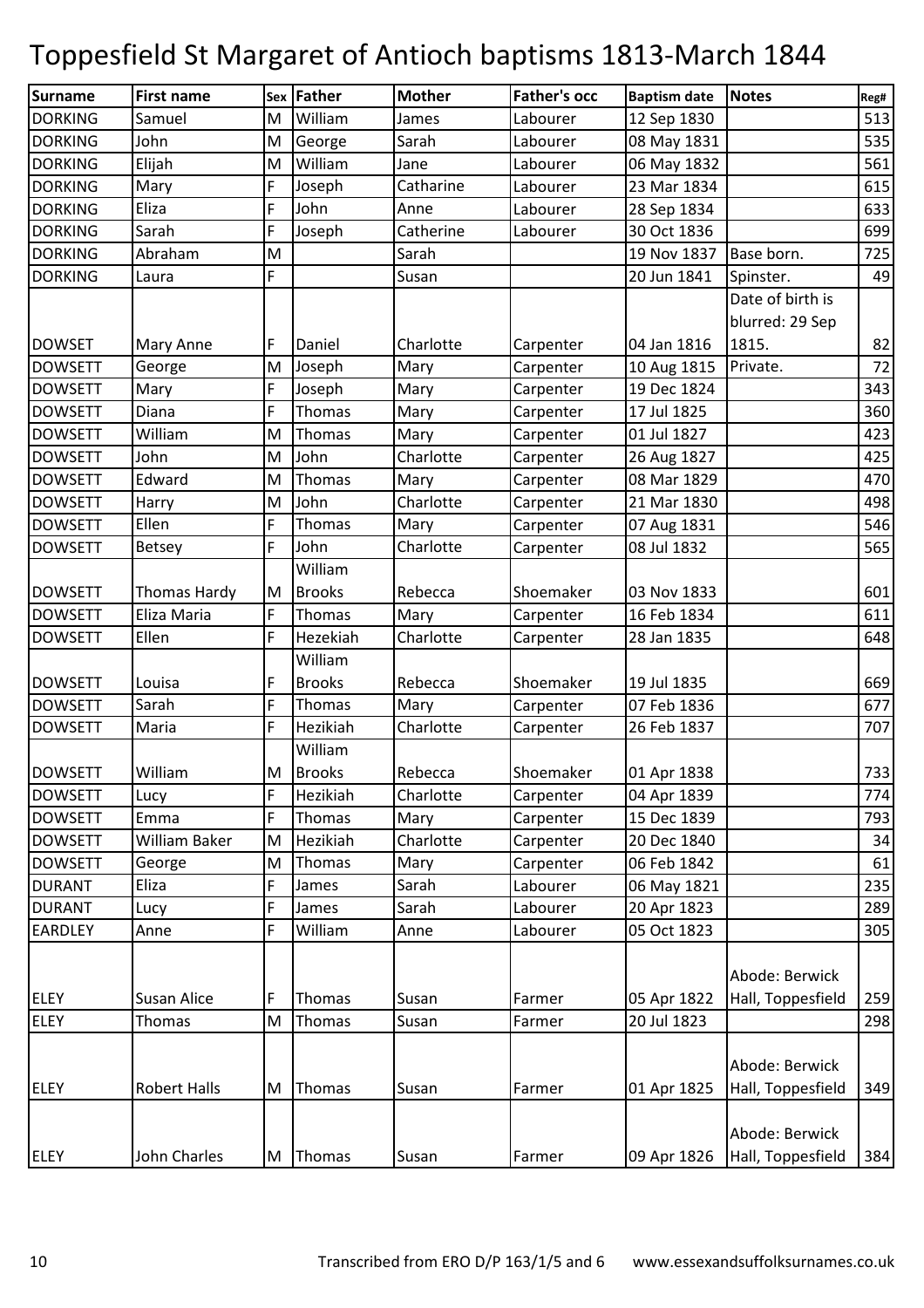| Surname         | <b>First name</b>     |    | Sex Father         | <b>Mother</b> | <b>Father's occ</b> | <b>Baptism date</b> | <b>Notes</b>      | Reg# |
|-----------------|-----------------------|----|--------------------|---------------|---------------------|---------------------|-------------------|------|
|                 |                       |    |                    |               |                     |                     |                   |      |
|                 |                       |    |                    |               |                     |                     | Abode: Berwick    |      |
| <b>ELEY</b>     | Alfred                | M  | Thomas             | Susan         | Farmer              | 27 Apr 1828         | Hall, Toppesfield | 441  |
| <b>ELEY</b>     | <b>Frances Mary</b>   | F. | Thomas             | Susan         | Farmer              | 07 Mar 1830         |                   | 496  |
| <b>ELEY</b>     | John                  | M  | Thomas             | Elizabeth     | Labourer            | 05 Jun 1831         |                   | 540  |
| <b>ELEY</b>     | William               | M  | Thomas             | Susan         | Farmer              | 11 Sep 1831         |                   | 549  |
| <b>ELEY</b>     | Augustus              | M  | Thomas             | Susan         | Farmer              | 27 Sep 1833         |                   | 596  |
| <b>ELEY</b>     | Adelaide              | F  | Thomas             | Susan         | Farmer              | 17 Apr 1835         |                   | 654  |
|                 |                       |    |                    |               |                     |                     | Private. Received |      |
|                 |                       |    |                    |               |                     |                     | into church 12    |      |
| <b>ELEY</b>     | William               | M  | Thomas             | Elizabeth     | Labourer            | 22 Mar 1836         | July.             | 681  |
| <b>ELEY</b>     | Matthew               | M  | Thomas             | Susan         | Farmer              | 07 Aug 1836         |                   | 692  |
| <b>ELEY</b>     | Marianne              | F  | John               | Marianne      | Farmer              | 06 Jan 1837         |                   | 701  |
| <b>ELEY</b>     | John                  | M  | John               | Marianne      | Farmer              | 29 Jul 1838         |                   | 751  |
|                 | <b>Frances Anne</b>   |    |                    |               |                     |                     |                   |      |
| <b>ELEY</b>     | Victoria              | F  | Thomas             | Susan         | Farmer              | 09 Jun 1839         |                   | 777  |
| <b>ELEY</b>     | Sarah                 | F  | John               | Mary Ann      | Farmer              | 20 Oct 1839         |                   | 789  |
| <b>ELEY</b>     | Sarah                 | F  | Thomas             | Elizabeth     | Labourer            | 13 Apr 1840         | Private.          | 14   |
| <b>ELLIS</b>    | Marianne              | F  | James              | Sarah         | Labourer            | 02 May 1822         | Private.          | 263  |
| <b>ELLIS</b>    | Lucy                  | F  | James              | Sarah         | Labourer            | 20 Jun 1824         |                   | 319  |
| <b>ELLIS</b>    | Eliza                 | F  | James              | Sarah         | Labourer            | 21 Jan 1827         |                   | 409  |
| <b>ELLIS</b>    | John                  | M  | James              | Sarah         | Labourer            | 07 Jun 1829         |                   | 482  |
| <b>ELLIS</b>    | Mary                  | F  | James              | Sarah         | Labourer            | 19 Jun 1831         |                   | 542  |
| <b>ELLIS</b>    | Emma                  | F  | James              | Sarah         | Labourer            | 06 Apr 1834         |                   | 618  |
| <b>ELLIS</b>    | Anna                  | F  | James              | Sarah         | Labourer            | 06 Apr 1834         |                   | 619  |
| <b>ELLIS</b>    | Jane                  | F  | James              | Sarah         | Labourer            | 09 Jul 1837         |                   | 717  |
| <b>ELLIS</b>    | Maria                 | F  | James              | Sarah         | Labourer            | 21 Feb 1841         |                   | 41   |
| <b>ELSDEN</b>   | William               | M  | William            | Catharine     | Labourer            | 23 Mar 1834         |                   | 614  |
| <b>ELSDEN</b>   | Eliza                 | F  | William            | Catherine     | Labourer            | 30 Dec 1838         |                   | 764  |
| <b>ELSDEN</b>   | Catharine             | F  | William            | Catharine     | Labourer            | 29 May 1842         |                   | 74   |
| <b>FINCH</b>    | Marianne              | F  | Thomas             | Sarah         | Labourer            | 02 Jul 1821         |                   | 239  |
| <b>FINCH</b>    | John                  | M  | Thomas             | Sarah         | Labourer            | 18 Jan 1829         |                   | 466  |
| <b>FINCH</b>    | Hannah                | F  | Thomas             | Sarah         | Labourer            | 18 Jan 1829         |                   | 467  |
| <b>FINCH</b>    | Eliza                 | F  | Thomas             | Sarah         | Labourer            | 18 Jan 1829         |                   | 468  |
| <b>FINCH</b>    | Richard               | M  | Thomas             | Sarah         | Labourer            | 27 Dec 1829         |                   | 493  |
| <b>FINCH</b>    | George                | M  | Thomas             | Sarah         | Labourer            | 08 Jul 1832         |                   | 564  |
|                 |                       |    |                    |               |                     |                     |                   |      |
| <b>FINCH</b>    | <b>Edward Westley</b> | M  | Thomas             | Sarah         | Labourer            | 02 Mar 1834         |                   | 612  |
| <b>FINCH</b>    | Louisa                | F  | Thomas             | Sarah         | Labourer            | 21 Jan 1838         |                   | 729  |
|                 |                       |    |                    |               |                     |                     | Date of birth: 25 |      |
| <b>FIRMIN</b>   | <b>Edward William</b> | M  | Thomas             | Sarah         | Carpenter           | 27 Jul 1817         | Aug 1815          | 135  |
| <b>FIRMIN</b>   | Sarah                 | F  | Thomas             | Sarah         | Carpenter           | 21 Dec 1821         |                   | 249  |
| <b>FIRMIN</b>   | Elizabeth             | F  | Thomas             | Sarah         | Carpenter           | 09 Jul 1825         | Private?          | 358  |
| <b>FIRMIN</b>   | George                | M  | Thomas             | Sarah         | Carpenter           | 31 Mar 1844         | 22 yrs old.       | 136  |
|                 |                       |    |                    |               |                     |                     | Abode: Great      |      |
| <b>FRANCIS</b>  | Susan Woodley         | F  | John Spencer Maria |               | Publican            | 29 Oct 1843         | Waltham           | 122  |
|                 |                       |    |                    |               |                     |                     |                   |      |
| <b>FREEBORN</b> | George Augustus M     |    | George             | Mary Ann      | Farmer              | 26 Jul 1831         |                   | 545  |
| <b>FREEBORN</b> | Julia                 | F  | George             | Marianne      | Farmer              | 10 Jun 1834         |                   | 625  |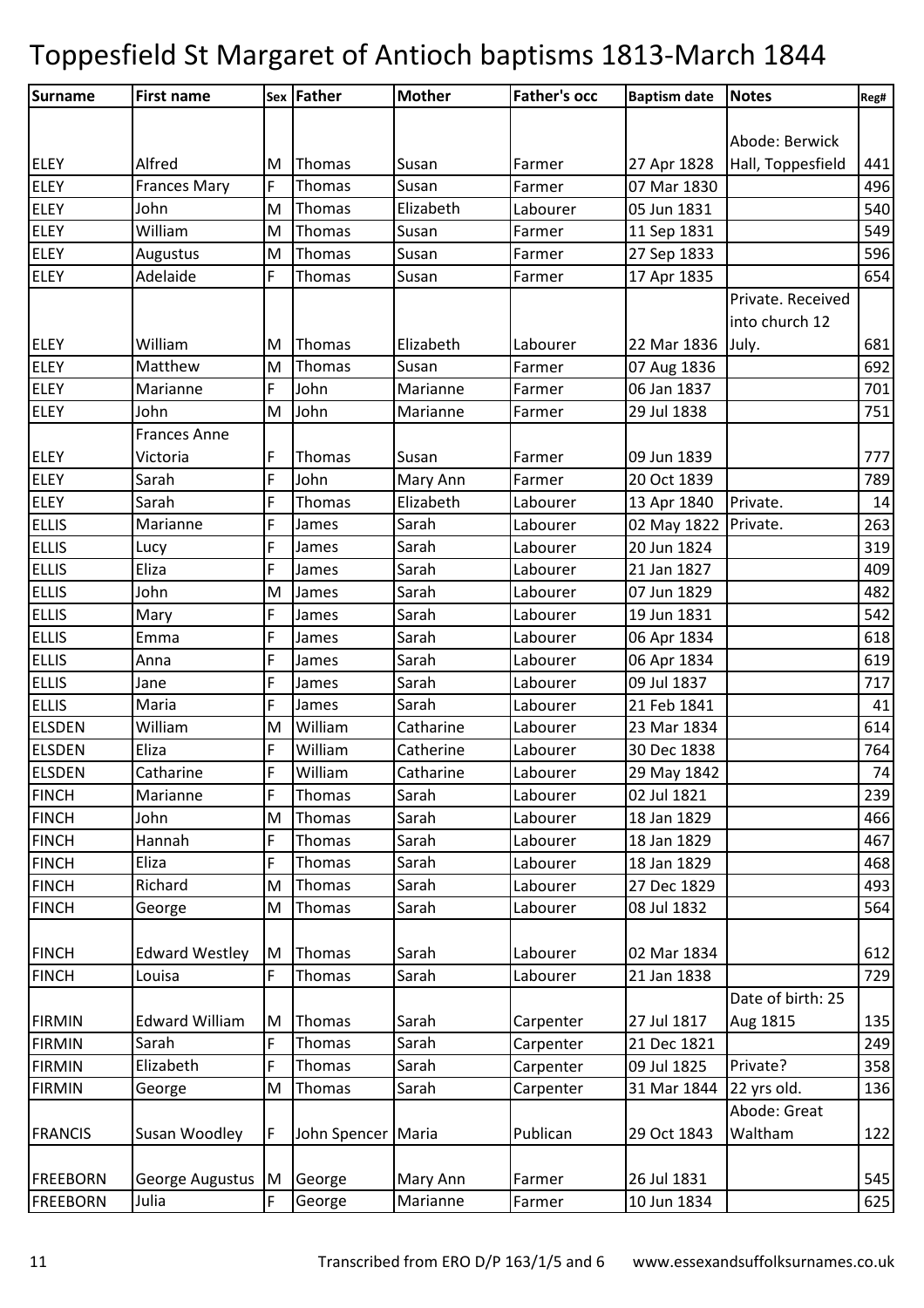| Surname          | <b>First name</b>     |        | Sex Father          | <b>Mother</b> | <b>Father's occ</b>  | <b>Baptism date</b>        | <b>Notes</b>                               | Reg#     |
|------------------|-----------------------|--------|---------------------|---------------|----------------------|----------------------------|--------------------------------------------|----------|
| <b>FREEBORN</b>  | Elizabeth Mary        | F      | George              | Marianne      | Farmer               | 22 Jul 1838                |                                            | 749      |
| <b>FREEBORN</b>  | William Walter        | M      | George              | Marianne      | Farmer               | 06 Nov 1842                |                                            | 89       |
| <b>FREEBORNE</b> | <b>Charles Arthur</b> | M      | George              | Marianne      | Farmer               | 10 Apr 1836                |                                            | 684      |
| <b>FRENCH</b>    | Sarah                 | F      | Robert              | Elizabeth     | Labourer             | 20 Feb 1814                |                                            | 20       |
| <b>FRENCH</b>    | Elizabeth             | F      | Robert              | Elizabeth     | Labourer             | 28 May 1815                |                                            | 64       |
| <b>FRENCH</b>    | Robert                | M      | Robert              | Elizabeth     | Labourer             | 25 Aug 1816                |                                            | 105      |
| <b>FRENCH</b>    | Lydia                 | F      | Robert              | Elizabeth     | Labourer             | 14 Dec 1817                |                                            | 143      |
| <b>FRENCH</b>    | Ann                   | F      | Robert              | Elizabeth     | Labourer             | 06 Feb 1820                |                                            | 200      |
| <b>FRENCH</b>    | Eliza                 | F      | Robert              | Elizabeth     | Labourer             | 04 Apr 1824                |                                            | 312      |
| <b>FRENCH</b>    | Joseph                | M      | Robert              | Elizabeth     | Labourer             | 13 Jan 1826                |                                            | 374      |
| <b>FRENCH</b>    | Samuel                | M      | Robert              | Elizabeth     | Labourer             | 29 Jul 1827                |                                            | 424      |
| <b>FRENCH</b>    | Emma                  | F      | Robert              | Elizabeth     | Labourer             | 09 May 1829                | Private.                                   | 480      |
| <b>FRENCH</b>    | Elijah                | M      | Robert              | Elizabeth     | Labourer             | 14 Aug 1831                |                                            | 547      |
| <b>FROST</b>     | Sarah                 | F      | James               | Sarah         | Labourer             | 10 Jul 1815                |                                            | 68       |
| <b>GILBY</b>     | Mary                  | F      | Thomas              | Sarah         | Labourer             | 04 Jun 1843                |                                            | 113      |
| <b>GOOCH</b>     | Agatha Louisa         | F      | Charle John         | Agatha        | Rector               | 29 May 1835                | [He's the Rector<br>of the parish ].       | 659      |
| <b>GOOCH</b>     | Emily                 | F      | Charles John Agatha |               | Clerk                | 17 Jan 1837                |                                            | 702      |
| <b>GOOCH</b>     | Philip Sherlock       | M      | Charles John Agatha |               | Clerk                | 30 Apr 1839                |                                            | 776      |
|                  |                       |        |                     |               |                      |                            | Private. Received<br>into church 26        |          |
| <b>GRUBB</b>     | Mary                  | F      | Thomas              | Anne          | Labourer             | 14 Aug 1838                | Aug.                                       | 753      |
| <b>GRUBB</b>     | Susan                 | F      | Thomas              | Ann           | Labourer             | 11 Oct 1840                |                                            | 28       |
| <b>GRUBB</b>     | Eliza                 | F      | Thomas              | Ann           | Labourer             | 23 Apr 1843                |                                            | 102      |
| <b>HALE</b>      | Frances               | F      | Joseph              | Sarah         | Labourer             | 16 Oct 1825                |                                            | 370      |
| <b>HALE</b>      | Sarah                 | F      |                     | Mary          |                      | 02 Oct 1831                | Private, publicly<br>23 Oct. Base<br>born. | 550      |
| <b>HALLS</b>     | Charlotte             | F      | James               | Mary          | Labourer             | 06 Jul 1817                |                                            | 133      |
| <b>HALLS</b>     | Thomas                | M      | James               | Mary          | Labourer             | 20 Sep 1817                |                                            | 140      |
| <b>HALLS</b>     | Hannah                | F      | William             | Elizabeth     | Labourer             | 19 Sep 1819                |                                            | 190      |
| <b>HALLS</b>     | <b>William James</b>  |        | James               | Sarah         | Labourer             | 18 Aug 1833                |                                            | 589      |
| <b>HALLS</b>     | Susannah              | F      |                     | Jane          |                      | 02 Jul 1837                | Base born.                                 | 714      |
|                  |                       |        |                     |               |                      |                            | Abode: Sible                               |          |
| <b>HALLS</b>     | Hannah                | F      | James               | Sarah         | Labourer             | 08 Apr 1838                | Hedingham                                  | 735      |
| <b>HALLS</b>     | Lewis                 | M      |                     | Charlotte     |                      | 04 Apr 1839                | Spinster.                                  | 775      |
| <b>HALLS</b>     | Ellen                 | F      | James               | Sarah         | Labourer             | 11 Sep 1841                |                                            | 52       |
| <b>HALLS</b>     | Ann                   | F      |                     | Jane          |                      | 11 Sep 1841                | Spinster.                                  | 53       |
| <b>HALLS</b>     | William               | M      | Thomas              | Rhoda         | Labourer             | 23 Apr 1843                |                                            | 103      |
|                  |                       |        |                     |               |                      |                            | Abode:                                     |          |
|                  |                       |        |                     |               |                      |                            | Chaseway,                                  |          |
| <b>HARDY</b>     | Rebekah               | F      | Joseph              | Sarah         | Labourer             | 17 Apr 1814                | Toppesfield                                | 28       |
| <b>HARDY</b>     | Jane Wilsmore         | F<br>F | Joseph              | Mary<br>Sarah | Shoemaker            | 18 Mar 1815                |                                            | 56       |
| <b>HARDY</b>     | Mary                  | M      | John                | Sarah         | Labourer<br>Labourer | 23 Jun 1816<br>23 Jun 1816 |                                            | 93<br>94 |
| <b>HARDY</b>     | Robert                |        | Joseph              |               |                      |                            |                                            |          |
| <b>HARDY</b>     | Joseph                | M      | Joseph              | Mary          | Shoemaker            | 04 Aug 1816                |                                            | 103      |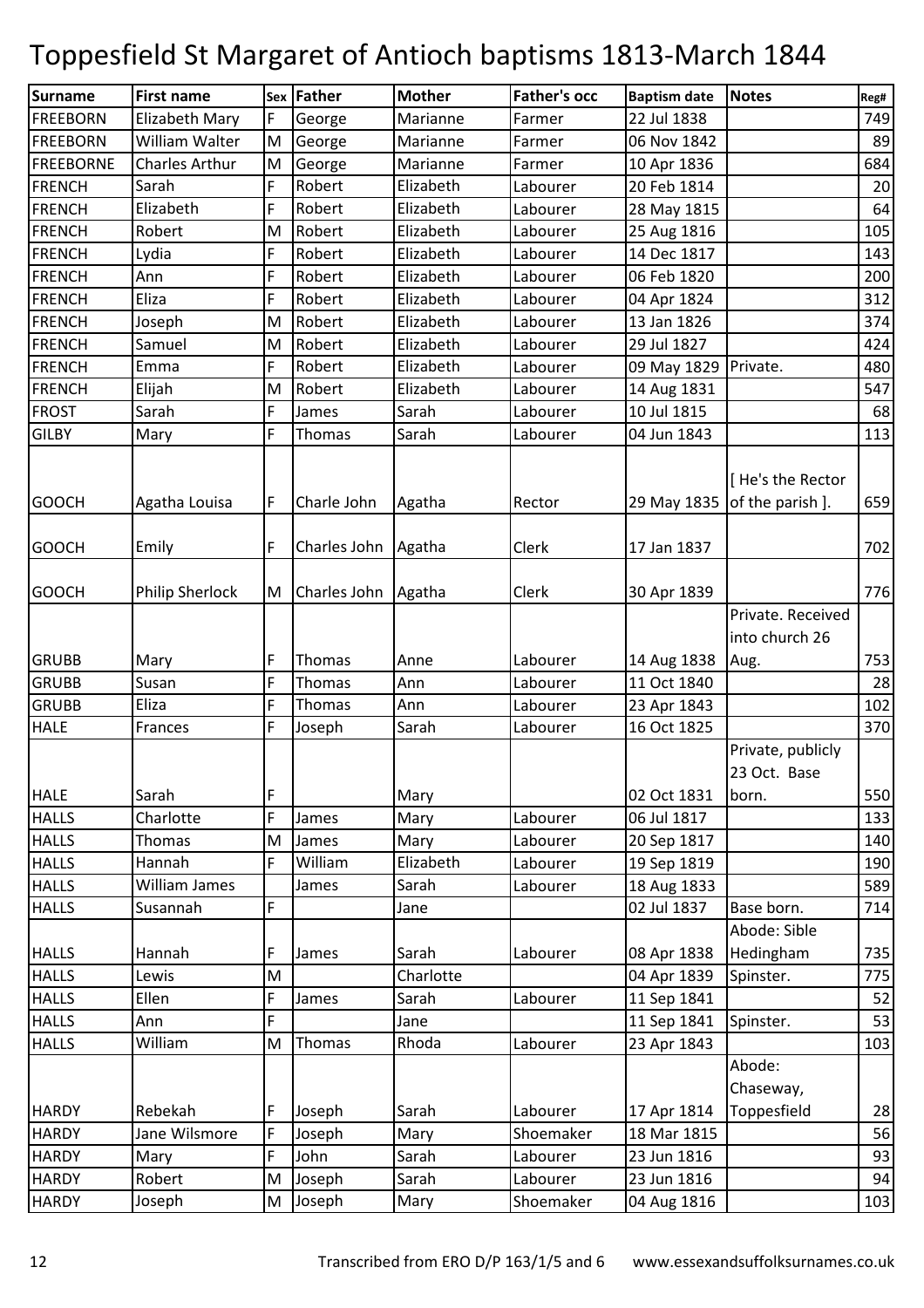| <b>Surname</b>    | <b>First name</b> |    | Sex Father | <b>Mother</b> | <b>Father's occ</b> | <b>Baptism date</b> | <b>Notes</b>      | Reg#         |
|-------------------|-------------------|----|------------|---------------|---------------------|---------------------|-------------------|--------------|
|                   |                   |    |            |               |                     |                     | Abode:            |              |
|                   |                   |    |            |               |                     |                     | Chaseway,         |              |
| <b>HARDY</b>      | Diana             | F  | Joseph     | Sarah         | Labourer            | 26 Jul 1818         | Toppesfield       | 163          |
|                   |                   |    |            |               |                     |                     | Abode:            |              |
|                   |                   |    |            |               |                     |                     | Toppesfield       |              |
| <b>HARDY</b>      | James             | M  | Joseph     | Sarah         | Labourer            | 22 Aug 1819         | Chase             | 185          |
|                   |                   |    |            |               |                     |                     | Abode: Castle     |              |
| <b>HARDY</b>      | Mary Ann          | F  | Daniel     | Hannah        | Labourer            | 18 Jun 1820         | Hedingham         | 215          |
| <b>HARDY</b>      | Mary Ann          | F  | John       | Sarah         | Labourer            | 30 Nov 1820         |                   | 222          |
| <b>HARDY</b>      | Josiah?           | M  | Joseph     | Sarah         | Labourer            | 12 May 1822         |                   | 266          |
| <b>HARDY</b>      | James             | M  | Joseph     | Sarah         | Shoemaker           | 17 Nov 1822         |                   | 279          |
| <b>HARDY</b>      | Ann               | F  | Joseph     | Sarah         | Shoemaker           | 17 Oct 1824         |                   | 332          |
| <b>HARDY</b>      | Jane              | F  | Joseph     | Sarah         | Labourer            | 10 Apr 1825         |                   | 350          |
| <b>HARDY</b>      | Charles           | M  |            | Ann           |                     | 16 Oct 1825         | Spinster.         | 372          |
| <b>HARDY</b>      | Joseph            | M  | Joseph     | Sarah         | Shoemaker           | 09 Dec 1827         |                   | 434          |
| <b>HARDY</b>      | Charles           | M  | Joseph     | Sarah         | Labourer            | 11 May 1828         |                   | 442          |
| <b>HARDY</b>      | William           | M  | Thomas     | Catharine     | Shoemaker           | 05 Apr 1829         |                   | 473          |
| <b>HARDY</b>      | John Robert       | M  | Thomas     | Mary          | Labourer            | 24 Oct 1830         |                   | 520          |
| <b>HARDY</b>      | William           | M  | Joseph     | Sarah         | Labourer            | 20 Mar 1831         |                   | 531          |
| <b>HARDY</b>      | Lewis             | M  | Thomas     | Catharine     | Shoemaker           | 27 Mar 1831         |                   | 533          |
| <b>HARDY</b>      | Eliza             | F  | Thomas     | Mary          | Labourer            | 04 Mar 1832         |                   | 558          |
| <b>HARDY</b>      | Alfred            | M  |            | Rebecca       |                     | 08 Jul 1832         |                   | 563          |
| <b>HARDY</b>      | Caroline          | F  | Thomas     | Catharine     | Shoemaker           | 24 Feb 1833         |                   | 581          |
| <b>HARDY</b>      | William           | M  | Thomas     | Mary          | Labourer            | 14 Jul 1833         |                   | 585          |
|                   |                   |    |            |               |                     |                     | Base born.        |              |
|                   |                   |    |            |               |                     |                     | Abode: Castle     |              |
| <b>HARDY</b>      | Mary              | F  |            | Mary          |                     | 09 Nov 1834         | Hedingham         | 637          |
| <b>HARDY</b>      | Caroline          | F  | Thomas     | Mary          | Labourer            | 12 Apr 1835         |                   | 653          |
| <b>HARDY</b>      | Emma              | F  | Josiah     | Sarah         | Labourer            | 01 Apr 1838         |                   | 732          |
| <b>HARDY</b>      | Edmund            | M  | Thomas     | Mary          | Labourer            | 24 Jun 1838         |                   | 745          |
| <b>HARDY</b>      | Sarah             | F  | Thomas     | Catherine     | Shoemaker           | 22 Jul 1838         |                   | 750          |
| <b>HARDY</b>      | Thomas John       | M  |            | Matilda       |                     | 04 Nov 1838         | Spinster.         | 760          |
| <b>HARDY</b>      | Ann               | F  | Thomas     | Mary          | Labourer            | 01 Mar 1840         |                   | $\mathbf{3}$ |
| <b>HARDY</b>      | John              | M  | Josiah     | Sarah         | Labourer            | 14 Feb 1841         |                   | 38           |
| <b>HARDY</b>      | Hannah            | F  | John       | Jane          | Labourer            | 19 Dec 1841         |                   | 58           |
| <b>HARDY</b>      | Sarah             | F  | Thomas     | Mary          | Labourer            | 13 Feb 1842         |                   | 64           |
| <b>HARDY</b>      | Eliza             | F  | Thomas     | Catharine     | Shoemaker           | 31 Jul 1842         |                   | 83           |
| <b>HARDY</b>      | Marianne          | F  | Abel       | Eliza         | Labourer            | 02 Oct 1842         |                   | 85           |
| <b>HARDY</b>      | Maria             | F  | Josiah     | Sarah         | Labourer            | 10 Sep 1843         |                   | 117          |
| <b>HARDY</b>      | Elizabeth         | F  | John       | Sarah         | Labourer            | 17 Sep 1843         | 20 yrs old.       | 118          |
| <b>HARDY</b>      | Susannah          | F  | Thomas     | Mary          | Labourer            | 24 Sep 1843         |                   | 119          |
|                   |                   |    |            |               |                     |                     |                   |              |
|                   |                   |    |            |               |                     |                     | Private. Publicly |              |
| <b>HARDY</b>      | Georgiana         | F. | James      | Hannah        | Shoemaker           | 20 Feb 1844         | 20 April.         | 130          |
| <b>HARDY</b>      | Rosanna Jane      | F  |            | Jane          |                     | 17 Mar 1844         | Spinster.         | 132          |
| <b>HARRINGTON</b> | John              | M  | Joseph     | Mary          | Labourer            | 27 Aug 1815         |                   | 73           |
| <b>HARRINGTON</b> | Eliza             | F  | Joseph     | Mary          | Labourer            | 24 Aug 1817         |                   | 137          |
|                   |                   |    |            |               |                     |                     | Abode: Gt         |              |
| <b>HARRINGTON</b> | Catharine         | F. | Thomas     | Anne          | Labourer            | 18 Oct 1818         | Yeldham           | 174          |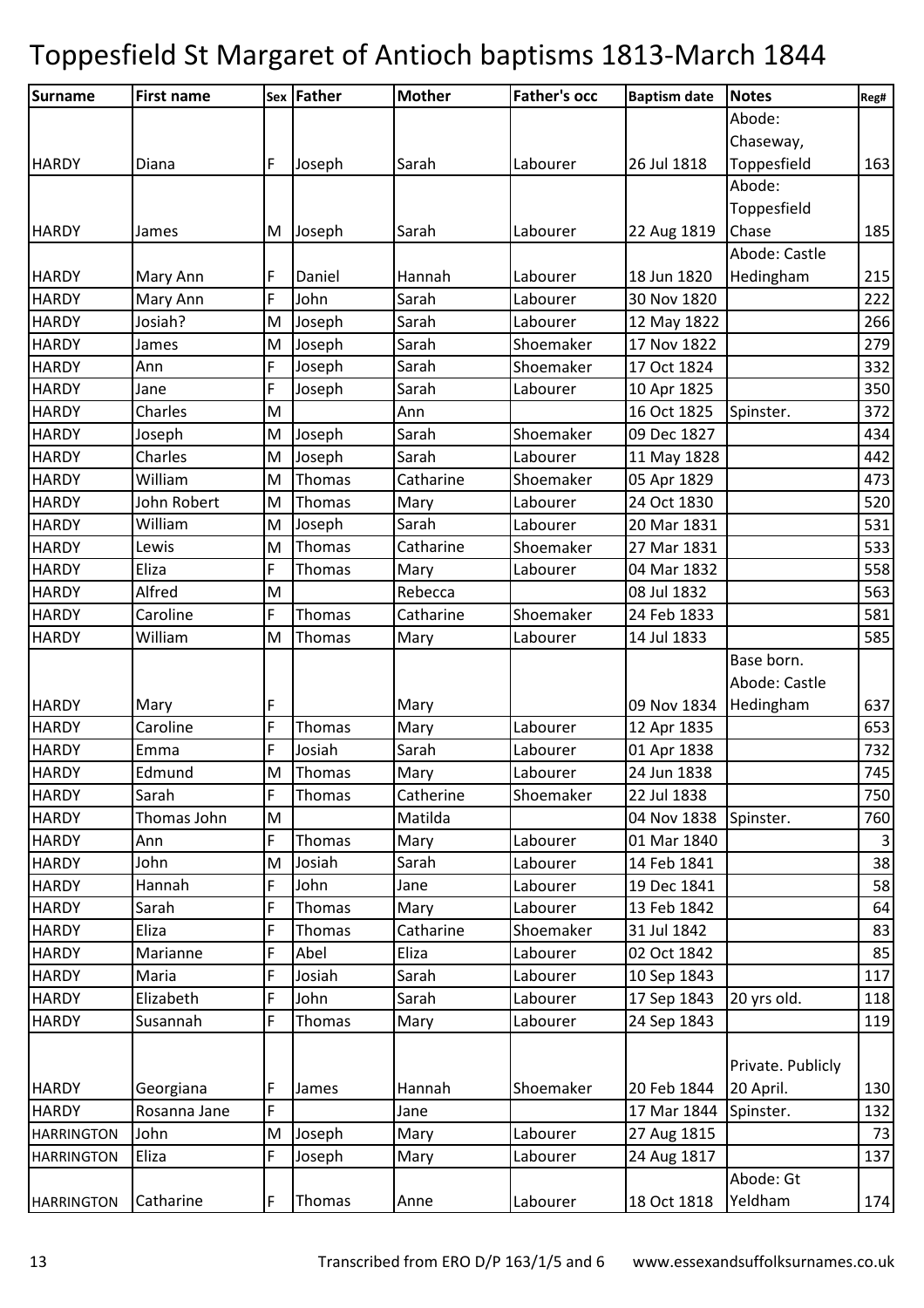| <b>Surname</b>    | <b>First name</b>     |    | Sex Father     | <b>Mother</b> | <b>Father's occ</b> | <b>Baptism date</b> | <b>Notes</b>                                 | Reg#           |
|-------------------|-----------------------|----|----------------|---------------|---------------------|---------------------|----------------------------------------------|----------------|
| <b>HARRINGTON</b> | James                 | M  | Joseph         | Mary          | Labourer            | 01 Jul 1821         |                                              | 238            |
| <b>HARRINGTON</b> | Mary Ann              | F  |                | Charlotte     |                     | 15 Aug 1824         | Spinster.                                    | 323            |
| <b>HARRINGTON</b> | Thomas                | M  | Thomas         | Anne          | Labourer            | 27 Apr 1834         |                                              | 621            |
| <b>HARRINGTON</b> | Joseph                | M  | Thomas         | Anne          | Labourer            | 27 Apr 1834         |                                              | 622            |
| <b>HARRINGTON</b> | Anne                  | F  | Thomas         | Anne          | Labourer            | 27 Apr 1834         |                                              | 623            |
| <b>HARRINGTON</b> | Robert                | M  | Joseph         | Mary          | Labourer            | 21 Aug 1836         |                                              | 693            |
| <b>HARRINGTON</b> | Sarah                 | Ë  |                | Eliza         |                     | 18 Aug 1839         | Spinster.                                    | 781            |
| <b>HARRINGTON</b> | Peter                 | M  | Joseph         | Marianne      | Labourer            | 25 Aug 1839         |                                              | 782            |
| <b>HARRINGTON</b> | Thomas                | M  | Joseph         | Marianne      | Labourer            | 04 Dec 1842         |                                              | 94             |
|                   | John Harvey           |    |                |               |                     |                     |                                              |                |
| <b>HARVEY</b>     | Darby                 | M  |                | Sarah         |                     | 30 Aug 1818         |                                              | 167            |
| <b>HASELER</b>    | Sarah                 | F  | John           | Lydia         | Thatcher            | 08 Aug 1813         | Abode:<br>Weathersfield<br>Road, Toppesfield | 15             |
| <b>HASELER</b>    | George                | M  | John           | Lydia         | Thatcher            | 10 Sep 1815         |                                              | 75             |
| <b>HASELER</b>    | Thomas                | M  | John           | Lydia         | Thatcher            | 14 Dec 1817         |                                              | 144            |
| <b>HASELER</b>    | Elizabeth             | F. | John           | Lydia         | Thatcher            | 19 Dec 1819         |                                              | 195            |
| <b>HASELER</b>    | William               | M  | John           | Lydia         | Thatcher            | 05 May 1822         |                                              | 264            |
| <b>HESTLER</b>    | Diana                 | F  |                | Elizabeth     |                     | 02 Jul 1837         | Base born. [For<br>Haseler or similar<br>?]. | 715            |
|                   |                       |    |                |               |                     |                     | [For Haseler or<br>similar ?]. Abode:        |                |
| <b>HESTLER</b>    | Lydia                 | F  | George         | Sarah         | Labourer            | 16 Jul 1837         | Sible Hedingham                              | 718            |
| <b>HESTLER</b>    | James                 | M  | Eli            | Eliza         | Blacksmith          | 29 May 1842         |                                              | 73             |
| <b>HILLS</b>      | Mary                  | F  | Thomas         | Mary          | Farmer              | 30 Mar 1824         |                                              | 310            |
| <b>HURRY</b>      | Edward                | M  | John           | Mary          | Labourer            | 19 Dec 1824         |                                              | 342            |
| <b>JEPHSON</b>    | <b>Charles Robert</b> | M  | <b>Charles</b> | Ann           | Schoolmaster        | 23 Oct 1838         | Abode: Great<br>Yeldham                      | 757            |
| <b>JOHNSON</b>    | Susan                 | F  | Joseph         | Anne          | Labourer            | 22 Sep 1816         |                                              | 107            |
| <b>KEMP</b>       | Lydia                 | Ė. | John           | Sarah         | Labourer            | 20 Feb 1814         |                                              | 21             |
| <b>KEMP</b>       | James                 | M  | Joseph         | Hannah        | Labourer            | 27 May 1821         |                                              | 237            |
| <b>KEMP</b>       | John                  | M  | Joseph         | Hannah        | Labourer            | 13 Apr 1823         |                                              | 288            |
| <b>KEMP</b>       | Lewis                 | M  | Joseph         | Hannah        | Labourer            | 18 Sep 1825         |                                              | 367            |
| <b>KEMP</b>       | Daniel                | M  | Joseph         | Hannah        | Labourer            | 30 Dec 1827         |                                              | 438            |
| <b>KEMP</b>       | Elizabeth             | F  | Joseph         | Hannah        | Labourer            | 21 Mar 1830         |                                              | 499            |
| <b>KEMP</b>       | Joseph                | M  | Joseph         | Hannah        | Labourer            | 26 Aug 1832         |                                              | 568            |
| <b>KEMP</b>       | Eliza                 | F  | Joseph         | Hannah        | Labourer            | 26 Apr 1835         |                                              | 655            |
| <b>KEMP</b>       | Henry                 | M  |                | Lydia         |                     | 09 Aug 1835         | Base born.                                   | 672            |
| <b>KEMP</b>       | William               | M  | Joseph         | Hannah        | Labourer            | 09 Jul 1837         |                                              | 716            |
|                   |                       |    |                |               |                     |                     | Private. Received<br>into church 1           |                |
| <b>KEMP</b>       | Samuel                | M  | William        | Harriet       | Labourer            | 12 Feb 1838         | April.                                       | 730            |
| <b>KEMP</b>       | Susanna               | F  | Joseph         | Hannah        | Labourer            | 06 Oct 1839         |                                              | 785            |
| <b>KEMP</b>       | Eliza                 | F  | William        | Harriet       | Labourer            | 12 Apr 1840         |                                              | 8 <sup>1</sup> |
| <b>KEMP</b>       | Henry                 | M  | George         | Marianne      | Labourer            | 24 Jan 1841         |                                              | 36             |
| <b>KEMP</b>       | John                  | M  | William        | Harriet       | Labourer            | 27 Mar 1842         |                                              | 69             |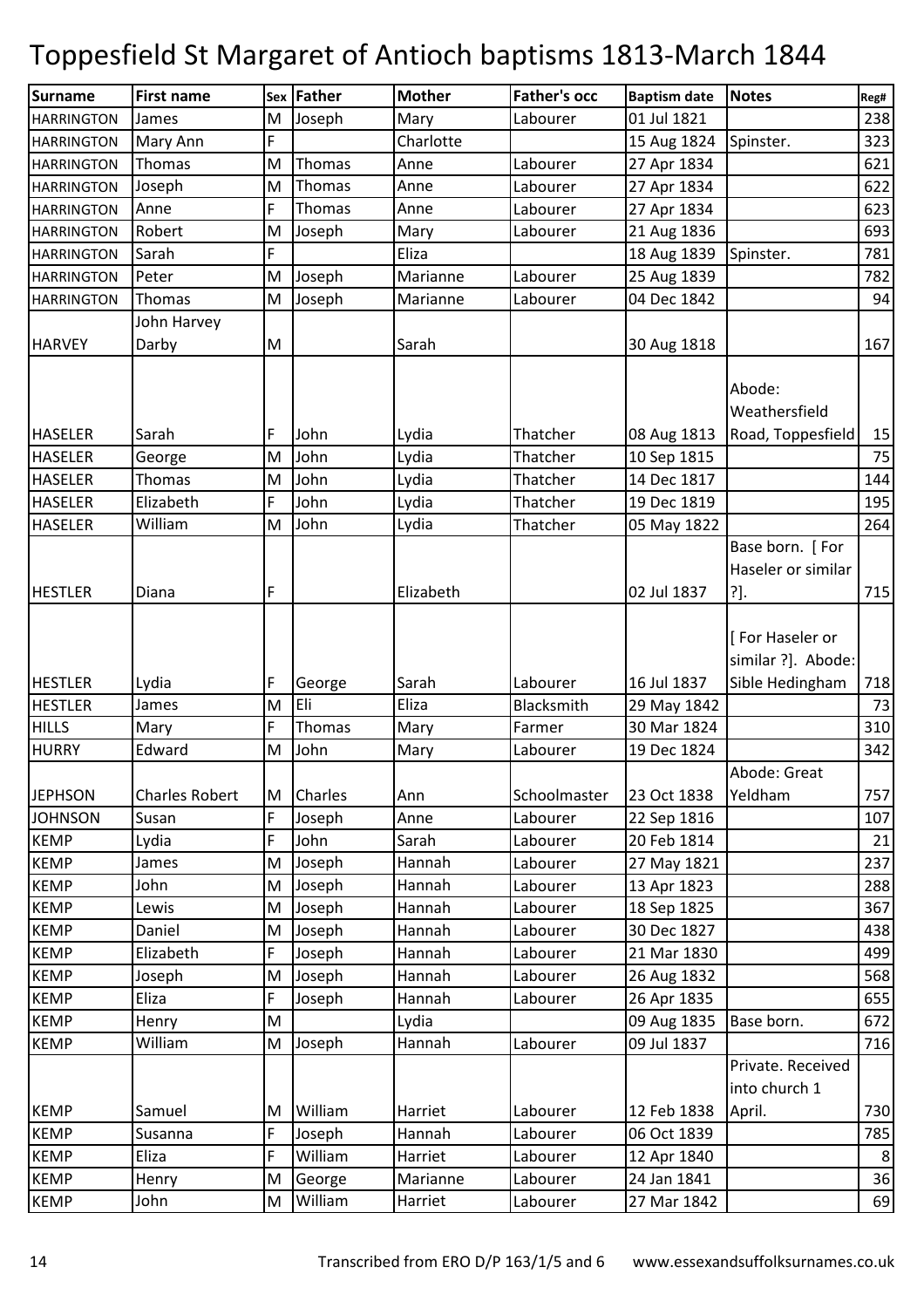| <b>Surname</b>     | <b>First name</b> |   | Sex Father   | <b>Mother</b> | <b>Father's occ</b> | <b>Baptism date</b>   | <b>Notes</b>                   | Reg# |
|--------------------|-------------------|---|--------------|---------------|---------------------|-----------------------|--------------------------------|------|
| <b>KEMP</b>        | John              | M | George       | Marianne      | Labourer            | 09 Oct 1842           |                                | 87   |
| <b>KEMP</b>        | Marianne          | F | Joseph       | Hannah        | Labourer            | 11 Feb 1844           |                                | 129  |
| <b>KEYS</b>        | Harriet           | F | Samuel       | Harriet       | Labourer            | 21 Apr 1822           |                                | 261  |
| <b>KEYS</b>        | Charlotte         | F | Samuel       | Harriet       | Labourer            | 28 May 1824           |                                | 318  |
| <b>KEYS</b>        | Robert            | M | Samuel       | Harriet       | Labourer            | 27 Aug 1826           |                                | 396  |
| <b>KEYS</b>        | Eliza             | F | Samuel       | Harriet       | Labourer            | 02 Mar 1828           |                                | 439  |
| <b>KEYS</b>        | Rachael           | F | Samuel       | Harriet       | Labourer            | 21 Mar 1830           |                                | 497  |
| <b>KEYS</b>        | Lewis             | M | Samuel       | Harriet       | Labourer            | 23 Oct 1831           |                                | 553  |
| <b>KEYS</b>        | Marianne          | F | Samuel       | Harriet       | Labourer            | 12 May 1833           |                                | 583  |
| <b>KEYS</b>        | Charles           | M | Samuel       | Harriet       | Labourer            | 21 Jun 1835           |                                | 661  |
| <b>KEYS</b>        | James             | M | Samuel       | Harriet       | Labourer            | 09 Apr 1837           |                                | 710  |
|                    |                   |   |              |               |                     |                       |                                |      |
| <b>KEYS</b>        | Sarah             | F |              | Charlotte     |                     |                       | 27 Mar 1844 Spinster. Private. | 134  |
|                    |                   |   |              |               |                     |                       | Abode:                         |      |
| <b>KILLINGBACK</b> | Anne              | F | John         | Mary          | Labourer            | 14 May 1815 Stambourn |                                | 63   |
|                    |                   |   |              |               |                     |                       | Abode:                         |      |
| <b>KILLINGBACK</b> | John              | M | John         | Mary          | Labourer            | 22 Dec 1816           | Stambourn                      | 116  |
|                    |                   |   |              |               |                     |                       | Abode:                         |      |
| <b>KILLINGBECK</b> | Mary Anne         | F | John         | Mary          | Labourer            | 05 Dec 1813           | Finchingfield                  | 19   |
| <b>KING</b>        | William           | M |              | Marianne      |                     | 03 Mar 1839           | Spinster.                      | 769  |
| <b>KING</b>        | Josiah            | M |              | Jane          |                     | 03 Mar 1839           | Spinster.                      | 770  |
| LAIZELL            | Eliza             | F | John         | Phoebe        | Labourer            | 09 Dec 1838           |                                | 762  |
| LAIZELL            | William           | M |              | Marianne      |                     | 14 May 1843           | Spinster.                      | 108  |
| LAZELL             | John              | M | John         | Phoebe        | Labourer            | 26 Aug 1832           |                                | 571  |
| LAZELL             | Sarah             | F | John         | Phoebe        | Labourer            | 22 Dec 1833           |                                | 607  |
|                    |                   |   |              |               |                     |                       | Abode: Sible                   |      |
| <b>LEVEITT</b>     | Josiah            | M | John         | Charlotte     | Labourer            | 04 Nov 1827           | Hedingham                      | 431  |
|                    |                   |   |              |               |                     |                       | Abode: Sible                   |      |
| <b>LEVEITT</b>     | Robert            | M | John         | Charlotte     | Labourer            | 29 Sep 1833           | Hedingham                      | 597  |
|                    |                   |   |              |               |                     |                       | Abode: Sible                   |      |
| <b>LEVITT</b>      | Sarah             | F | John         | Charlotte     | Labourer            | 13 Jul 1823           | Hedingham                      | 297  |
|                    |                   |   |              |               |                     |                       | Abode:                         |      |
| LEWSEY             | Josiah            | M | John         | Tabitha       | Labourer            | 20 Aug 1820           | Stambourn                      | 217  |
|                    |                   |   |              |               |                     |                       | Natural dtr.                   |      |
|                    |                   |   |              |               |                     |                       | Abode:                         |      |
|                    |                   |   |              |               |                     |                       | Chaseway,                      |      |
|                    |                   |   |              |               |                     |                       | Toppesfield. Date              |      |
|                    |                   |   |              |               |                     |                       | of birth: 9 Nov                |      |
| <b>MALT</b>        | Caroline          | F |              | Mary          |                     | 17 Mar 1816           | 1815.                          | 86   |
| <b>MANNING</b>     | Anna Maria        | F | David        | Sarah         | Tailor              | 30 Mar 1817           |                                | 123  |
| <b>MANNING</b>     | William           | M | David        | Sarah         | Tailor              | 22 Jul 1821           |                                | 240  |
| <b>MANNING</b>     | George            | M | David        | Sarah Ann     | Tailor              | 17 Aug 1823           |                                | 302  |
| <b>MANNING</b>     | Sarah Ann         | F | David        | Sarah Ann     | Tailor              | 16 Oct 1825           |                                | 369  |
| <b>MANNING</b>     | Thomas            | M | David        | Sarah Ann     | Tailor              | 04 Jan 1829           |                                | 462  |
| <b>MANNING</b>     | Caroline          | F | David        | Sarah Anne    | Tailor              | 04 Jul 1830           |                                | 504  |
|                    |                   |   |              |               |                     |                       | Abode: Lowses                  |      |
|                    |                   |   |              |               |                     |                       | Farm [ Lewsey's                |      |
| <b>MARSH</b>       | James Cornell     | M | <b>Isaac</b> | Sarah         | Farmer              | 04 Jul 1813           | Farm ].                        | 12   |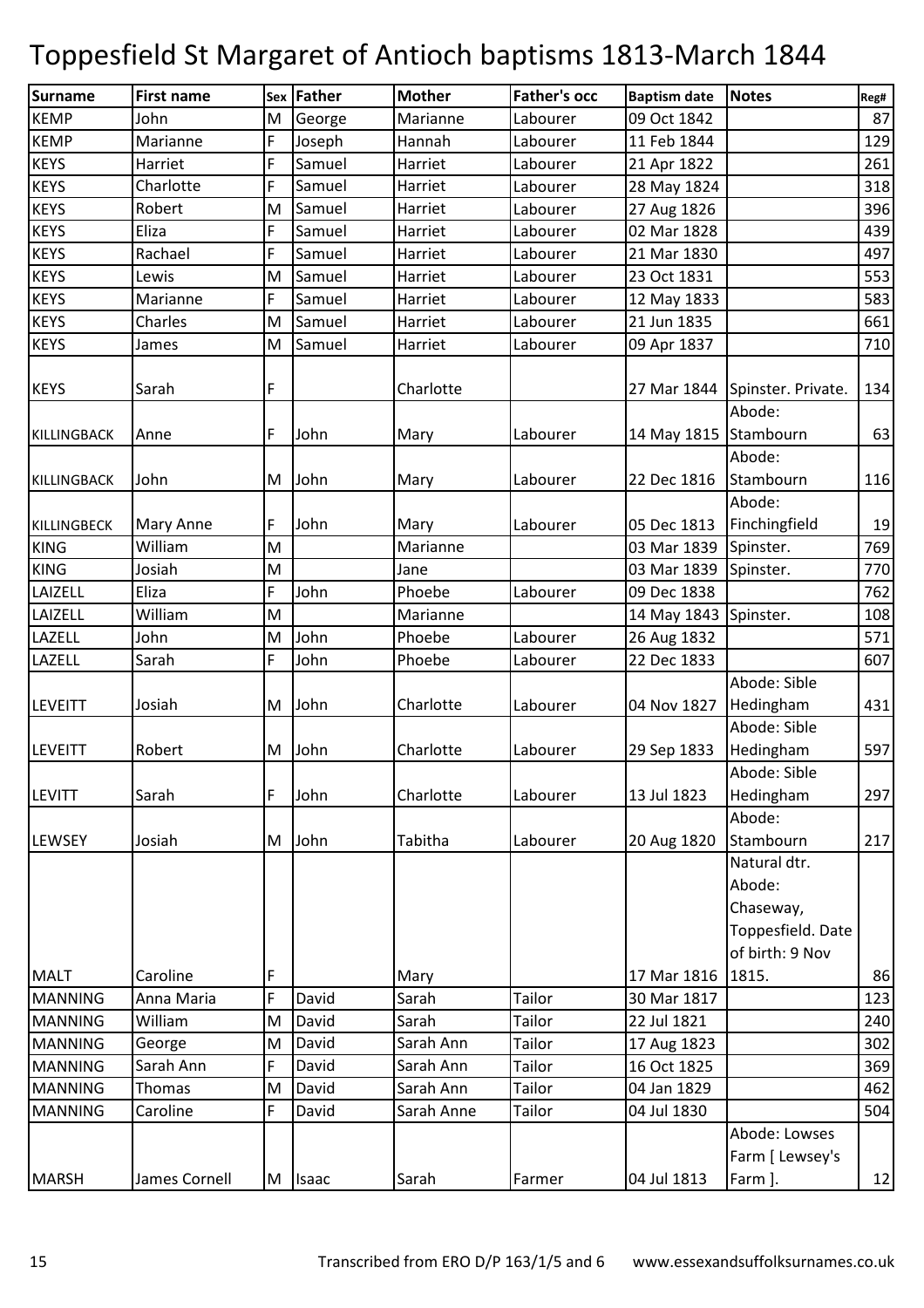| Surname        | <b>First name</b>    |   | Sex Father | <b>Mother</b> | <b>Father's occ</b> | <b>Baptism date</b> | Notes            | Reg# |
|----------------|----------------------|---|------------|---------------|---------------------|---------------------|------------------|------|
|                |                      |   |            |               |                     |                     | Abode: Lewseys   |      |
| <b>MARSH</b>   | Lusinda              | F | Isaac      | Sarah         | Farmer              | 04 Feb 1816         | Farm             | 84   |
| <b>MARSH</b>   | Betsey               | F | William    | Lydia         | Labourer            | 14 Jul 1816         |                  | 99   |
| <b>MARSH</b>   | Mary Anne            | F | William    | Lydia         | Labourer            | 05 Apr 1818         |                  | 150  |
| <b>MARSH</b>   | Sarah                | F | William    | Lydia         | Labourer            | 11 Mar 1821         |                  | 228  |
| <b>MARSH</b>   | Mary                 | F | Edward     | Mary          | Labourer            | 25 Apr 1821         |                  | 234  |
| <b>MARSH</b>   | Eliza                | F | William    | Lydia         | Labourer            | 12 Jan 1823         |                  | 284  |
| <b>MARSH</b>   | Elizabeth            | M | Edward     | Mary          | Labourer            | 24 Apr 1824         |                  | 314  |
| <b>MARSH</b>   | Edward               | M | Edward     | Mary          | Labourer            | 24 Apr 1824         |                  | 315  |
| <b>MARSH</b>   | Lydia                | F | William    | Lydia         | Labourer            | 03 Oct 1824         |                  | 330  |
| <b>MARSH</b>   | Elizabeth            | F | Edward     | Mary          | Labourer            | 21 Jul 1825         |                  | 361  |
| <b>MARSH</b>   | Diana                | F | William    | Lydia         | Labourer            | 30 Jul 1826         |                  | 393  |
| <b>MARSH</b>   | Sarah                | F | Edward     | Mary          | Labourer            | 04 Nov 1827         |                  | 432  |
| <b>MARSH</b>   | Ann                  | F | Edward     | Mary          | Labourer            | 04 Nov 1827         |                  | 433  |
| <b>MARSH</b>   | Emma                 | F | William    | Lydia         | Labourer            | 26 Sep 1830         |                  | 516  |
| <b>MARSH</b>   | <b>Edward Lewis</b>  | M | Edward     | Mary          | Labourer            | 13 Feb 1831         |                  | 525  |
| <b>MARSH</b>   | Hellena              | F | William    | Olivia        | Labourer            | 07 Apr 1833         |                  | 582  |
| <b>MARSH</b>   | <b>Thomas Teader</b> | M | William    | Lydia         | Labourer            | 12 Feb 1837         |                  | 705  |
| <b>MARTIN</b>  | Lydia                | F | Thomas     | Lydia         | Labourer            | 13 Sep 1818         |                  | 170  |
| <b>MARTIN</b>  | Emma                 | F |            | Anne          |                     | 11 Mar 1821         | Spinster.        | 229  |
|                |                      |   |            |               |                     |                     | Abode:           |      |
| <b>MARTIN</b>  | Hannah               | F | Thomas     | Lydia         | Labourer            | 13 Jul 1823         | Stambourn        | 295  |
|                |                      |   |            |               |                     |                     | Abode:           |      |
| <b>MARTIN</b>  | Mary Ann             | F | Thomas     | Lydia         | Labourer            | 13 Jul 1823         | Stambourn        | 296  |
| <b>MARTIN</b>  | Samuel               | M |            | Hannah        |                     | 26 Oct 1823         | Spinster.        | 306  |
|                |                      |   |            |               |                     |                     | Abode:           |      |
| <b>MARTIN</b>  | John                 | M | Thomas     | Lydia         | Labourer            | 11 Sep 1825         | Stambourn        | 365  |
| <b>MARTIN</b>  | James                | M |            | Mary          |                     | 23 Apr 1826         | Spinster.        | 388  |
| <b>MARTIN</b>  | Fanny                | F |            | Hannah        |                     | 12 Dec 1830         | Base born.       | 523  |
| <b>MARTIN</b>  | George               | M | John       | Sarah         | Labourer            | 17 Apr 1831         |                  | 534  |
| <b>MARTIN</b>  | Elizabeth            | F |            | Hannah        |                     | 15 Jun 1834         | Base born.       | 627  |
| <b>MARTIN</b>  | William              | M | John       | Sarah         | Labourer            | 28 Sep 1834         |                  | 634  |
| <b>MAYNARD</b> | Emma                 | F |            | Elizabeth     |                     | 04 Apr 1824         | Spinster.        | 311  |
| <b>MAYNARD</b> | Emma                 | F |            | Sophia        |                     | 04 Oct 1829         | Illegitimate.    | 490  |
| <b>MAYNARD</b> | Eliza                | F | Edward     | Mary          | Labourer            | 20 Oct 1833         |                  | 600  |
| <b>MAYNARD</b> | Lewis                | M |            | Sophia        |                     | 04 Jan 1835         | Base born.       | 645  |
| <b>MAYNARD</b> | John                 | M | Edward     | Mary          | Labourer            | 29 Sep 1835         | Private.         | 674  |
| <b>MAYNARD</b> | Edward               | M | Edward     | Mary          | Labourer            | 29 Sep 1835         | Private.         | 675  |
| <b>MAYNARD</b> | Marianne             | F | Edward     | Mary          | Labourer            | 30 Dec 1838         |                  | 765  |
| <b>MEAD</b>    | <b>Betsey</b>        | F | Daniel     | <b>Betsey</b> | Farmer              | 06 May 1814         |                  | 31   |
| <b>MEAD</b>    | Samuel               | M | Daniel     | <b>Betsey</b> | Farmer              | 06 Feb 1816         |                  | 85   |
| <b>MEAD</b>    | Daniel               | M | Daniel     | <b>Betsey</b> | Farmer              | 15 Dec 1817         |                  | 145  |
|                |                      |   |            |               |                     |                     |                  |      |
|                | William Mihill       |   |            |               |                     |                     | Abode: The Farm, |      |
| <b>MEAD</b>    |                      | M | Daniel     | <b>Betsey</b> | Farmer              | 28 Mar 1820         | Toppesfield      | 206  |
| <b>MEAD</b>    | John                 | M | Daniel     | <b>Betsey</b> | Farmer              | 08 Nov 1821         |                  | 246  |
| <b>MEAD</b>    | Rachel Mary          | F | Daniel     | Betsey        | Farmer              | 09 May 1823         |                  | 291  |
| <b>MEAD</b>    | Robert               | M | Daniel     | Elizabeth     | Farmer              | 05 Jul 1825         |                  | 357  |
| <b>MEAD</b>    | Emma                 | F | Daniel     | Elizabeth     | Farmer              | 25 May 1827         |                  | 418  |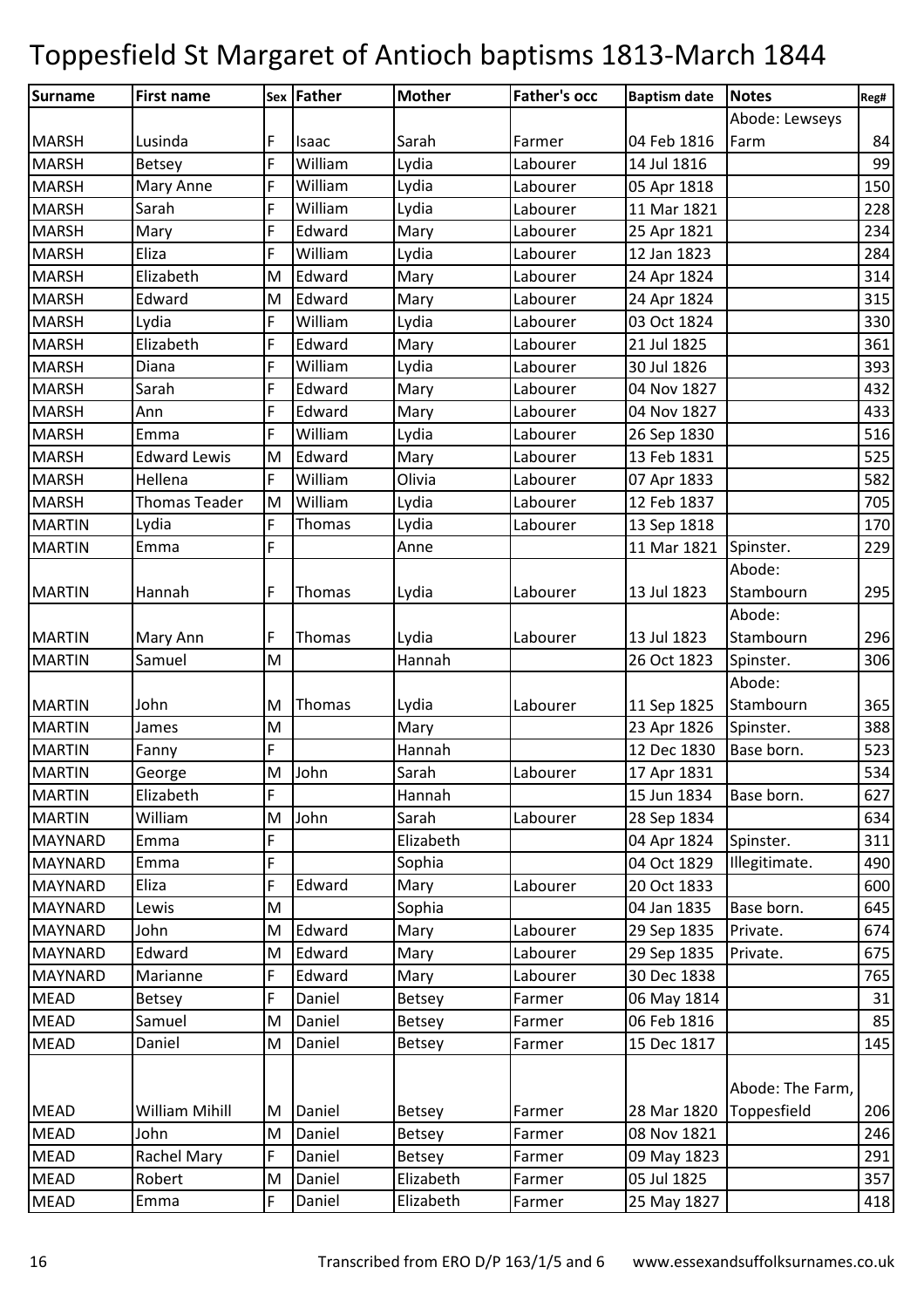| <b>Surname</b>    | <b>First name</b>   |   | Sex Father | <b>Mother</b> | <b>Father's occ</b> | <b>Baptism date</b> | <b>Notes</b>       | Reg#           |
|-------------------|---------------------|---|------------|---------------|---------------------|---------------------|--------------------|----------------|
| <b>MEAD</b>       | Anne Catharine      | F | Daniel     | Elizabeth     | Farmer              | 20 Apr 1829         |                    | 478            |
| <b>MEAD</b>       | Anna                | F | Daniel     | Elizabeth     | Farmer              | 23 Dec 1832         |                    | 575            |
|                   |                     |   |            |               |                     |                     | He's the Rector of |                |
|                   |                     |   |            |               |                     |                     | Cole Orton.        |                |
|                   |                     |   |            |               |                     |                     | Abode: Cole        |                |
|                   |                     |   |            |               |                     |                     | Orton,             |                |
| <b>MEREWETHER</b> | Lewis Christopher M |   | Francis    | Frances Ann   | Clerk               | 16 May 1824         | Leicestershire     | 317            |
|                   |                     |   |            |               |                     |                     | Abode:             |                |
|                   |                     |   |            |               |                     |                     | Chaseway,          |                |
| <b>MIDSON</b>     | Mary                | F | Samuel     | Elizabeth     | Labourer            | 13 Jun 1813         | Toppesfield        | 11             |
|                   |                     |   |            |               |                     |                     | Abode:             |                |
|                   |                     |   |            |               |                     |                     | Chaseway,          |                |
| <b>MIDSON</b>     | Hannah              | F | Samuel     | Elizabeth     | Labourer            | 22 Sep 1816         | Toppesfield        | 106            |
| <b>MIDSON</b>     | Catharine           | F | William    | Sarah         | Labourer            | 23 Mar 1834         |                    | 616            |
|                   |                     |   |            |               |                     |                     | Abode:             |                |
| <b>MIDSON</b>     | Eliza               | F | Joseph     | Hannah        | Labourer            | 23 Sep 1838         | Finchingfield      | 754            |
| <b>MIDSON</b>     | George              | M |            | Sarah         |                     | 23 Sep 1838         | Spinster.          | 755            |
|                   |                     |   |            |               |                     |                     | Abode:             |                |
| <b>MITSON</b>     | Thomas              | M | Joseph     | Hannah        | Labourer            | 07 Jun 1840         | Finchingfield      | 16             |
| <b>MITSON</b>     | Elijah              | M | William    | Sarah         | Labourer            | 27 Jun 1840         | Private.           | 18             |
|                   |                     |   |            |               |                     |                     | Abode:             |                |
| <b>MITSON</b>     | Isaac               | M | Joseph     | Hannah        | Labourer            | 27 Mar 1842         | Finchingfield      | 67             |
| <b>MORTLOCK</b>   | Sarah               | F | William    | Susan         | Labourer            | 06 Feb 1842         | 12 yrs old.        | 63             |
| <b>MUMFORD</b>    | Louisa              | F | Richard    | Mary          | Labourer            | 04 Oct 1829         |                    | 491            |
|                   |                     |   |            |               |                     |                     | Private. Received  |                |
|                   |                     |   |            |               |                     |                     | into church 9      |                |
| <b>MUMFORD</b>    | Joseph              | м | Richard    | Mary          | Labourer            | 05 Aug 1835         | Aug.               | 671            |
| <b>NEWBOURN</b>   | John Cross          | M | James      | Sarah         | Labourer            | 12 Jun 1814         |                    | 35             |
| <b>NEWBOURN</b>   | James               | M | James      | Sarah         | Labourer            | 04 Aug 1816         |                    | 101            |
| <b>NEWMAN</b>     | Mary                | F | William    | Ann           | Labourer            | 10 Nov 1822         |                    | 278            |
| <b>NEWMAN</b>     | Isabella            | F | William    | Ann           | Labourer            | 18 Jan 1829         |                    | 465            |
| <b>NEWMAN</b>     | Eliab               | M | John       | Isabella      | Labourer            | 23 Mar 1834         |                    | 613            |
| <b>NEWMAN</b>     | George              | M | John       | Isabella      | Labourer            | 13 Mar 1836         |                    | 679            |
| <b>NEWMAN</b>     | Joseph              | M | John       | Isabella      | Labourer            | 06 May 1838         |                    | 737            |
| <b>NICE</b>       | Arthur              | M | Edward     | Susan         | Wheelwright         | 20 Nov 1842         |                    | 90             |
| <b>OFFORD</b>     | Helen               | F | Daniel     | Magdalene     | Miller              | 22 Apr 1814         |                    | 29             |
| <b>OFFORD</b>     | Hannah              | F | Daniel     | Magdalene     | Miller              | 23 May 1816         |                    | 90             |
| <b>OFFORD</b>     | William             | M | Daniel     | Ann           | Miller              | 01 Mar 1835         |                    | 650            |
| PAGE              | James               | M | William    | Mary          | Labourer            | 24 Dec 1815         |                    | 80             |
| <b>PAMPHLIN</b>   | Lucy                | F | James      | Marianne      | Labourer            | 21 Aug 1836         |                    | 694            |
| <b>PAMPHLIN</b>   | Sarah               | F | James      | Marianne      | Labourer            | 16 Jun 1839         |                    | 778            |
| <b>PAMPHLIN</b>   | John                | M | James      | Marianne      | Labourer            | 04 Dec 1842         |                    | 93             |
| PANNEL            | Daniel              | M | Thomas     | Anne          | Labourer            | 02 May 1813         |                    | $\overline{4}$ |
|                   |                     |   |            |               |                     |                     | Abode: Robin       |                |
|                   |                     |   |            |               |                     |                     | Hood's End,        |                |
| <b>PANNEL</b>     | Lydia               | F | William    | Mary          | Labourer            | 25 Jul 1814         | Finchingfield      | 42             |
| PANNEL            | Sarah               | F | Thomas     | Anne          | Labourer            | 09 Jul 1815         |                    | 67             |
| <b>PANNEL</b>     | John                | M | Thomas     | Anne          | Labourer            | 15 Feb 1818         |                    | 147            |
| PANNEL            | Joseph              | M | Thomas     | Ann           | Labourer            | 26 Mar 1820         |                    | 205            |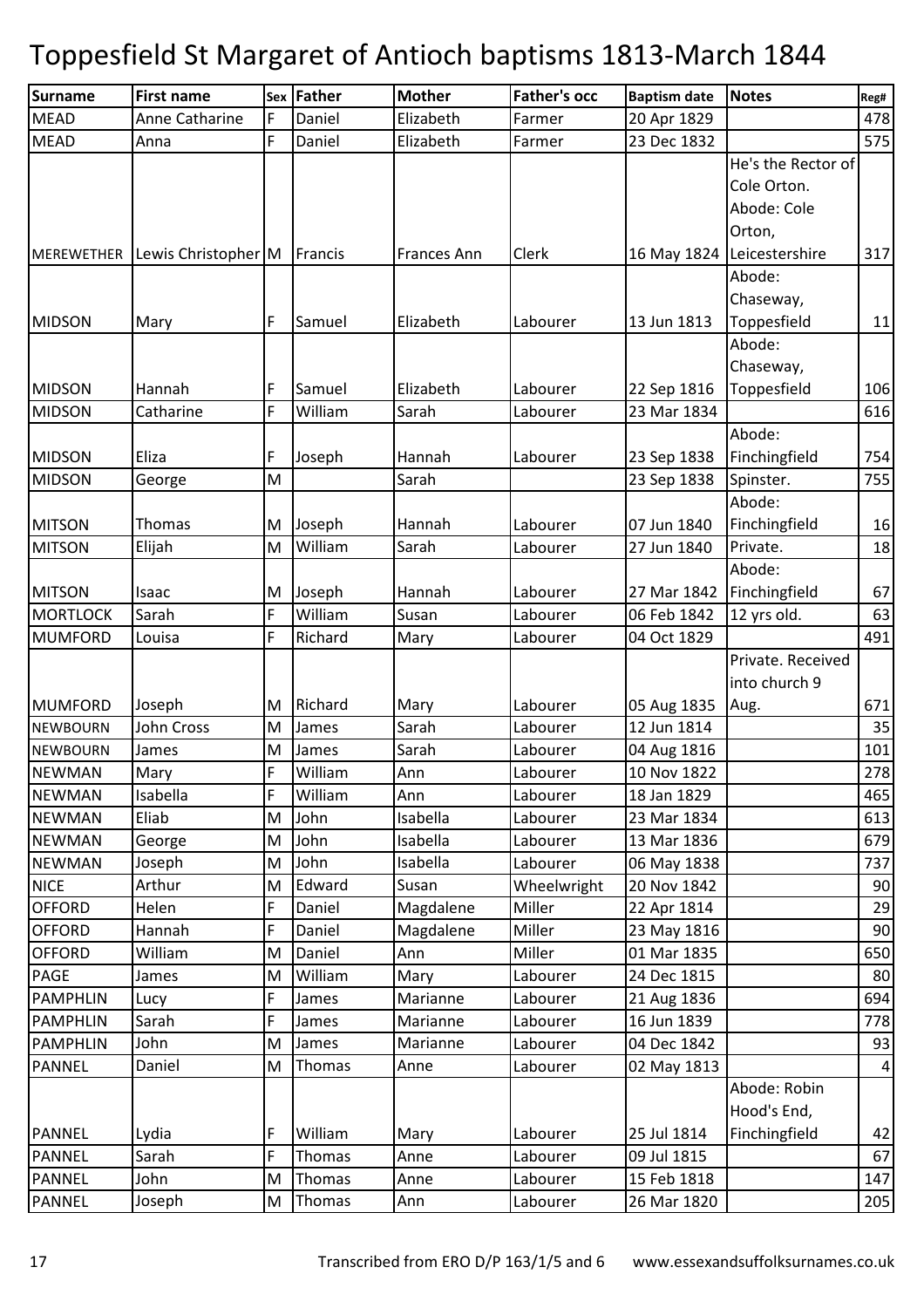| Thomas<br>270<br><b>PANNEL</b><br>M<br>Ann<br>Labourer<br>28 Jul 1822<br>James<br>Abode: Robin<br>Hood's End,<br>Finchingfield<br>William<br>William<br>Elizabeth<br>307<br><b>PANNEL</b><br>Labourer<br>21 Dec 1823<br>M<br>Samuel<br>329<br><b>PANNEL</b><br>Thomas<br>Ann<br>Labourer<br>05 Sep 1824<br>M<br>Abode: Robin<br>Hood's End,<br>William<br>William<br>Finchingfield<br>Elizabeth<br>13 Nov 1825<br>373<br><b>PANNEL</b><br>Labourer<br>M<br>474<br><b>PANNEL</b><br>Richard<br>Thomas<br>Labourer<br>M<br>Anne<br>05 Apr 1829<br>488<br><b>PANNEL</b><br>F<br>Hannah<br>Thomas<br>Anne<br>Labourer<br>27 Sep 1829<br>Daniel<br>Mary<br>21 Feb 1836<br><b>PANNEL</b><br>George<br>M<br>Labourer<br>678<br>Susan<br><b>PANNEL</b><br>F<br>William<br>Elizabeth<br>736<br>Labourer<br>29 Apr 1838<br>739<br><b>PANNEL</b><br>John<br>M<br>Thomas<br>Sarah<br>Labourer<br>20 May 1838<br>Margaret Lucy<br>F<br>Daniel<br>Labourer<br>15 Jul 1838<br>748<br><b>PANNEL</b><br>Mary<br>Thomas<br>Thomas<br>Sarah<br>15 Nov 1840<br>29<br>PANNEL<br>M<br>Labourer<br>30<br><b>PANNEL</b><br>William<br>Elizabeth<br>15 Nov 1840<br>Thomas<br>M<br>Labourer<br>Emma<br>F<br>Daniel<br>40<br><b>PANNEL</b><br>Labourer<br>14 Feb 1841<br>Mary<br>F<br>72<br>Sarah<br>15 May 1842<br><b>PANNEL</b><br>Thomas<br>Labourer<br>Betsey<br>William<br>Marianne<br>F<br>Elizabeth<br>Labourer<br>12 Mar 1843<br>100<br><b>PANNEL</b><br>123<br><b>PANNEL</b><br>David<br>M<br>Daniel<br>Labourer<br>12 Nov 1843<br>Mary<br>380<br><b>PANNELL</b><br>Robert<br>Thomas<br>Ann<br>Labourer<br>26 Feb 1826<br>M<br>Daniel<br>599<br>Charles<br>13 Oct 1833<br><b>PANNELL</b><br>M<br>Labourer<br>Mary<br>Elizabeth<br>William<br>William<br>608<br><b>PANNELL</b><br>Labourer<br>05 Jan 1834<br>M<br>05 Jul 1835<br>665<br><b>PANNELL</b><br>John<br>Thomas<br>Labourer<br>Private.<br>M<br>Mary<br>F<br>William<br>Elizabeth<br>673<br><b>PANNELL</b><br>Labourer<br>06 Sep 1835<br>Ann<br>Hannah<br>F<br>Joseph<br>Sarah<br>27 Mar 1814<br>25<br>PARSLEY<br>Labourer<br>Joseph<br>Sarah<br>162<br><b>PARSLEY</b><br>Thomas<br>M<br>Labourer<br>12 Jul 1818<br>Spinster. Was |
|-------------------------------------------------------------------------------------------------------------------------------------------------------------------------------------------------------------------------------------------------------------------------------------------------------------------------------------------------------------------------------------------------------------------------------------------------------------------------------------------------------------------------------------------------------------------------------------------------------------------------------------------------------------------------------------------------------------------------------------------------------------------------------------------------------------------------------------------------------------------------------------------------------------------------------------------------------------------------------------------------------------------------------------------------------------------------------------------------------------------------------------------------------------------------------------------------------------------------------------------------------------------------------------------------------------------------------------------------------------------------------------------------------------------------------------------------------------------------------------------------------------------------------------------------------------------------------------------------------------------------------------------------------------------------------------------------------------------------------------------------------------------------------------------------------------------------------------------------------------------------------------------------------------------------------------------------------------------------------------------------------------------------------------------------------------------------------------------------------------------------------------------------------------------------|
|                                                                                                                                                                                                                                                                                                                                                                                                                                                                                                                                                                                                                                                                                                                                                                                                                                                                                                                                                                                                                                                                                                                                                                                                                                                                                                                                                                                                                                                                                                                                                                                                                                                                                                                                                                                                                                                                                                                                                                                                                                                                                                                                                                         |
|                                                                                                                                                                                                                                                                                                                                                                                                                                                                                                                                                                                                                                                                                                                                                                                                                                                                                                                                                                                                                                                                                                                                                                                                                                                                                                                                                                                                                                                                                                                                                                                                                                                                                                                                                                                                                                                                                                                                                                                                                                                                                                                                                                         |
|                                                                                                                                                                                                                                                                                                                                                                                                                                                                                                                                                                                                                                                                                                                                                                                                                                                                                                                                                                                                                                                                                                                                                                                                                                                                                                                                                                                                                                                                                                                                                                                                                                                                                                                                                                                                                                                                                                                                                                                                                                                                                                                                                                         |
|                                                                                                                                                                                                                                                                                                                                                                                                                                                                                                                                                                                                                                                                                                                                                                                                                                                                                                                                                                                                                                                                                                                                                                                                                                                                                                                                                                                                                                                                                                                                                                                                                                                                                                                                                                                                                                                                                                                                                                                                                                                                                                                                                                         |
|                                                                                                                                                                                                                                                                                                                                                                                                                                                                                                                                                                                                                                                                                                                                                                                                                                                                                                                                                                                                                                                                                                                                                                                                                                                                                                                                                                                                                                                                                                                                                                                                                                                                                                                                                                                                                                                                                                                                                                                                                                                                                                                                                                         |
|                                                                                                                                                                                                                                                                                                                                                                                                                                                                                                                                                                                                                                                                                                                                                                                                                                                                                                                                                                                                                                                                                                                                                                                                                                                                                                                                                                                                                                                                                                                                                                                                                                                                                                                                                                                                                                                                                                                                                                                                                                                                                                                                                                         |
|                                                                                                                                                                                                                                                                                                                                                                                                                                                                                                                                                                                                                                                                                                                                                                                                                                                                                                                                                                                                                                                                                                                                                                                                                                                                                                                                                                                                                                                                                                                                                                                                                                                                                                                                                                                                                                                                                                                                                                                                                                                                                                                                                                         |
|                                                                                                                                                                                                                                                                                                                                                                                                                                                                                                                                                                                                                                                                                                                                                                                                                                                                                                                                                                                                                                                                                                                                                                                                                                                                                                                                                                                                                                                                                                                                                                                                                                                                                                                                                                                                                                                                                                                                                                                                                                                                                                                                                                         |
|                                                                                                                                                                                                                                                                                                                                                                                                                                                                                                                                                                                                                                                                                                                                                                                                                                                                                                                                                                                                                                                                                                                                                                                                                                                                                                                                                                                                                                                                                                                                                                                                                                                                                                                                                                                                                                                                                                                                                                                                                                                                                                                                                                         |
|                                                                                                                                                                                                                                                                                                                                                                                                                                                                                                                                                                                                                                                                                                                                                                                                                                                                                                                                                                                                                                                                                                                                                                                                                                                                                                                                                                                                                                                                                                                                                                                                                                                                                                                                                                                                                                                                                                                                                                                                                                                                                                                                                                         |
|                                                                                                                                                                                                                                                                                                                                                                                                                                                                                                                                                                                                                                                                                                                                                                                                                                                                                                                                                                                                                                                                                                                                                                                                                                                                                                                                                                                                                                                                                                                                                                                                                                                                                                                                                                                                                                                                                                                                                                                                                                                                                                                                                                         |
|                                                                                                                                                                                                                                                                                                                                                                                                                                                                                                                                                                                                                                                                                                                                                                                                                                                                                                                                                                                                                                                                                                                                                                                                                                                                                                                                                                                                                                                                                                                                                                                                                                                                                                                                                                                                                                                                                                                                                                                                                                                                                                                                                                         |
|                                                                                                                                                                                                                                                                                                                                                                                                                                                                                                                                                                                                                                                                                                                                                                                                                                                                                                                                                                                                                                                                                                                                                                                                                                                                                                                                                                                                                                                                                                                                                                                                                                                                                                                                                                                                                                                                                                                                                                                                                                                                                                                                                                         |
|                                                                                                                                                                                                                                                                                                                                                                                                                                                                                                                                                                                                                                                                                                                                                                                                                                                                                                                                                                                                                                                                                                                                                                                                                                                                                                                                                                                                                                                                                                                                                                                                                                                                                                                                                                                                                                                                                                                                                                                                                                                                                                                                                                         |
|                                                                                                                                                                                                                                                                                                                                                                                                                                                                                                                                                                                                                                                                                                                                                                                                                                                                                                                                                                                                                                                                                                                                                                                                                                                                                                                                                                                                                                                                                                                                                                                                                                                                                                                                                                                                                                                                                                                                                                                                                                                                                                                                                                         |
|                                                                                                                                                                                                                                                                                                                                                                                                                                                                                                                                                                                                                                                                                                                                                                                                                                                                                                                                                                                                                                                                                                                                                                                                                                                                                                                                                                                                                                                                                                                                                                                                                                                                                                                                                                                                                                                                                                                                                                                                                                                                                                                                                                         |
|                                                                                                                                                                                                                                                                                                                                                                                                                                                                                                                                                                                                                                                                                                                                                                                                                                                                                                                                                                                                                                                                                                                                                                                                                                                                                                                                                                                                                                                                                                                                                                                                                                                                                                                                                                                                                                                                                                                                                                                                                                                                                                                                                                         |
|                                                                                                                                                                                                                                                                                                                                                                                                                                                                                                                                                                                                                                                                                                                                                                                                                                                                                                                                                                                                                                                                                                                                                                                                                                                                                                                                                                                                                                                                                                                                                                                                                                                                                                                                                                                                                                                                                                                                                                                                                                                                                                                                                                         |
|                                                                                                                                                                                                                                                                                                                                                                                                                                                                                                                                                                                                                                                                                                                                                                                                                                                                                                                                                                                                                                                                                                                                                                                                                                                                                                                                                                                                                                                                                                                                                                                                                                                                                                                                                                                                                                                                                                                                                                                                                                                                                                                                                                         |
|                                                                                                                                                                                                                                                                                                                                                                                                                                                                                                                                                                                                                                                                                                                                                                                                                                                                                                                                                                                                                                                                                                                                                                                                                                                                                                                                                                                                                                                                                                                                                                                                                                                                                                                                                                                                                                                                                                                                                                                                                                                                                                                                                                         |
|                                                                                                                                                                                                                                                                                                                                                                                                                                                                                                                                                                                                                                                                                                                                                                                                                                                                                                                                                                                                                                                                                                                                                                                                                                                                                                                                                                                                                                                                                                                                                                                                                                                                                                                                                                                                                                                                                                                                                                                                                                                                                                                                                                         |
|                                                                                                                                                                                                                                                                                                                                                                                                                                                                                                                                                                                                                                                                                                                                                                                                                                                                                                                                                                                                                                                                                                                                                                                                                                                                                                                                                                                                                                                                                                                                                                                                                                                                                                                                                                                                                                                                                                                                                                                                                                                                                                                                                                         |
|                                                                                                                                                                                                                                                                                                                                                                                                                                                                                                                                                                                                                                                                                                                                                                                                                                                                                                                                                                                                                                                                                                                                                                                                                                                                                                                                                                                                                                                                                                                                                                                                                                                                                                                                                                                                                                                                                                                                                                                                                                                                                                                                                                         |
|                                                                                                                                                                                                                                                                                                                                                                                                                                                                                                                                                                                                                                                                                                                                                                                                                                                                                                                                                                                                                                                                                                                                                                                                                                                                                                                                                                                                                                                                                                                                                                                                                                                                                                                                                                                                                                                                                                                                                                                                                                                                                                                                                                         |
|                                                                                                                                                                                                                                                                                                                                                                                                                                                                                                                                                                                                                                                                                                                                                                                                                                                                                                                                                                                                                                                                                                                                                                                                                                                                                                                                                                                                                                                                                                                                                                                                                                                                                                                                                                                                                                                                                                                                                                                                                                                                                                                                                                         |
|                                                                                                                                                                                                                                                                                                                                                                                                                                                                                                                                                                                                                                                                                                                                                                                                                                                                                                                                                                                                                                                                                                                                                                                                                                                                                                                                                                                                                                                                                                                                                                                                                                                                                                                                                                                                                                                                                                                                                                                                                                                                                                                                                                         |
|                                                                                                                                                                                                                                                                                                                                                                                                                                                                                                                                                                                                                                                                                                                                                                                                                                                                                                                                                                                                                                                                                                                                                                                                                                                                                                                                                                                                                                                                                                                                                                                                                                                                                                                                                                                                                                                                                                                                                                                                                                                                                                                                                                         |
|                                                                                                                                                                                                                                                                                                                                                                                                                                                                                                                                                                                                                                                                                                                                                                                                                                                                                                                                                                                                                                                                                                                                                                                                                                                                                                                                                                                                                                                                                                                                                                                                                                                                                                                                                                                                                                                                                                                                                                                                                                                                                                                                                                         |
| later married to                                                                                                                                                                                                                                                                                                                                                                                                                                                                                                                                                                                                                                                                                                                                                                                                                                                                                                                                                                                                                                                                                                                                                                                                                                                                                                                                                                                                                                                                                                                                                                                                                                                                                                                                                                                                                                                                                                                                                                                                                                                                                                                                                        |
| Peter Parsley, the                                                                                                                                                                                                                                                                                                                                                                                                                                                                                                                                                                                                                                                                                                                                                                                                                                                                                                                                                                                                                                                                                                                                                                                                                                                                                                                                                                                                                                                                                                                                                                                                                                                                                                                                                                                                                                                                                                                                                                                                                                                                                                                                                      |
| reputed father of                                                                                                                                                                                                                                                                                                                                                                                                                                                                                                                                                                                                                                                                                                                                                                                                                                                                                                                                                                                                                                                                                                                                                                                                                                                                                                                                                                                                                                                                                                                                                                                                                                                                                                                                                                                                                                                                                                                                                                                                                                                                                                                                                       |
| the child.<br><b>PARSLEY</b><br>04 Apr 1824<br>313<br>Peter<br>Sarah<br>James<br>M                                                                                                                                                                                                                                                                                                                                                                                                                                                                                                                                                                                                                                                                                                                                                                                                                                                                                                                                                                                                                                                                                                                                                                                                                                                                                                                                                                                                                                                                                                                                                                                                                                                                                                                                                                                                                                                                                                                                                                                                                                                                                      |
| Peter<br>John<br>Sarah<br>383<br><b>PARSLEY</b><br>Labourer<br>02 Apr 1826<br>M                                                                                                                                                                                                                                                                                                                                                                                                                                                                                                                                                                                                                                                                                                                                                                                                                                                                                                                                                                                                                                                                                                                                                                                                                                                                                                                                                                                                                                                                                                                                                                                                                                                                                                                                                                                                                                                                                                                                                                                                                                                                                         |
| William<br>PARSLEY<br>01 Mar 1835<br>651<br>Labourer<br>М<br>Joseph<br>Ann                                                                                                                                                                                                                                                                                                                                                                                                                                                                                                                                                                                                                                                                                                                                                                                                                                                                                                                                                                                                                                                                                                                                                                                                                                                                                                                                                                                                                                                                                                                                                                                                                                                                                                                                                                                                                                                                                                                                                                                                                                                                                              |
| 26 Feb 1837<br>708<br>PARSLEY<br>John<br>Joseph<br>Labourer<br>M<br>Anne                                                                                                                                                                                                                                                                                                                                                                                                                                                                                                                                                                                                                                                                                                                                                                                                                                                                                                                                                                                                                                                                                                                                                                                                                                                                                                                                                                                                                                                                                                                                                                                                                                                                                                                                                                                                                                                                                                                                                                                                                                                                                                |
| Hannah<br>F<br>PARSLEY<br>Joseph<br>Labourer<br>25 Aug 1839<br>783<br>Ann                                                                                                                                                                                                                                                                                                                                                                                                                                                                                                                                                                                                                                                                                                                                                                                                                                                                                                                                                                                                                                                                                                                                                                                                                                                                                                                                                                                                                                                                                                                                                                                                                                                                                                                                                                                                                                                                                                                                                                                                                                                                                               |
| F<br>John<br>PARSLEY<br>Hannah<br>Eliza<br>Labourer<br>01 Mar 1840<br>$\vert$                                                                                                                                                                                                                                                                                                                                                                                                                                                                                                                                                                                                                                                                                                                                                                                                                                                                                                                                                                                                                                                                                                                                                                                                                                                                                                                                                                                                                                                                                                                                                                                                                                                                                                                                                                                                                                                                                                                                                                                                                                                                                           |
| F<br>Sarah<br>John<br>Labourer<br>05 Dec 1841<br>57<br>PARSLEY<br>Eliza                                                                                                                                                                                                                                                                                                                                                                                                                                                                                                                                                                                                                                                                                                                                                                                                                                                                                                                                                                                                                                                                                                                                                                                                                                                                                                                                                                                                                                                                                                                                                                                                                                                                                                                                                                                                                                                                                                                                                                                                                                                                                                 |
| 82<br><b>PARSLEY</b><br>Elizabeth<br>F.<br>Joseph<br>Labourer<br>24 Jul 1842<br>Ann                                                                                                                                                                                                                                                                                                                                                                                                                                                                                                                                                                                                                                                                                                                                                                                                                                                                                                                                                                                                                                                                                                                                                                                                                                                                                                                                                                                                                                                                                                                                                                                                                                                                                                                                                                                                                                                                                                                                                                                                                                                                                     |
| 477<br>Mary<br>Labourer<br>PERCEVAL<br>Joseph<br>James<br>19 Apr 1829<br>M                                                                                                                                                                                                                                                                                                                                                                                                                                                                                                                                                                                                                                                                                                                                                                                                                                                                                                                                                                                                                                                                                                                                                                                                                                                                                                                                                                                                                                                                                                                                                                                                                                                                                                                                                                                                                                                                                                                                                                                                                                                                                              |
| Private. Received                                                                                                                                                                                                                                                                                                                                                                                                                                                                                                                                                                                                                                                                                                                                                                                                                                                                                                                                                                                                                                                                                                                                                                                                                                                                                                                                                                                                                                                                                                                                                                                                                                                                                                                                                                                                                                                                                                                                                                                                                                                                                                                                                       |
| into church 15                                                                                                                                                                                                                                                                                                                                                                                                                                                                                                                                                                                                                                                                                                                                                                                                                                                                                                                                                                                                                                                                                                                                                                                                                                                                                                                                                                                                                                                                                                                                                                                                                                                                                                                                                                                                                                                                                                                                                                                                                                                                                                                                                          |
| 588<br>PERCEVAL<br>13 Aug 1833<br>Sept.<br>Thomas<br>Mary<br>Labourer<br>M<br>James                                                                                                                                                                                                                                                                                                                                                                                                                                                                                                                                                                                                                                                                                                                                                                                                                                                                                                                                                                                                                                                                                                                                                                                                                                                                                                                                                                                                                                                                                                                                                                                                                                                                                                                                                                                                                                                                                                                                                                                                                                                                                     |
| Private.<br>James<br>Mary<br>Labourer<br>25 Nov 1834<br>641<br>PERCEVAL<br>James<br>M                                                                                                                                                                                                                                                                                                                                                                                                                                                                                                                                                                                                                                                                                                                                                                                                                                                                                                                                                                                                                                                                                                                                                                                                                                                                                                                                                                                                                                                                                                                                                                                                                                                                                                                                                                                                                                                                                                                                                                                                                                                                                   |
| Elizabeth<br>F<br>Edward<br>Labourer<br><b>PIPER</b><br>Hannah<br>24 Jul 1814<br>41                                                                                                                                                                                                                                                                                                                                                                                                                                                                                                                                                                                                                                                                                                                                                                                                                                                                                                                                                                                                                                                                                                                                                                                                                                                                                                                                                                                                                                                                                                                                                                                                                                                                                                                                                                                                                                                                                                                                                                                                                                                                                     |
| 98<br><b>PIPER</b><br>Edward<br>Edward<br>Elizabeth<br>Labourer<br>14 Jul 1816<br>M                                                                                                                                                                                                                                                                                                                                                                                                                                                                                                                                                                                                                                                                                                                                                                                                                                                                                                                                                                                                                                                                                                                                                                                                                                                                                                                                                                                                                                                                                                                                                                                                                                                                                                                                                                                                                                                                                                                                                                                                                                                                                     |
| Edward<br>187<br><b>PIPER</b><br>William<br>Elizabeth<br>Labourer<br>12 Sep 1819<br>M                                                                                                                                                                                                                                                                                                                                                                                                                                                                                                                                                                                                                                                                                                                                                                                                                                                                                                                                                                                                                                                                                                                                                                                                                                                                                                                                                                                                                                                                                                                                                                                                                                                                                                                                                                                                                                                                                                                                                                                                                                                                                   |
| Edward<br>Elizabeth<br>274<br><b>PIPER</b><br>Nancy<br>F<br>Labourer<br>26 Oct 1822                                                                                                                                                                                                                                                                                                                                                                                                                                                                                                                                                                                                                                                                                                                                                                                                                                                                                                                                                                                                                                                                                                                                                                                                                                                                                                                                                                                                                                                                                                                                                                                                                                                                                                                                                                                                                                                                                                                                                                                                                                                                                     |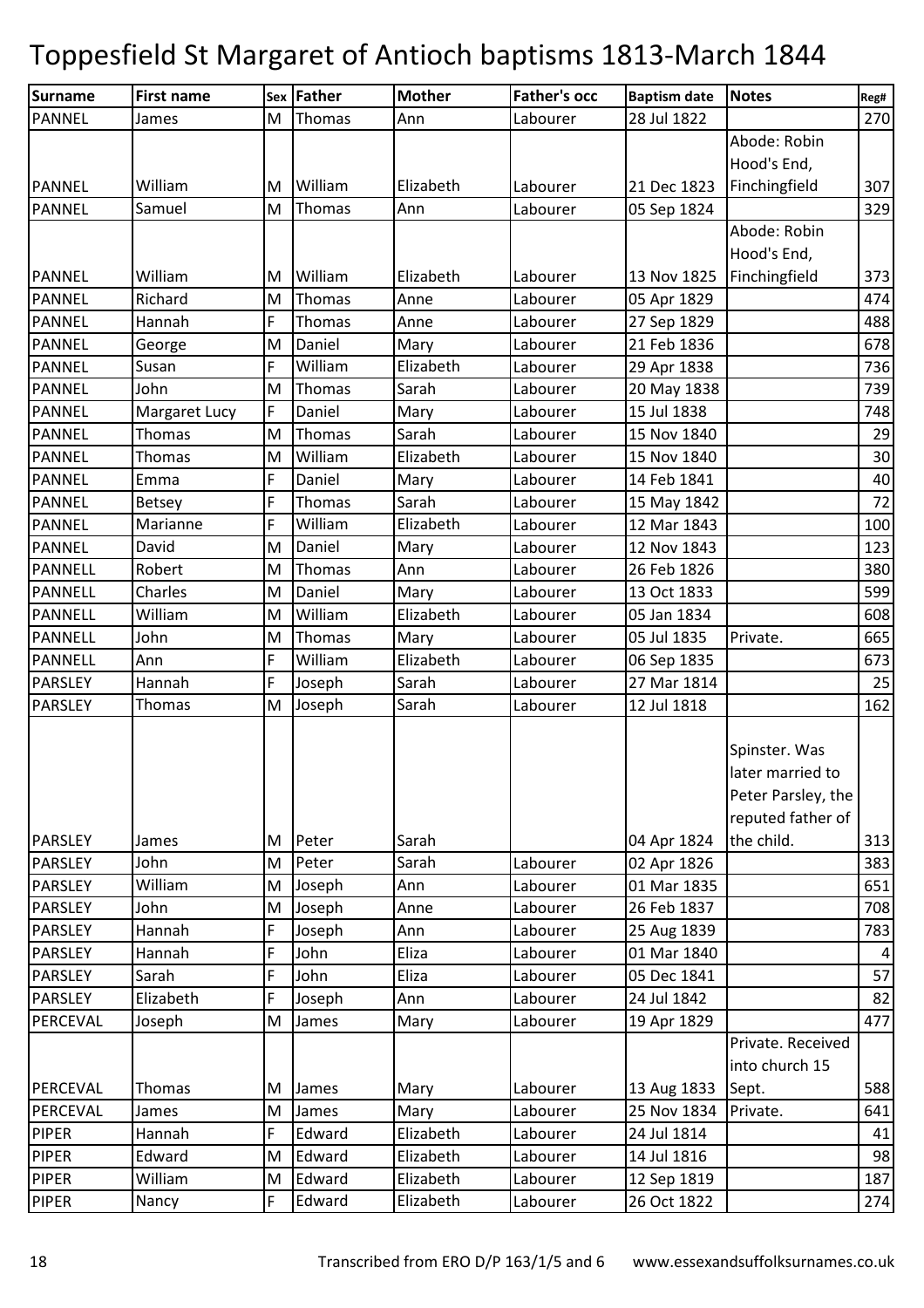| <b>Surname</b>   | <b>First name</b> |    | Sex Father | <b>Mother</b> | <b>Father's occ</b> | <b>Baptism date</b>      | <b>Notes</b>          | Reg# |
|------------------|-------------------|----|------------|---------------|---------------------|--------------------------|-----------------------|------|
| <b>PIPER</b>     | Isaac             | M  | Edward     | Elizabeth     | Labourer            | 19 Dec 1824              |                       | 341  |
| <b>PRIOR</b>     | Thomas            | M  | William    | Sarah         | Labourer            | 26 Jul 1818              |                       | 164  |
| <b>PRIOR</b>     | <b>Betsey</b>     | F  | William    | Sarah         | Labourer            | 13 Jan 1822              |                       | 250  |
| <b>PRIOR</b>     | George            | M  | William    | Sarah         | Labourer            | 30 Jul 1826              |                       | 392  |
| <b>PRIOR</b>     | Sarah             | F  | William    | Sarah         | Labourer            | 12 Sep 1830              |                       | 514  |
| <b>PRIOR</b>     | John              | M  | John       | Sarah         | Labourer            | 09 Feb 1834              |                       | 610  |
| <b>PRIOR</b>     | Robert            | M  | John       | Sarah         | Labourer            | 15 Feb 1835              |                       | 649  |
| <b>PRIOR</b>     | Betsey            | F  | John       | Sarah         | Labourer            | 10 Apr 1836              |                       | 683  |
| <b>PRIOR</b>     | Eliza             | F  | Thomas     | Harriet       | Labourer            | 22 Dec 1839              |                       | 795  |
|                  |                   |    |            |               |                     |                          | Abode: Castle         |      |
| <b>PRIOR</b>     | John              | M  | Thomas     | Harriet       | Labourer            | 09 May 1841              | Hedingham             | 43   |
|                  |                   |    |            |               |                     |                          | Father                |      |
| <b>PRIOR</b>     | George            | M  | John       | Sarah         | Labourer            | 30 May 1841 transported. |                       | 47   |
| <b>PRIOR</b>     | Marianne          | F. | James      | Rachael       | Labourer            | 17 Apr 1842              |                       | 71   |
|                  |                   |    |            |               |                     |                          | Abode: Castle         |      |
| <b>PRIOR</b>     | Henry             | M  | Thomas     | Harriet       | Labourer            | 14 May 1843              | Hedingham             | 107  |
| <b>PURKIS</b>    | Louisa            | F  |            | Martha        |                     | 28 May 1815   Base born. |                       | 65   |
| <b>PURKIS</b>    | William           | M  | James      | Ann           | Labourer            | 08 Dec 1816              |                       | 114  |
| <b>PURKIS</b>    | Mary              | F  | James      | Anne          | Labourer            | 30 Aug 1818              |                       | 166  |
| <b>PURKIS</b>    | John              | M  | James      | Ann           | Labourer            | 20 Jul 1823              |                       | 300  |
| <b>PURKIS</b>    | Thomas            | M  | James      | Ann           | Labourer            | 20 Jul 1823              |                       | 301  |
| <b>PURKIS</b>    | James             | M  | James      | Ann           | Labourer            | 23 Jun 1825              | Private?              | 355  |
| <b>PURKIS</b>    | Robert            | M  | James      | Ann           | Labourer            | 23 Jun 1825              | Private?              | 356  |
| <b>PURKIS</b>    | Joseph            | M  | James      | Ann           | Labourer            | 23 Sep 1827              |                       | 429  |
| <b>PURKISS</b>   | Anne              | F  | James      | Anne          | Labourer            | 21 Jun 1829              |                       | 484  |
| <b>PURKISS</b>   | Charlotte         | F  | James      | Anne          | Labourer            | 19 Jun 1831              |                       | 541  |
| <b>PURKISS</b>   | Charles           | M  | James      | Anne          | Labourer            | 23 Oct 1836              |                       | 698  |
| <b>PURKISS</b>   | Lewis             | M  | James      | Ann           | Labourer            | 16 Dec 1838              |                       | 763  |
| <b>PURKISS</b>   | William           | M  |            | Mary          |                     | 08 Aug 1841              | Spinster.             | 50   |
|                  |                   |    |            |               |                     |                          |                       |      |
|                  |                   |    |            |               |                     |                          | Abode: Hearn          |      |
| <b>RATCLIFFE</b> | John              | M  | Samuel     | Sarah         | Farmer              | 01 Apr 1814              | Farm, Toppesfield     | 26   |
|                  |                   |    |            |               |                     |                          |                       |      |
|                  |                   |    |            |               |                     |                          | Abode: Hearns         |      |
| <b>RATCLIFFE</b> | Thomas            | M  | Samuel     | Sarah         | Farmer              | 16 Jun 1817              | Farm, Toppesfield 129 |      |
|                  |                   |    |            |               |                     |                          | Abode: Ridgwell.      |      |
|                  |                   |    |            |               |                     |                          | She was a             |      |
|                  |                   |    |            |               |                     |                          | spinster.             |      |
|                  |                   |    |            |               |                     |                          | Supposed father       |      |
|                  |                   |    |            |               |                     |                          | George                |      |
|                  |                   |    |            |               |                     |                          | Richardson of         |      |
| <b>RAWLINS</b>   | Lizzy             | F  |            | Catherine     |                     | 25 Mar 1821              | Ridgwell.             | 231  |
| <b>READER</b>    | William           | M  | John       | Rhoda         | Labourer            | 03 May 1840              |                       | 13   |
| <b>REED</b>      | Stephen           | M  | James      | Martha        | Labourer            | 02 Jul 1828              | Private?              | 446  |
| <b>REED</b>      | John              | M  | James      | Martha        | Labourer            | 02 Aug 1829              | Private.              | 487  |
| <b>REED</b>      | Susannah          | F  | John       | Hannah        | Labourer            | 13 Feb 1831              |                       | 527  |
| <b>REED</b>      | Thomas            | M  | James      | Martha        | Labourer            | 20 Mar 1831              |                       | 532  |
| <b>REED</b>      | Martha            | F  | Thomas     | Charlotte     | Sexton              | 12 Jan 1832              |                       | 557  |
| <b>REED</b>      | Richard           | M  | John       | Hannah        | Labourer            | 27 Jan 1833              |                       | 580  |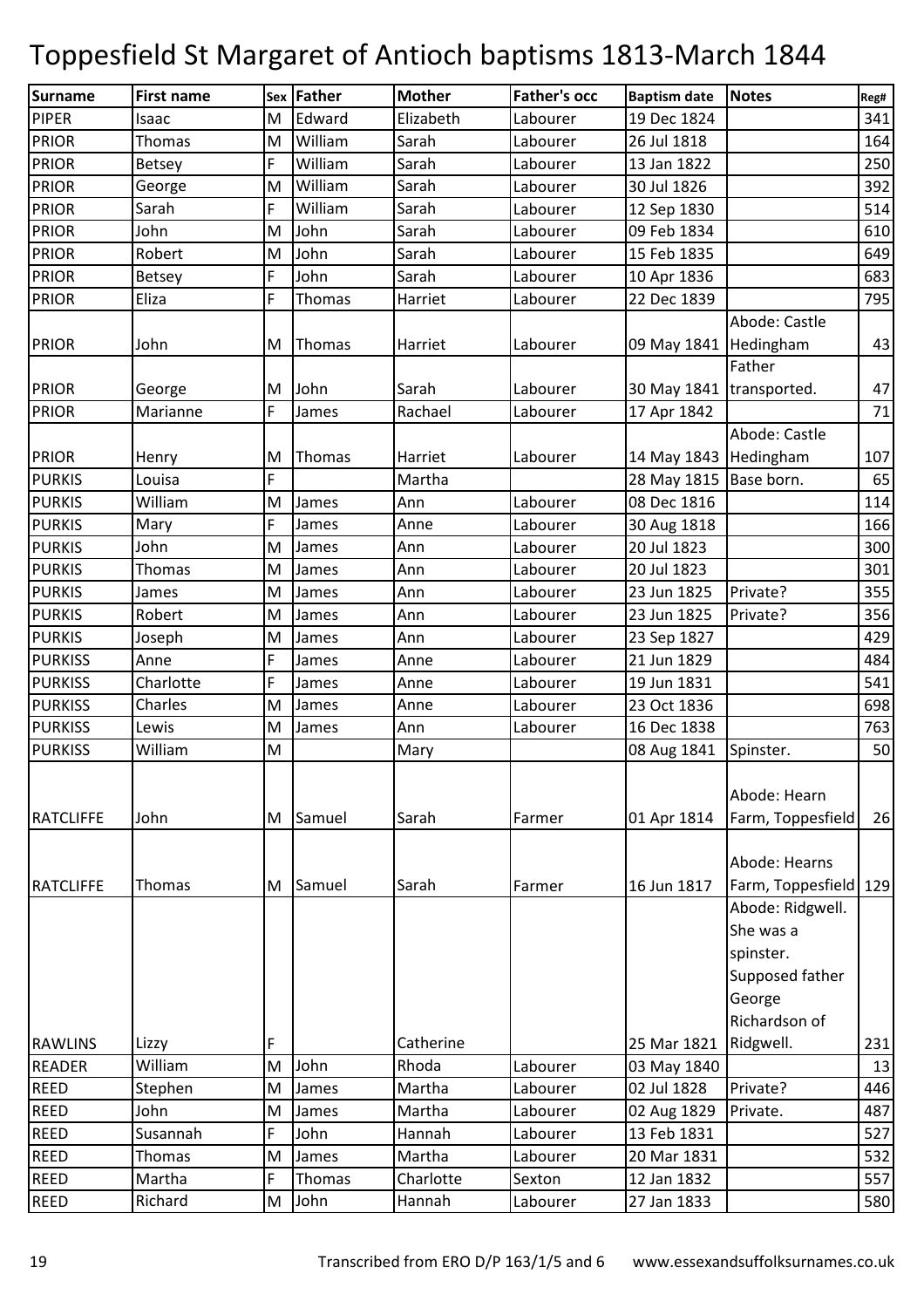| Surname         | <b>First name</b> |    | Sex Father | <b>Mother</b>      | <b>Father's occ</b> | <b>Baptism date</b> | <b>Notes</b>      | Reg#         |
|-----------------|-------------------|----|------------|--------------------|---------------------|---------------------|-------------------|--------------|
| <b>REED</b>     | Marianne          | F  | Thomas     | Charlotte          | Labourer            | 10 Aug 1834         |                   | 629          |
| <b>REED</b>     | Elijah            | M  | John       | Hannah             | Labourer            | 12 Jul 1835         |                   | 667          |
| <b>REED</b>     | Eli               | M  | Thomas     | Charlotte          | Labourer            | 14 Jan 1838         |                   | 727          |
| <b>REED</b>     | Sarah Ann         | F  | John       | Hannah             | Labourer            | 10 Jun 1838         |                   | 742          |
| <b>REED</b>     | Marianne          | F  | John       | Hannah             | Labourer            | 03 May 1840         |                   | 11           |
|                 |                   |    |            |                    |                     |                     |                   |              |
| <b>REED</b>     | Hannah Wiseman F  |    | John       | Hannah             | Labourer            | 27 Nov 1842         |                   | 92           |
| RIDGWELL        | Charles           | M  | John       | Charlotte          | Labourer            | 07 May 1826         |                   | 390          |
|                 |                   |    |            |                    |                     |                     | Abode: Castle     |              |
| <b>RIDGWELL</b> | Mary              | F  | George     | Sarah              | Labourer            | 24 Jan 1830         | Hedingham         | 494          |
| <b>RIDGWELL</b> | Joseph            | M  | John       | Charlotte          | Labourer            | 11 Jul 1830         |                   | 509          |
| <b>RIDGWELL</b> | Thomas            | M  | John       | Charlotte          | Labourer            | 11 Jul 1830         |                   | 510          |
| <b>RIDGWELL</b> | Eliza             | F  | John       | Sophia             | Labourer            | 11 Jul 1835         | Private.          | 666          |
| RIDGWELL        | Alfred            | M  | John       | Sophia             | Labourer            | 26 Feb 1837         |                   | 709          |
| <b>RIDGWELL</b> | Henry             | M  | John       | Sophia             | Labourer            | 27 Jan 1839         |                   | 767          |
| <b>RIDGWELL</b> | Eliza             | F  |            | Ann                |                     | 04 Aug 1839         | Spinster.         | 780          |
| RIDGWELL        | Sarah             | F  | John       | Sophia             | Labourer            | 30 May 1841         |                   | 45           |
| <b>RIDGWELL</b> | John              | M  | John       | Sophia             | Labourer            | 05 Feb 1843         |                   | 96           |
| <b>RUGGLES</b>  | Charles           | M  | Thomas     | Elizabeth          | Labourer            | 11 Jan 1813         |                   | $\mathbf{1}$ |
|                 |                   |    |            |                    |                     |                     | Abode:            |              |
|                 |                   |    |            |                    |                     |                     | Chaseway,         |              |
| <b>RUGGLES</b>  | Mary              | F  | John       | Rebekah            | Labourer            | 05 Jun 1813         | Toppesfield       | 9            |
| <b>RUGGLES</b>  | George            | M  | John       | <b>Anne Willis</b> | Labourer            | 03 Jul 1814         |                   | 37           |
|                 |                   |    |            |                    |                     |                     | Abode:            |              |
|                 |                   |    |            |                    |                     |                     | Toppesfield       |              |
|                 |                   |    |            |                    |                     |                     | Causey [          |              |
| <b>RUGGLES</b>  | James             | M  | Thomas     | Elizabeth          | Labourer            | 02 Oct 1814         | Causeway?].       | 45           |
| <b>RUGGLES</b>  | Daniel            | M  | Daniel     | Jemima             | Labourer            | 25 Jun 1816         |                   | 95           |
| <b>RUGGLES</b>  | James             | M  | John       | Rebecca            | Labourer            | 25 Jun 1816         |                   | 96           |
| <b>RUGGLES</b>  | John              | M  | Thomas     | Elizabeth          | Labourer            | 24 Nov 1816         |                   | 112          |
| <b>RUGGLES</b>  | Mary              | F  | John       | Ann                | Labourer            | 24 Nov 1816         |                   | 113          |
| <b>RUGGLES</b>  | John              | M  | George     | Mary               | Labourer            | 09 May 1818         |                   | 157          |
| <b>RUGGLES</b>  | James             | M  | John       | Anne               | Labourer            | 02 Sep 1818         |                   | 168          |
| <b>RUGGLES</b>  | William           | M  | Thomas     | Elizabeth          | Labourer            | 02 Jan 1820         |                   | 197          |
| <b>RUGGLES</b>  | Hannah Maria      | F. | George     | Mary               | Labourer            | 02 Jan 1820         |                   | 198          |
| <b>RUGGLES</b>  | Thomas            | M  | George     | Mary               | Labourer            | 05 Aug 1821         |                   | 242          |
| <b>RUGGLES</b>  | Elijah            | M  | Thomas     | Elizabeth          | Labourer            | 15 Apr 1822         |                   | 260          |
| <b>RUGGLES</b>  | Thomas            | M  | John       | Ann                | Labourer            | 08 Dec 1822         |                   | 281          |
| <b>RUGGLES</b>  | Elizabeth         | F  | George     | Mary               | Labourer            | 07 Sep 1823         |                   | 303          |
| <b>RUGGLES</b>  | Thomas            | M  | John       | Rebecca            | Labourer            | 29 Aug 1824         |                   | 326          |
| <b>RUGGLES</b>  | William           | M  | George     | Mary               | Labourer            | 21 Aug 1825         |                   | 363          |
| <b>RUGGLES</b>  | Robert Davison    | M  | George     | Mary               | Labourer            | 24 Sep 1826         |                   | 397          |
| <b>RUGGLES</b>  | Thomas            | M  | Thomas     | Elizabeth          | Labourer            | 24 Sep 1826         |                   | 398          |
| <b>RUGGLES</b>  | George Walker     | M  | George     | Mary               | Labourer            | 11 May 1828         |                   | 444          |
| <b>RUGGLES</b>  | Samuel            | M  | John       | Elizabeth          | Labourer            | 08 Mar 1829         |                   | 471          |
| <b>RUGGLES</b>  | Anne              | F  | George     | Mary               | Labourer            | 07 Jun 1829         |                   | 483          |
| <b>RUGGLES</b>  | Mary              | F  | Thomas     | Elizabeth          | Labourer            | 26 Sep 1830         |                   | 519          |
|                 |                   |    |            |                    |                     |                     | Private, publicly |              |
| <b>RUGGLES</b>  | Henry             |    | M George   | Mary               | Labourer            | 08 Oct 1831         | 23 Oct.           | 551          |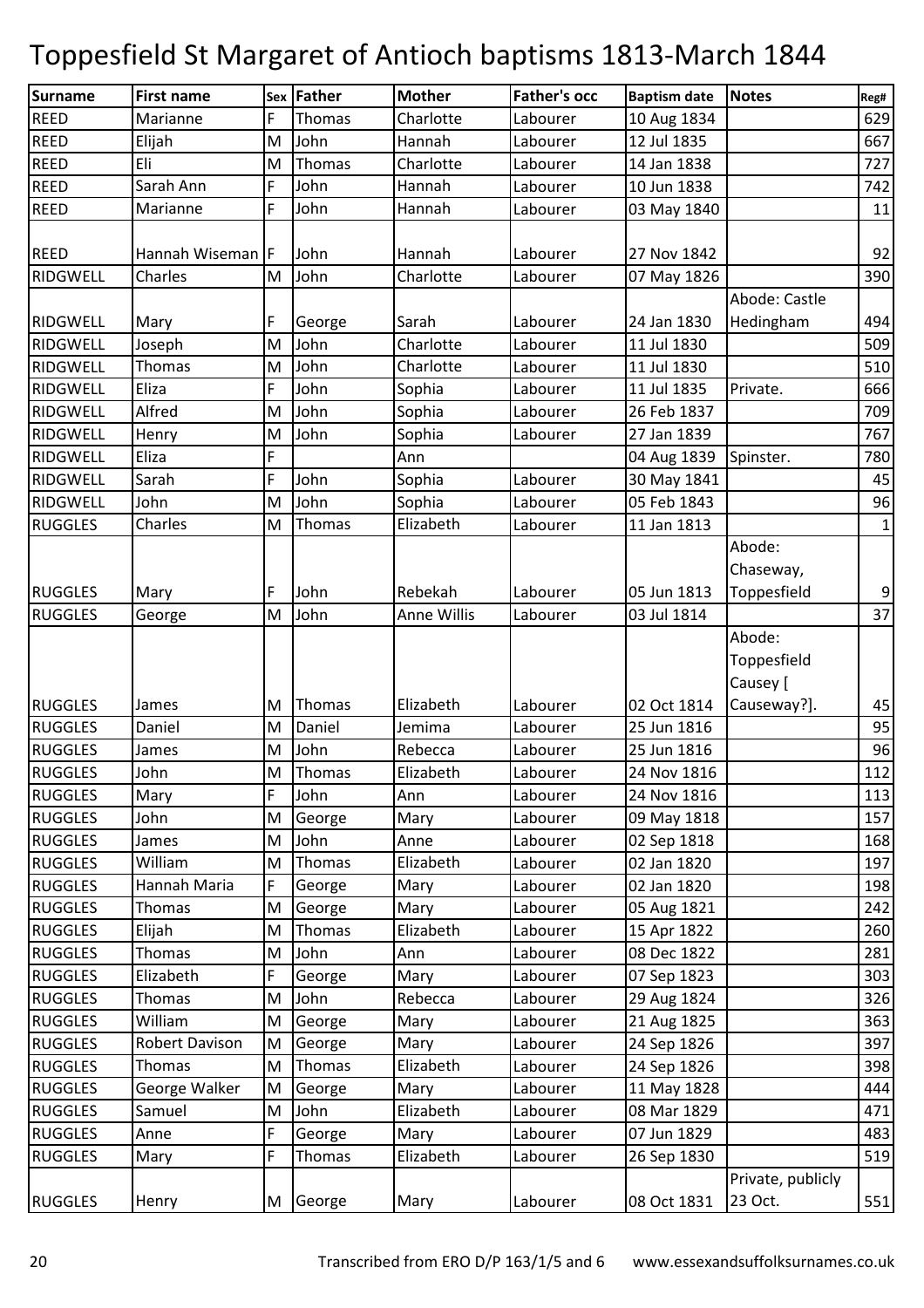| <b>Surname</b>                  | <b>First name</b> |           | Sex Father     | <b>Mother</b>      | <b>Father's occ</b>    | <b>Baptism date</b>        | <b>Notes</b>        |                |
|---------------------------------|-------------------|-----------|----------------|--------------------|------------------------|----------------------------|---------------------|----------------|
| <b>RUGGLES</b>                  | James             | M         | George         | Mary               | Labourer               | 28 Jul 1833                |                     | Reg#<br>587    |
| <b>RUGGLES</b>                  | Emma              | F         | Charles        | Susan              | Labourer               | 17 Aug 1834                |                     | 630            |
| <b>RUGGLES</b>                  | Mary              | F         | George         | Mary               | Labourer               | 09 Nov 1834                |                     | 636            |
| <b>RUGGLES</b>                  | <b>Betsey</b>     | F         | James          | Hannah             | Labourer               | 21 Dec 1834                |                     | 644            |
| <b>RUGGLES</b>                  | John              | M         | John           | Jane               | Labourer               | 22 May 1836                |                     | 689            |
| <b>RUGGLES</b>                  | John              | M         | James          | Hannah             | Labourer               | 05 Feb 1837                |                     | 703            |
| <b>RUGGLES</b>                  | George            | M         | Charles        | Susan              | Labourer               | 10 Sep 1837                |                     | 720            |
| <b>RUGGLES</b>                  | Daniel            | M         | George         | Mary               | Labourer               | 04 Nov 1838                |                     | 758            |
| <b>RUGGLES</b>                  | George            | M         | John           | Jane               | Labourer               | 13 Jan 1839                |                     | 766            |
| <b>RUGGLES</b>                  | Emma              | F         | William        | Elizabeth          | Labourer               | 17 Feb 1839                |                     | 768            |
| <b>RUGGLES</b>                  | Martha Davison    | F         | James          | Hannah             | Labourer               | 29 Dec 1839                |                     | 796            |
| <b>RUGGLES</b>                  | Elijah            | M         | Charles        | Susan              | Labourer               | 02 Feb 1840                |                     | $\mathbf{1}$   |
| <b>RUGGLES</b>                  | Jane              | F         | George         | Mary               | Labourer               | 12 Apr 1840                |                     | $\overline{7}$ |
| <b>RUGGLES</b>                  | Ann               | F         | William        | Elizabeth          | Labourer               | 05 Jul 1840                |                     | 19             |
|                                 |                   |           |                |                    |                        |                            | Private. Publicly 4 |                |
| <b>RUGGLES</b>                  | Sarah Ann         | F         | George         | Ann                | Labourer               | 24 Sep 1840                | Oct.                | 27             |
| <b>RUGGLES</b>                  | George            | M         | John           | Mary Ann           | Labourer               | 20 Jun 1841                |                     | 48             |
| <b>RUGGLES</b>                  | Eliza             | F         | James          | Emma               | Labourer               | 31 Oct 1841                |                     | 56             |
| <b>RUGGLES</b>                  | Lewis John        | M         | Thomas         | Eliza              | Labourer               | 02 Jan 1842                |                     | 59             |
| <b>RUGGLES</b>                  | Sarah Ann         | F         | James          | Hannah             | Labourer               | 23 Apr 1843                |                     | 101            |
| <b>RUGGLES</b>                  | George            | M         | William        | Elizabeth          | Labourer               | 14 May 1843                |                     | 106            |
| <b>RUGGLES</b>                  | Robert Davison    | M         | John           | Marianne           | Labourer               | 14 May 1843                |                     | 109            |
| <b>RUGGLES</b>                  | Sarah Jane        | F         | John           | Jane               | Labourer               | 03 Mar 1844                |                     | 131            |
| <b>RULTON</b>                   | Marianne          | F         | Daniel         | Hannah             | Labourer               |                            |                     | 233            |
| <b>RULTON</b>                   | Eliza             | F         | Daniel         |                    |                        | 23 Apr 1821                |                     | 364            |
|                                 |                   | F         | Daniel         | Hannah<br>Hannah   | Labourer               | 21 Aug 1825                |                     | 430            |
| <b>RULTON</b>                   | Susan             | M         | Daniel         | Hannah             | Labourer               | 04 Nov 1827                |                     |                |
| <b>RULTON</b><br><b>RUSSELL</b> | James<br>Eliza    | F         |                |                    | Labourer               | 26 Aug 1832                |                     | 570<br>548     |
|                                 |                   |           | Edward         | Sophia             | Labourer               | 16 Aug 1831                | Private.            |                |
| <b>RUSSELL</b>                  | Hephzibah         | F         | Edward         | Eliza              | Labourer               | 10 Jun 1838                |                     | 744            |
| SAVILL<br><b>SLADE</b>          | Henry<br>Ann Wood | ${\sf M}$ | John           | Matilda            | Labourer               | 14 Jun 1840                |                     | 17             |
|                                 |                   | F         | Jeremy         | Martha             |                        | 05 Jul 1822                |                     | 269            |
| <b>SMART</b>                    | John              | M         | John           | Hannah             | Labourer               | 14 Jul 1816                | Date of birth: 7    | 100            |
|                                 |                   |           |                |                    |                        |                            |                     |                |
| <b>SMART</b><br><b>SMART</b>    | Hannah<br>Thomas  | F<br>M    | William        | Hannah<br>Eliza    | Labourer               | 08 Jul 1832<br>02 Aug 1840 | Aug 1825            | 562            |
|                                 | Marianne          |           | William        |                    |                        |                            |                     | 21<br>115      |
| <b>SMART</b>                    | Edward            | F         |                | Eliza<br>Sarah     | Labourer<br>Shoemaker  | 13 Aug 1843<br>03 Jan 1819 |                     |                |
| <b>SMEE</b>                     |                   | M<br>F    | Henry<br>Isaac | Catharine          |                        |                            |                     | 176            |
| <b>SMEE</b>                     | Susan             |           |                |                    | Labourer               | 12 Oct 1819                |                     | 191            |
| <b>SMEE</b><br>SMEE             | John<br>Thomas    | M<br>M    | Harry          | Sarah<br>Catherine | Shoemaker<br>Shoemaker | 01 Jan 1821<br>03 Feb 1822 |                     | 225<br>251     |
| <b>SMEE</b>                     | Elizabeth         |           | Isaac          | Sarah              | Shoemaker              |                            |                     | 287            |
| <b>SMEE</b>                     |                   | M         | Henry          | Catharine          | Shoemaker              | 13 Apr 1823<br>05 Oct 1823 |                     | 304            |
| <b>SMEE</b>                     | Cyril<br>Thomas   | M         | Isaac          | Sarah              | Shoemaker              | 07 Nov 1824                |                     | 334            |
|                                 |                   |           | Henry          | Sarah              |                        |                            |                     |                |
| <b>SMEE</b>                     | Mary              | F         | Henry          |                    | Shoemaker              | 27 Aug 1826                |                     | 394            |
| SMEE<br><b>SMEE</b>             | Eliza             | F<br>F    | Isaac          | Catharine          | Shoemaker              | 13 May 1827                |                     | 416<br>443     |
|                                 | Sarah             | F         | Henry          | Sarah              | Shoemaker              | 11 May 1828                |                     |                |
| <b>SMEE</b>                     | Elizabeth         |           | Isaac          | Catharine          | Shoemaker              | 25 Jan 1829                |                     | 469            |
| <b>SMEE</b>                     | Hannah            | F         | Henry          | Sarah              | Shoemaker              | 06 Mar 1831                |                     | 530            |
| SMEE                            | Rachael           | F         | Isaac          | Catharine          | Shoemaker              | 20 Jan 1833                |                     | 576            |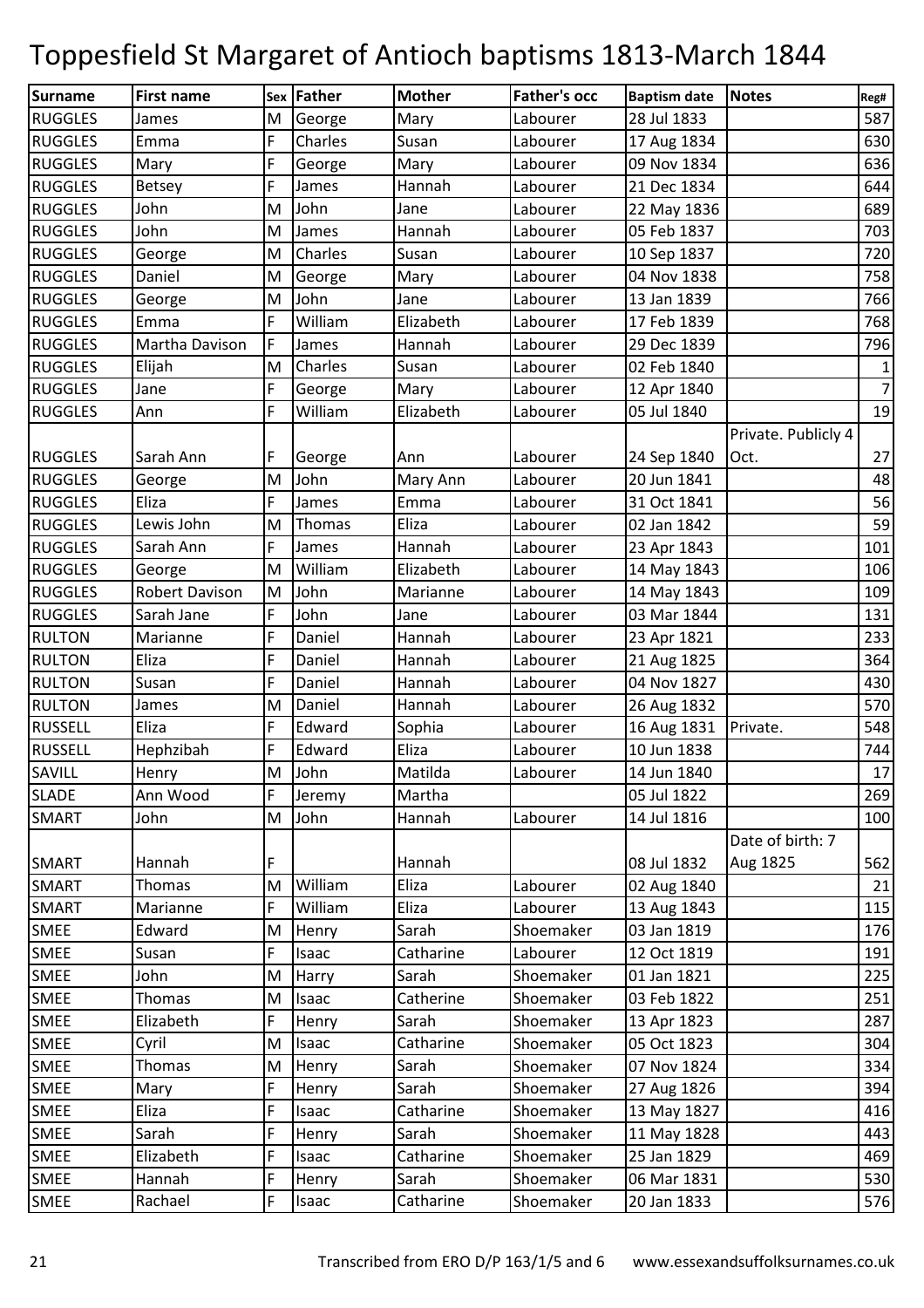| <b>Surname</b>  | <b>First name</b>      | <b>Sex</b> | Father | <b>Mother</b> | <b>Father's occ</b> | <b>Baptism date</b> | <b>Notes</b>                                                             | Reg#             |
|-----------------|------------------------|------------|--------|---------------|---------------------|---------------------|--------------------------------------------------------------------------|------------------|
| <b>SMEE</b>     | Edmund                 | M          | Isaac  | Catharine     | Shoemaker           | 20 Jan 1833         |                                                                          | 577              |
| <b>SMEE</b>     | Susan                  | F          | Henry  | Sarah         | Shoemaker           | 20 Jan 1833         |                                                                          | 579              |
| <b>SMEE</b>     | Ellen                  | F          | Isaac  | Catherine     | Shoemaker           | 05 Jul 1835         |                                                                          | 663              |
| <b>SMEE</b>     | Philemon               | M          | Isaac  | Catherine     | Shoemaker           | 05 Jul 1835         |                                                                          | 664              |
| <b>SMEE</b>     | William                | M          | Isaac  | Catharine     | Shoemaker           | 07 Jan 1838         |                                                                          | 726              |
| <b>SMEE</b>     | <b>Robert Davison</b>  | M          | Thomas | Elizabeth     | Shoemaker           | 19 Sep 1841         |                                                                          | 54               |
| <b>SMEE</b>     | Henry                  | M          | John   | Harriet       | Shoemaker           | 05 Jun 1842         |                                                                          | 75               |
| <b>SMITH</b>    | Robert                 | M          | George | Hannah        | <b>Collar Maker</b> | 09 May 1813         |                                                                          | $\boldsymbol{6}$ |
| <b>SMITH</b>    | Lewis                  | M          | George | Hannah        | <b>Collar Maker</b> | 23 Oct 1814         |                                                                          | 48               |
| <b>SMITH</b>    | John                   | M          | John   | Mary          | Jobber              | 23 Apr 1816         | Private.                                                                 | 87               |
|                 | Charlotte              |            |        |               |                     |                     |                                                                          |                  |
| <b>SMITH</b>    | Redempta               | F          | George | Hannah        | <b>Collar Maker</b> | 19 May 1816         |                                                                          | 89               |
|                 |                        |            |        |               |                     |                     | Received into<br>congregation this<br>day. Baptism in                    |                  |
| <b>SMITH</b>    | Daniel                 | M          | John   | Martha        | Labourer            | 22 Jun 1817         | Gt Yeldham.                                                              | 130              |
| <b>SMITH</b>    | Hannah Jarvis          | F          | George | Hannah        | <b>Collar Maker</b> | 07 Sep 1817         |                                                                          | 138              |
| <b>SMITH</b>    | Mary Anne              | F          | John   | Mary          | Jobber              | 16 May 1818         |                                                                          | 158              |
| <b>SMITH</b>    | Robert                 | M          | John   | Martha        | Labourer            | 31 Jan 1819         |                                                                          | 179              |
| <b>SMITH</b>    | Elizabeth              | F          | George | Hannah        | <b>Collar Maker</b> | 02 May 1819         |                                                                          | 183              |
| <b>SMITH</b>    | Lewis Thomas<br>Newman | M          |        | Fanny         |                     | 19 Dec 1819         | Fanny Smith now<br>White . Abode:<br>Sible Hedingham                     | 196              |
| <b>SMITH</b>    | Emily                  | F          | George | Hannah        | <b>Collar Maker</b> | 30 Jun 1822         |                                                                          | 268              |
| <b>SMITH</b>    | Mary                   | IF.        | John   | Martha        | Labourer            |                     | Date of birth: 31<br>Jul 1821. Abode:<br>25 Aug 1822 Sible Hedingham 273 |                  |
| <b>SMITH</b>    | John                   | M          | George | Hannah        | <b>Collar Maker</b> | 07 Nov 1824         |                                                                          | 335              |
| <b>SMITH</b>    | Jemima                 | F          | James  | Mary Jemima   | Farmer              | 30 Oct 1842         |                                                                          | 88               |
| <b>SMITH</b>    | George                 | M          | James  | Jemima Mary   | Farmer              | 19 Jan 1844         | Private.                                                                 | 127              |
| <b>STEWARD</b>  | Lewis                  | M          |        | Catharine     |                     | 12 Jun 1825         | Spinster.                                                                | 353              |
| <b>STEWARD</b>  | Sarah                  | F          | Thomas | Lydia         | Labourer            | 29 Jan 1826         |                                                                          | 379              |
| <b>STEWARD</b>  | Joseph                 | M          | Thomas | Lydia         | Labourer            | 26 Nov 1826         |                                                                          | 401              |
| <b>STEWARD</b>  | Elijah                 | M          | Thomas | Lydia         | Labourer            | 12 Dec 1830         |                                                                          | 521              |
| <b>STEWARD</b>  | Catherine              | F          | David  | Sarah         | Labourer            | 28 Sep 1834         | Abode: Sible<br>Hedingham                                                | 632              |
| <b>STEWARD</b>  | Eliza                  | F          | Joseph | Ann           | Labourer            | 17 Dec 1843         | 26 yrs old. Wife<br>of John Parsley. [<br>Married 1839 ].                | 126              |
|                 |                        |            |        |               |                     |                     | Abode: Sible                                                             |                  |
| <b>STEWART</b>  | Henry                  | M          | David  | Sarah         | Labourer            | 12 Aug 1832         | Hedingham                                                                | 566              |
| <b>SUCKLING</b> | James                  | M          | Daniel | Sarah         | Labourer            | 11 Jan 1825         |                                                                          | 345              |
| <b>SUCKLING</b> | John                   | M          | Daniel | Sarah         | Labourer            | 01 Jul 1827         |                                                                          | 421              |
| <b>TARBIN</b>   | Daniel                 | M          | John   | Ann           | Labourer            | 22 Dec 1822         |                                                                          | 282              |
| <b>TARBIN</b>   | Charlotte              | F          | John   | Ann           | Labourer            | 15 Aug 1824         |                                                                          | 322              |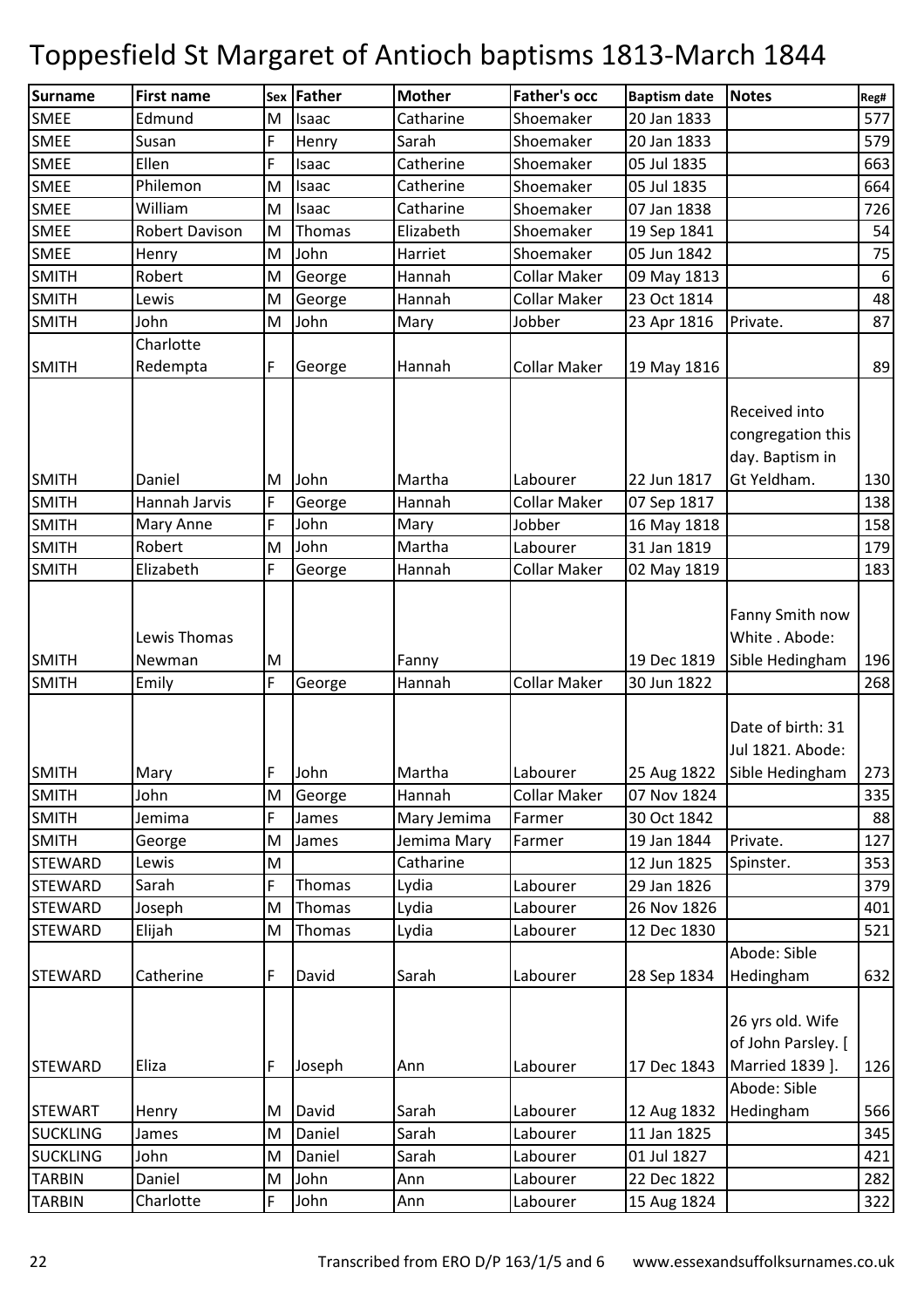| <b>Surname</b> | <b>First name</b> |   | Sex Father | <b>Mother</b> | <b>Father's occ</b> | <b>Baptism date</b> | <b>Notes</b>                                                                                  | Reg#             |
|----------------|-------------------|---|------------|---------------|---------------------|---------------------|-----------------------------------------------------------------------------------------------|------------------|
| <b>TARBIN</b>  | James             | M | Edward     | Mary          | Labourer            | 29 Aug 1824         |                                                                                               | 325              |
| <b>TARBIN</b>  | Charles           | M | Joseph     | Mary          | Labourer            | 29 Aug 1824         |                                                                                               | 327              |
| <b>TARBIN</b>  | George            | M | Edward     | Mary          | Labourer            | 23 Apr 1826         |                                                                                               | 387              |
| <b>TARBIN</b>  | Thomas            | M | John       | Ann           | Labourer            | 09 Sep 1827         |                                                                                               | 427              |
| <b>TARBIN</b>  | Elizabeth         | F | Joseph     | Mary          | Labourer            | 16 Sep 1827         |                                                                                               | 428              |
| <b>TARBIN</b>  | Thomas            | M | Edward     | Mary          | Labourer            | 27 Jul 1828         |                                                                                               | 449              |
| <b>TARBIN</b>  | Henry             | M | Edward     | Mary          | Labourer            | 16 May 1830         |                                                                                               | 501              |
| <b>TARBIN</b>  | Hannah            | F | Joseph     | Mary          | Labourer            | 11 Jul 1830         |                                                                                               | 511              |
| <b>TARBIN</b>  | Sarah Anne        | F |            | Elizabeth     |                     | 12 Dec 1830         | Base born.                                                                                    | 524              |
| <b>TARBIN</b>  | James             | M | William    | Elizabeth     | Labourer            | 08 Jan 1832         |                                                                                               | 556              |
| <b>TARBIN</b>  | John              | M | Joseph     | Mary          | Labourer            | 12 May 1833         |                                                                                               | 584              |
|                |                   |   |            |               |                     |                     | Mother is                                                                                     |                  |
| <b>TARBIN</b>  | Marianne          | F | George     | Mary          | Labourer            | 25 Aug 1833         | deceased.                                                                                     | 591              |
| <b>TARBIN</b>  | Eliza             | F | Edward     | Mary          | Labourer            | 03 Feb 1834         | Private.                                                                                      | 609              |
| <b>TARBIN</b>  | George            | M | William    | Elizabeth     | Labourer            | 31 Aug 1834         |                                                                                               | 631              |
| <b>TARBIN</b>  | Susannah          | F | Benjamin   | Sarah         | Labourer            | 16 Nov 1834         |                                                                                               | 640              |
| <b>TARBIN</b>  | Elizabeth         | F | Benjamin   | Sarah         | Labourer            | 17 Jul 1836         |                                                                                               | 691              |
| <b>TARBIN</b>  | Maria             | F | Joseph     | Mary          | Labourer            | 25 Nov 1838         |                                                                                               | 761              |
| <b>TARBIN</b>  | Charles           | M | William    | Susan         | Labourer            | 08 Mar 1840         | 16 yrs old.                                                                                   | $\boldsymbol{6}$ |
| <b>TARBIN</b>  | Alfred            | M | William    | Elizabeth     | Labourer            | 23 Aug 1840         |                                                                                               | 23               |
| <b>TARBIN</b>  | Charlotte         | F | Benjamin   | Sarah         | Labourer            | 30 Jan 1842         |                                                                                               | 60               |
| <b>TARBIN</b>  | Louisa            | F | Edward     | Jane          | Labourer            | 10 Dec 1843         |                                                                                               | 125              |
| <b>TEADER</b>  | William           | M | Thomas     | Eleanor       | Miller              | 03 Mar 1826         |                                                                                               | 381              |
| <b>TEADER</b>  | Joseph            | M | Thomas     | Eleanor       | Miller              | 07 Jul 1828         |                                                                                               | 447              |
| <b>TEADER</b>  | Caroline          | F | Thomas     | Eleanor       | Labourer            | 02 May 1832         |                                                                                               | 560              |
| <b>TEADER</b>  | Hannah            | F | Thomas     | Eleanor       | Miller              | 08 Dec 1834         | Private.                                                                                      | 642              |
| <b>TEADER</b>  | Mary              | F | John       | Rhoda         | Labourer            | 03 May 1840         |                                                                                               | 12               |
| <b>TEADER</b>  | Joseph            | M | John       | Rhoda         | Labourer            | 23 Nov 1842         | Private.                                                                                      | 91               |
| <b>THOMSON</b> | Mary Anne         | F | Thomas     | Mary Anne     | Steward             | 21 Nov 1818         |                                                                                               | 175              |
| <b>TURNER</b>  | Mary Ann          | F | John       | Mary          | Labourer            | 11 Jun 1820         |                                                                                               | 211              |
| <b>TURNER</b>  | Caroline          | F | John       | Mary          | Labourer            | 10 Nov 1822         |                                                                                               | 277              |
| <b>TYLER</b>   | Samuel            | M | George     | Elizabeth     | Shoemaker           | 29 Mar 1820         | Private.                                                                                      | 207              |
| <b>TYLER</b>   | Sarah             | F | George     | Elizabeth     | Shoemaker           | 09 Jul 1825         | Private?                                                                                      | 359              |
|                |                   |   |            |               |                     |                     | Private. Married<br>after the Roman<br>Catholic form at a<br>chapel in Moor<br>Field. Father: |                  |
|                |                   |   |            |               |                     |                     | John Deal.                                                                                    |                  |
|                |                   |   |            |               |                     |                     | Mother: Sarah                                                                                 |                  |
| <b>VILATE</b>  | John              | M | John       | Sarah         |                     | 03 May 1813         | Vilate.                                                                                       | 5                |
| <b>VILATE</b>  | Elizabeth         | F | William    | Anne          | Labourer            | 16 Oct 1814         |                                                                                               | 47               |
| <b>VILATE</b>  | Harriet           | F | James      | Susan         | Labourer            | 02 Jan 1825         |                                                                                               | 344              |
| <b>VILATE</b>  | Mary              | F | John       | Hannah Maria  | Bricklayer          | 13 Sep 1840         |                                                                                               | 26               |
| <b>VILATE</b>  | George            | M | John       | Anna Maria    | Labourer            | 16 Jul 1842         | Private.                                                                                      | 78               |
|                |                   |   |            |               |                     |                     |                                                                                               |                  |
| <b>VILATE</b>  | Elizabeth         | F | John       | Anna Maria    | <b>Bricklayer</b>   | 03 Sep 1843         | Abode: Althorne                                                                               | 116              |
| <b>WALL</b>    | Hannah            | F | John       | Sarah         | Labourer            | 07 May 1823         |                                                                                               | 290              |
|                |                   |   |            |               |                     |                     |                                                                                               |                  |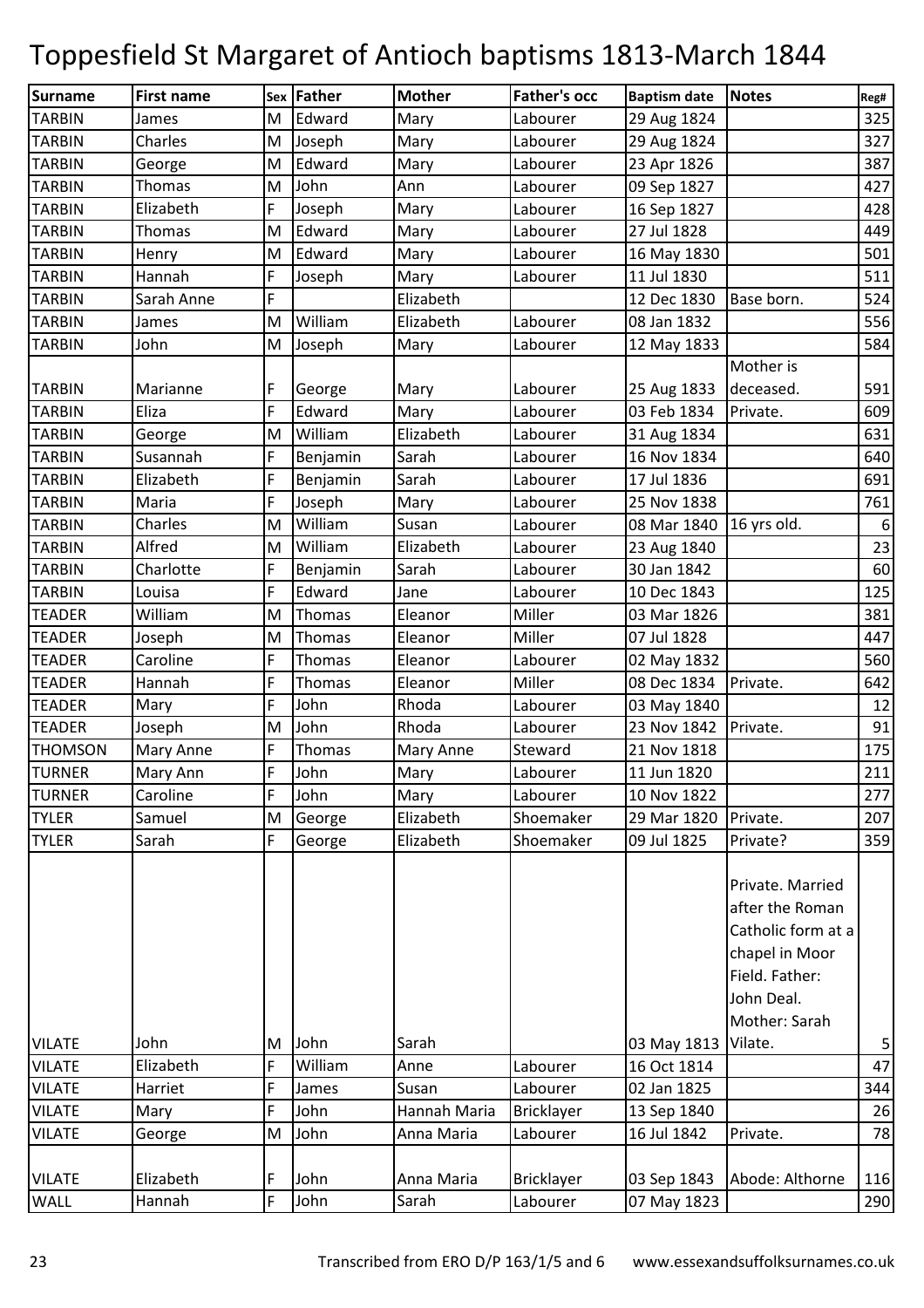| Surname      | <b>First name</b>      |   | Sex   Father | <b>Mother</b>         | <b>Father's occ</b> | <b>Baptism date</b>      | <b>Notes</b>                 | Reg# |
|--------------|------------------------|---|--------------|-----------------------|---------------------|--------------------------|------------------------------|------|
|              |                        |   |              |                       |                     |                          | Abode:                       |      |
|              |                        |   |              |                       |                     |                          | Chaseway,                    |      |
| <b>WALLS</b> | Sarah                  | F | John         | Hannah                | Labourer            | 30 Apr 1815              | Toppesfield                  | 58   |
| <b>WALLS</b> | John                   | M | John         | Hannah                | Labourer            | 22 Jun 1817              |                              | 132  |
|              |                        |   |              |                       |                     |                          | [ Should be Wash             |      |
| <b>WALSH</b> | Lydia                  | F | James        | Hannah                | Labourer            | 07 Jun 1835              | ?].                          | 660  |
|              |                        |   |              |                       |                     |                          |                              |      |
|              |                        |   |              |                       |                     |                          | [ Probably should            |      |
| <b>WALSH</b> | Susannah               | F | David        | Hannah                | Labourer            | 28 May 1843   be Wash ]. |                              | 112  |
|              |                        |   |              |                       |                     |                          | Abode:                       |      |
|              |                        |   |              |                       |                     |                          | Chaseway,                    |      |
| <b>WASH</b>  | William                | M | David        | Elizabeth             | Labourer            | 18 Jul 1813              | Toppesfield                  | 14   |
| WASH         | David                  | M | David        | Elizabeth             | Labourer            | 16 Jul 1815              |                              | 69   |
| <b>WASH</b>  | Marianne               | F | David        | Elizabeth             | Labourer            | 06 Jul 1817              |                              | 134  |
| <b>WASH</b>  | Thomas                 | M | David        | Elizabeth             | Labourer            | 05 Dec 1819              |                              | 193  |
| <b>WASH</b>  | Samuel                 | M | David        | Elizabeth             | Labourer            | 05 May 1822              |                              | 265  |
| <b>WASH</b>  | Charles                | M | David        | Elizabeth             | Labourer            | 29 Jan 1826              |                              | 377  |
| <b>WASH</b>  | Robert                 | M | David        | Elizabeth             | Labourer            | 17 Jun 1827              |                              | 420  |
| <b>WASH</b>  | Eliza                  | F | James        | Hannah                | Labourer            | 15 Sep 1833              |                              | 595  |
| <b>WASH</b>  | Charlotte              | F | James        | Hannah                | Labourer            | 02 Jul 1837              |                              | 713  |
| <b>WASH</b>  | William Firmin         | M |              | Sarah                 |                     | 13 Oct 1839              | Spinster.                    | 788  |
| <b>WASH</b>  | Eliza                  | F | David        | Hannah                | Labourer            | 17 May 1840              |                              | 15   |
| <b>WASH</b>  | Maria                  | F | James        | Hannah                | Labourer            | 30 May 1841              |                              | 46   |
|              |                        |   |              |                       |                     |                          |                              |      |
|              |                        |   |              |                       |                     |                          | Abode: Rectory.              |      |
|              |                        |   |              | Caroline              |                     |                          | Date of birth: 14            |      |
| <b>WAY</b>   | <b>Caroline Anne</b>   | F | Lewis        | Elizabeth             | Clerk               | 18 Mar 1814   Feb 1814   |                              | 23   |
|              |                        |   |              |                       |                     |                          | Abode:                       |      |
|              |                        |   |              |                       |                     |                          | Parsonage. Date              |      |
|              |                        |   |              | Caroline              |                     |                          | of birth: 24 May             |      |
| <b>WAY</b>   | Mary                   | F | Lewis        | Elizabeth             | Clerk               | 26 Jul 1815              | 1815                         | 70   |
|              |                        |   |              | Caroline              |                     |                          | Date of birth: 5             |      |
| <b>WAY</b>   | Lewis John             | M | Lewis        | Elizabeth             | Clerk               | 13 Jan 1817              | Jan 1817                     | 119  |
|              |                        |   |              | Caroline              |                     |                          | Date of birth: 5             |      |
| <b>WAY</b>   | Emma                   | F | Lewis        | Elizabeth             | Clerk               | 21 Apr 1818              | Mar 1818                     | 155  |
|              |                        |   |              | Caroline              |                     |                          | Date of birth: 28            |      |
| <b>WAY</b>   | Helen                  | F | Lewis        | Elizabeth<br>Caroline | Clerk               | 04 Jul 1819              | May 1819<br>Date of birth: 1 | 184  |
|              | William                |   |              | Elizabeth             | Clerk               | 27 Oct 1820              | Oct 1820                     |      |
| <b>WAY</b>   |                        | M | Lewis        | Caroline              |                     |                          | Abode: 24 Jan                | 220  |
| <b>WAY</b>   | Ann                    | F | Lewis        | Elizabeth             | Clerk               | 18 Mar 1822              | 1822                         | 257  |
|              |                        |   |              | Georgiana             |                     |                          | Abode: Great                 |      |
| <b>WAY</b>   | <b>Charles Gregory</b> | M | Charles John | Augusta               | Clerk               | 19 Oct 1838              | Yeldham                      | 756  |
| <b>WEBB</b>  | Susan                  | F | Thomas       | Elizabeth             | Wheelwright         | 14 May 1815              |                              | 61   |
|              |                        |   |              |                       |                     |                          | Date of birth: 19            |      |
| <b>WEBB</b>  | Eliza                  | F | Thomas       | Elizabeth             | Wheelwright         | 13 Apr 1817              | Jun 1816                     | 124  |
| <b>WEBB</b>  | William                | M | Thomas       | Elizabeth             | Wheelwright         | 14 Mar 1822              |                              | 255  |
|              |                        |   |              |                       |                     |                          | Abode: Sible                 |      |
| <b>WHITE</b> | Benjamin Henry         | M | Hearnes?     | Frances               | Blacksmith          | 30 Sep 1821              | Hedingham                    | 244  |
|              |                        |   |              |                       |                     |                          |                              |      |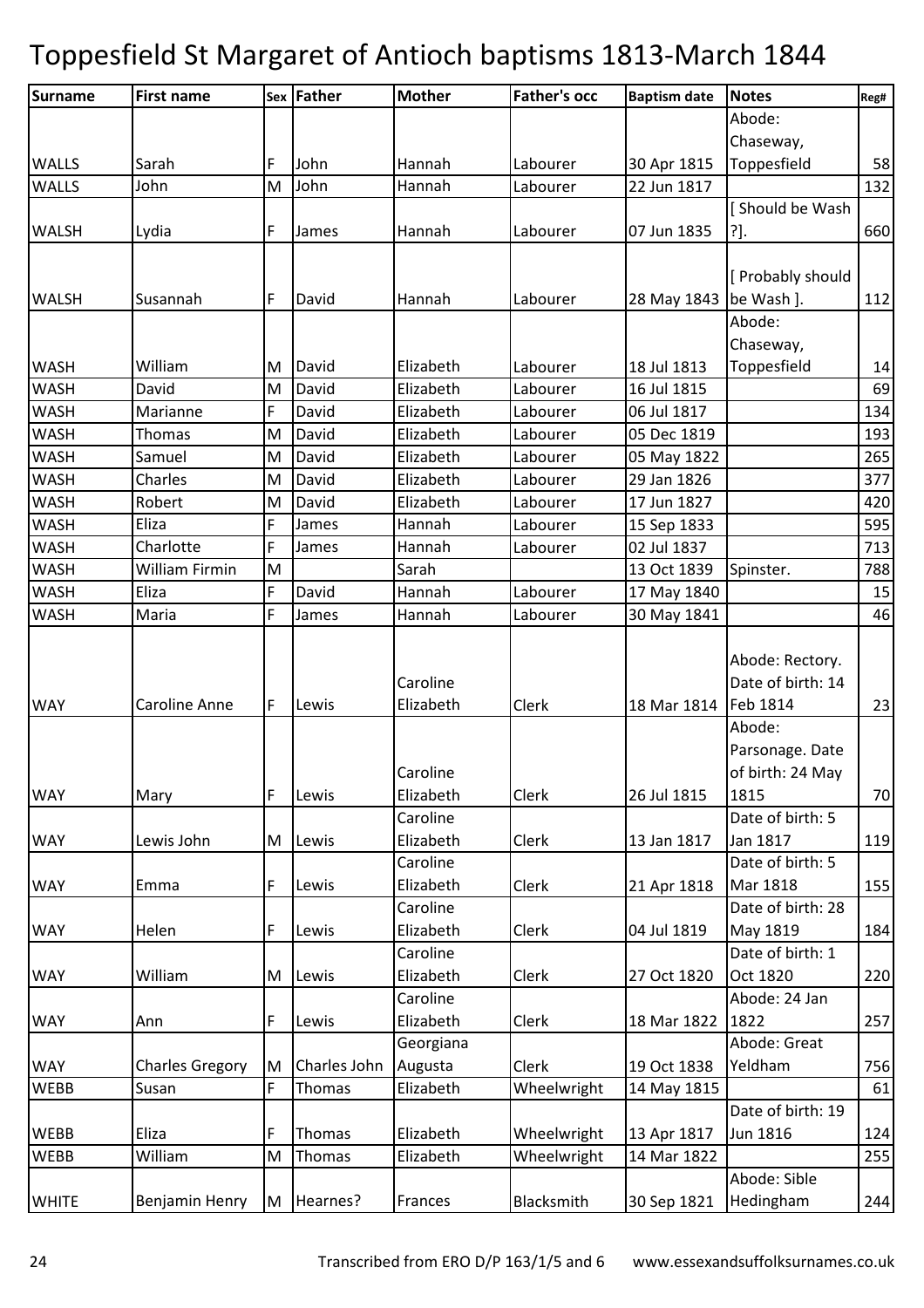| <b>Surname</b>   | <b>First name</b> |   | Sex Father | <b>Mother</b>   | <b>Father's occ</b> | <b>Baptism date</b> | <b>Notes</b>               | Reg# |
|------------------|-------------------|---|------------|-----------------|---------------------|---------------------|----------------------------|------|
|                  |                   |   |            |                 |                     |                     | Abode: Sible               |      |
| <b>WHITE</b>     | Robert Joseph     | M | Thomas     | Frances         | Blacksmith          | 26 Nov 1826         | Hedingham                  | 402  |
|                  |                   |   |            |                 |                     |                     | Spinster. Abode:           |      |
|                  |                   |   |            |                 |                     |                     | Castle                     |      |
| <b>WHITE</b>     | Henry             | M |            | Ann             |                     | 15 Jun 1827         | Hedingham                  | 419  |
|                  |                   |   | Thomas     |                 |                     |                     |                            |      |
| <b>WHITE</b>     | Sarah Fanny       | F | Henry      | Frances         | Blacksmith          | 21 Sep 1828         |                            | 455  |
|                  |                   |   |            |                 |                     |                     | Abode: Sible               |      |
| <b>WHITE</b>     | William John      | M | Thomas     | Frances         | Blacksmith          | 18 Aug 1833         | Hedingham                  | 590  |
|                  |                   |   |            |                 |                     |                     | Abode: Great               |      |
| <b>WILDING</b>   | Louisa            | F | William    | Jane            | Steward             | 01 Jul 1827         | Yeldham                    | 422  |
|                  |                   |   |            |                 |                     |                     | Abode: Great               |      |
| <b>WILDING</b>   | George            | M | William    | Jane            | Steward             | 21 Sep 1828         | Yeldham                    | 453  |
|                  |                   |   |            |                 |                     |                     |                            |      |
| <b>WILDING</b>   | Caroline          | F | William    | Jane            | <b>Bailiff</b>      |                     | 16 May 1830 Abode: Yeldham | 500  |
|                  |                   |   |            |                 |                     |                     |                            |      |
|                  |                   |   |            |                 |                     |                     | Private, publicly          |      |
|                  |                   |   |            |                 |                     |                     | 15 April. Abode:           |      |
| <b>WILDING</b>   | James             | M | William    | Jane            | <b>Bailiff</b>      | 21 Mar 1832         | Yeldham.                   | 559  |
|                  |                   |   |            |                 |                     |                     |                            |      |
| <b>WILDING</b>   | Elizabeth Matilda | F | William    | Jane            | <b>Bailiff</b>      | 11 May 1834         | Abode: Yeldham             | 624  |
| <b>WILDING</b>   | Thomas            | M | William    | Jane            | Farmer              | 01 May 1836         |                            | 686  |
| <b>WILDING</b>   | John              | M | William    | Jane            | Farmer              | 08 Apr 1838         |                            | 734  |
| <b>WILDING</b>   | Samuel            | M | William    | Jane            | Farmer              | 20 Dec 1840         |                            | 33   |
|                  |                   |   |            |                 |                     |                     |                            |      |
|                  |                   |   |            |                 |                     |                     | Abode: Scotneys,           |      |
| <b>WILKIN</b>    | Samuel            | M | Samuel     | Elizabeth       | Labourer            | 22 Jan 1815         | Toppesfield                | 53   |
|                  |                   |   |            |                 |                     |                     | Abode:                     |      |
| <b>WILKIN</b>    | Hannah            | F | Samuel     | Elizabeth       | Labourer            | 22 Jun 1817         | Stambourn                  | 131  |
|                  |                   |   |            |                 |                     |                     | Abode:                     |      |
| <b>WILKIN</b>    | James             | M | Samuel     | Elizabeth       | Labourer            | 13 Feb 1820         | Stambourn                  | 203  |
| <b>WILKINSON</b> | William           | M | Samuel     | Amelia          | Labourer            | 27 May 1821         |                            | 236  |
|                  |                   |   |            | Amelia          |                     |                     |                            |      |
| <b>WILKINSON</b> | Mary              | F | Samuel     | <b>Chatters</b> | Labourer            | 18 May 1823         |                            | 292  |
| <b>WILKINSON</b> | Samuel            | M | Samuel     | Amelia          | Labourer            | 18 Sep 1825         |                            | 366  |
| <b>WILKINSON</b> | Rachel            | F | Samuel     | Amelia          | Labourer            | 21 Sep 1828         |                            | 452  |
| <b>WISEMAN</b>   | John              | M | Henry      | Elizabeth       | Labourer            | 09 Oct 1825         |                            | 368  |
| <b>WISEMAN</b>   | Henry             | M | Henry      | Elizabeth       | Labourer            | 18 Mar 1827         |                            | 411  |
| <b>WISEMAN</b>   | Thomas            | M | Henry      | Elizabeth       | Labourer            | 27 Sep 1829         |                            | 489  |
| <b>WISEMAN</b>   | Marianne          | F | Henry      | Elizabeth       | Labourer            | 27 Feb 1831         |                            | 529  |
| <b>WISEMAN</b>   | Elizabeth         | F | Henry      | Elizabeth       | Labourer            | 08 Dec 1833         |                            | 605  |
| <b>WOODCOCK</b>  | John              | M |            | Susan           |                     | 11 Dec 1814         | Natural son.               | 52   |
| <b>WRIGHT</b>    | Jane              | F | William    | Mary            | Labourer            | 17 Nov 1833         |                            | 604  |
| <b>WRIGHT</b>    | Eliza             | F | William    | Mary            | Labourer            | 11 Dec 1836         |                            | 700  |
| <b>WRIGHT</b>    | Elizabeth         | F | William    | Mary            | Labourer            | 06 Oct 1839         |                            | 786  |
|                  |                   |   |            |                 |                     |                     |                            |      |
|                  |                   |   |            |                 |                     |                     | Private. Abode:            |      |
| YELDHAM          | George            | M | Thomas     | Sarah           | Labourer            | 26 Jun 1814         | Sible Hedingham            | 36   |
| YELDHAM          | John              | M | James      | Mary            | Labourer            | 26 Sep 1830         | 18 months old.             | 517  |